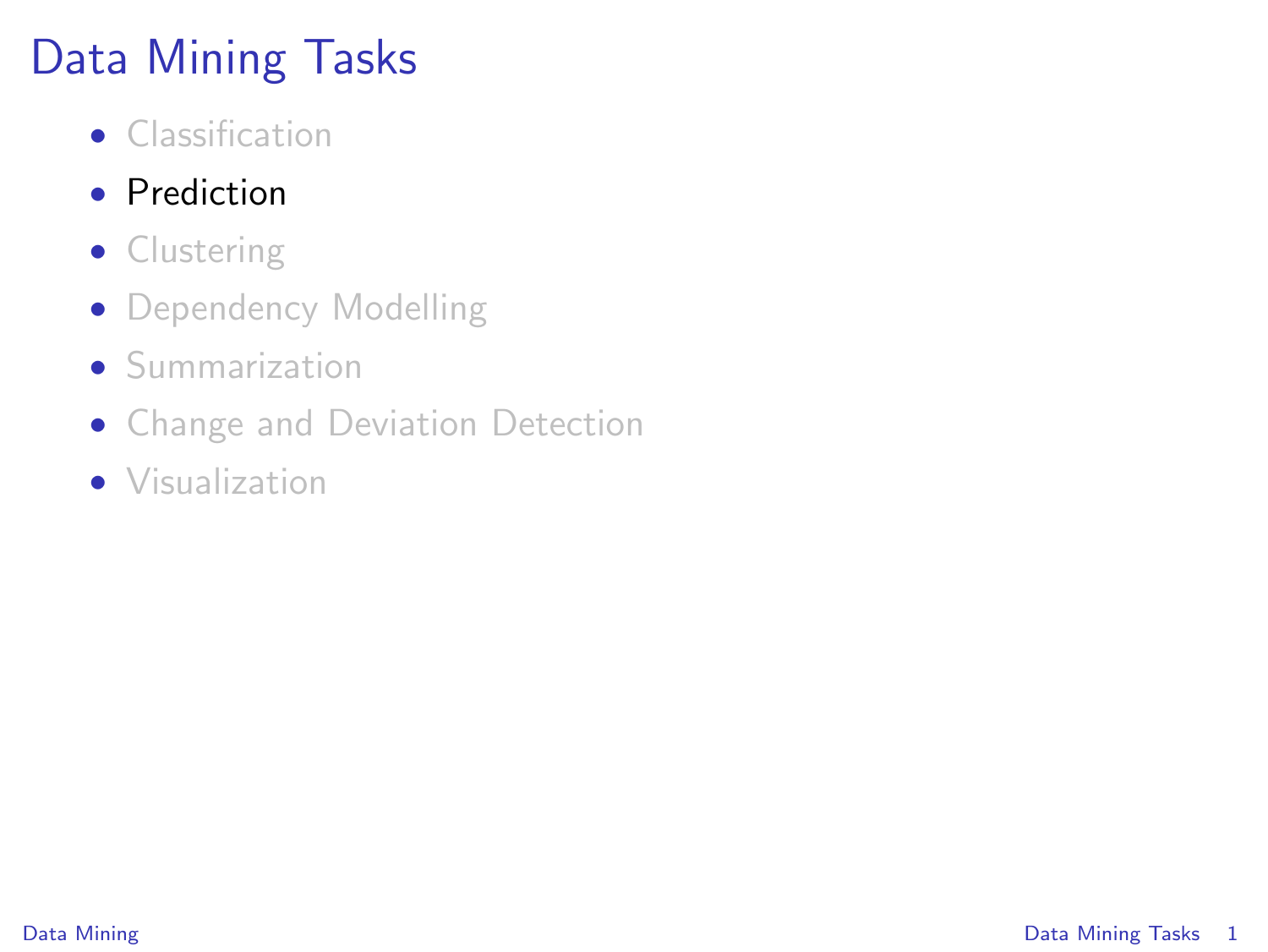# Prediction

- prediction of a (future) category based on observed data  $\rightarrow$ classification
- prediction of a (future) numerical value y based on observed data  $\vec{x}$ 
	- y: response output, dependent variable
	- $\vec{x}$ : input, regressors, explanatory variables, independent variables
- <span id="page-1-0"></span>• applications
	- the output is expensive to measure, the input not
	- the value of the inputs is known before the value of the output and a prediction is required
	- simulation of system behaviour by controlling the inputs
	- detecting causal links between the inputs and the output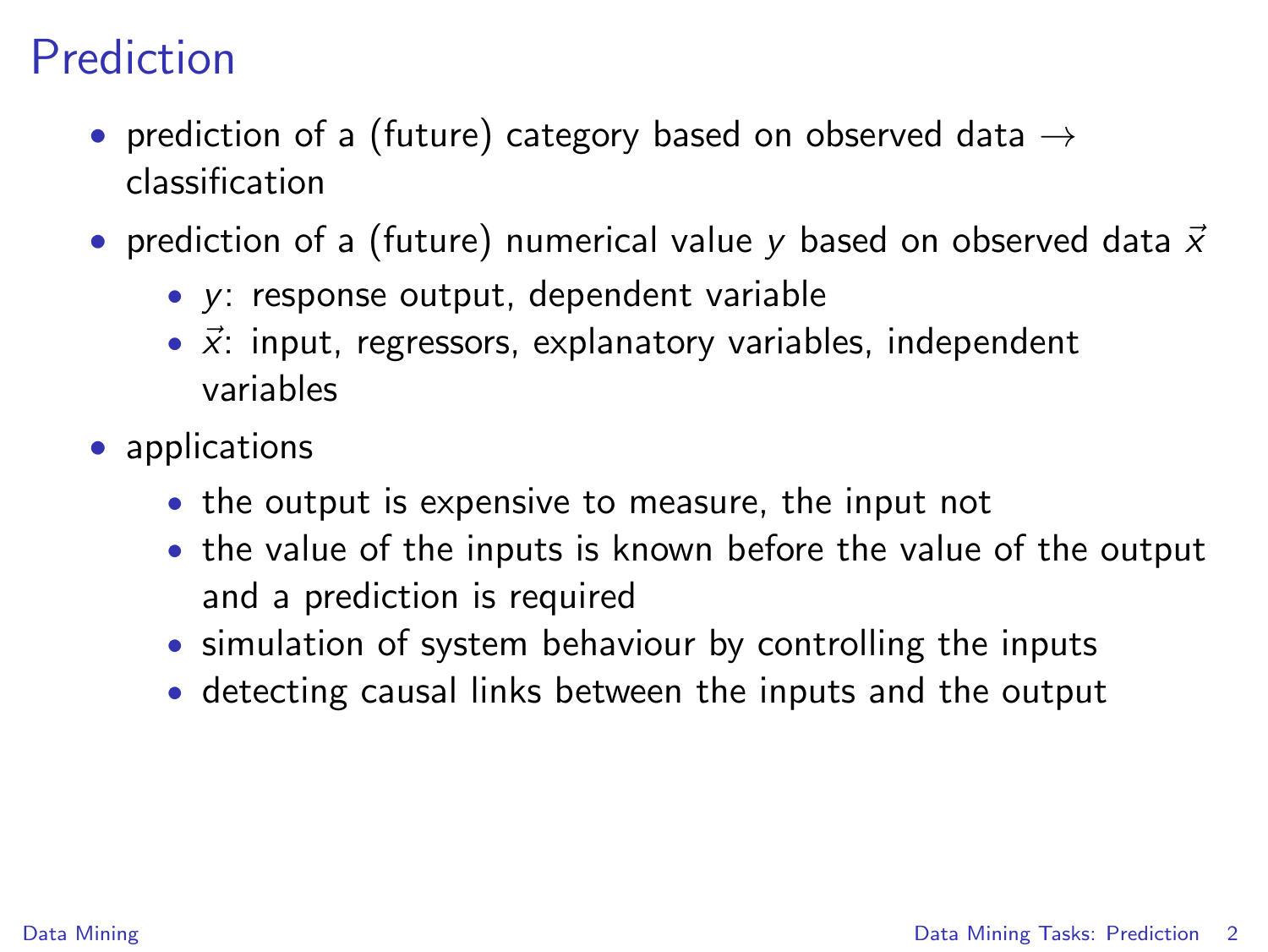- most common form: linear regression
	- assuming a linar function

$$
y = f(\vec{x}) = a_0 + \sum_{i=1}^n a_i \cdot x_i
$$

• inserting all m training samples  $\rightarrow$  m new equations

$$
y_i = \epsilon_j + a_{0j} + \sum_{i=1}^n a_i \cdot x_{ij}
$$

 $\epsilon_j$ ( $j = 1 ... m$ ): regression error for each given sample

• modify the linear coefficients  $a_i$  to minimize the sum of error squares  $e = \sum_{i=1}^{n} \epsilon_i^2$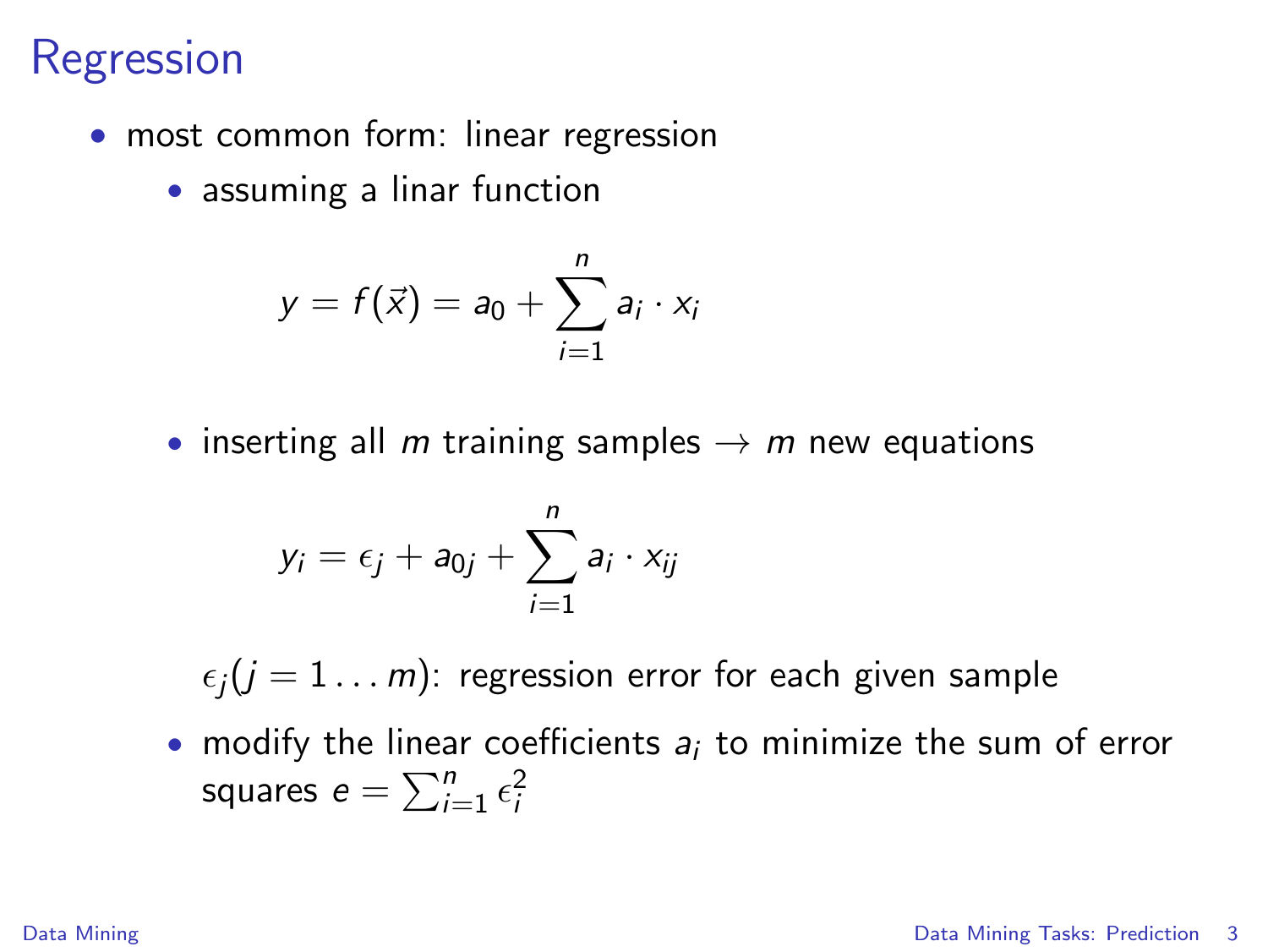• special case: single predictor variable

$$
y = f(x) = a_0 + a_1 \cdot x
$$

$$
e = \sum_{i=1}^n \epsilon_i^2 = \sum_{i=1}^n (y_i - y_i')^2 = \sum_{i=1}^n (y_i - a_0 - a_1 x_i)^2
$$

• minimizing for  $a_0$  and  $a_1$ 

$$
\frac{\delta e}{\delta a_0} = -2 \sum_{i=1}^n (y_i - a_0 - a_1 x_i) = 0
$$

$$
\frac{\delta e}{\delta a_1}=-2\sum_{i=1}^n(y_i-a_0-a_1x_i)\cdot x_i=0
$$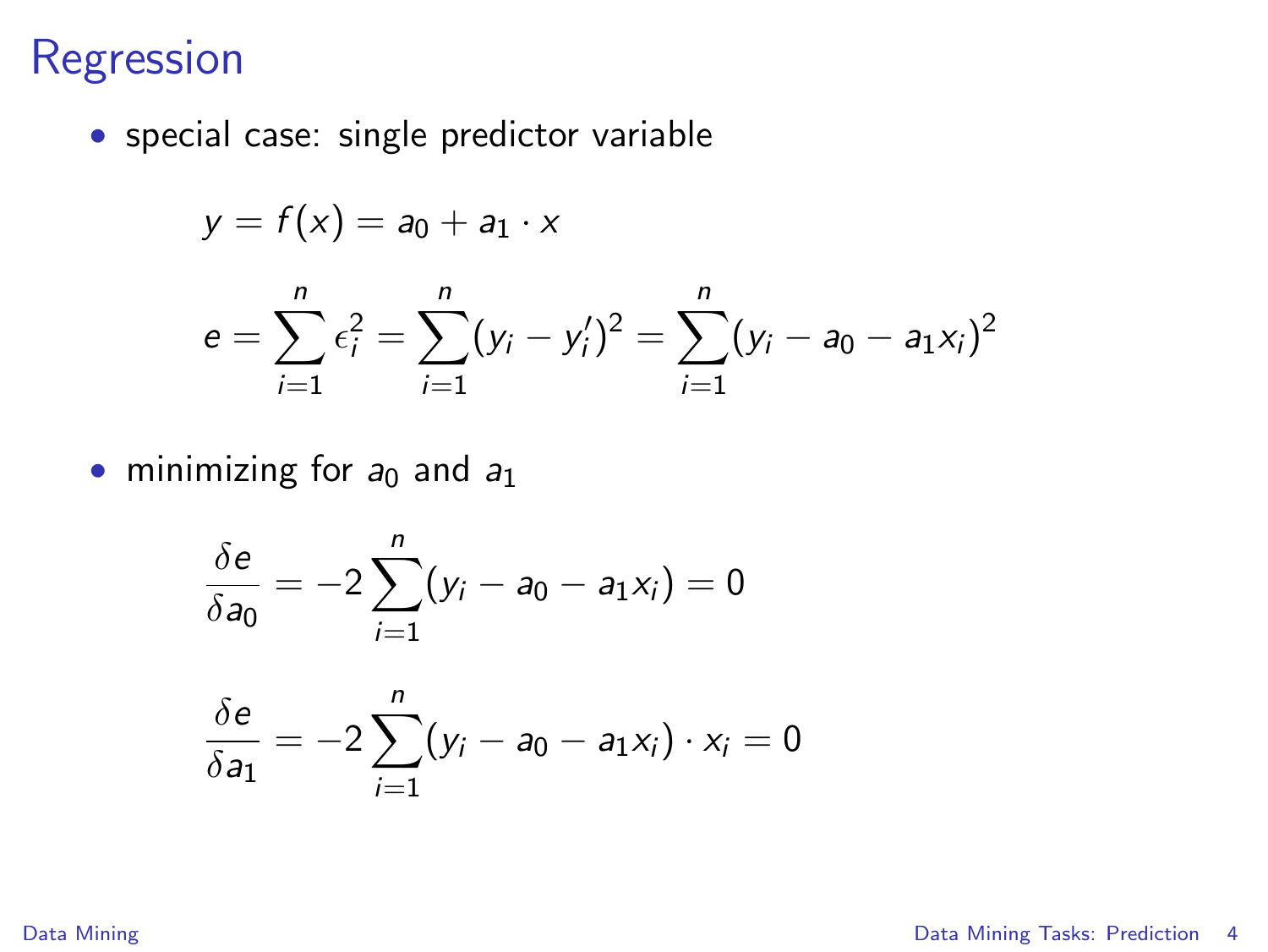• minimizing (cont.)

$$
a_0 + a_1 \sum_{i=1}^n x_i = \sum_{i=1}^n y_i
$$

$$
a_0\sum_{i=1}^n x_i + a_1\sum_{i=1}^n x_i^2 = \sum_{i=1}^n x_i y_i
$$

$$
a_0 = \mu_y - a_1 \mu_x
$$

$$
a_1 = \frac{\sum_{i=1}^{n} (x_i - \mu_x) \cdot (y_i - \mu_y)}{\sum_{i=1}^{n} (x_i - \mu_x)^2}
$$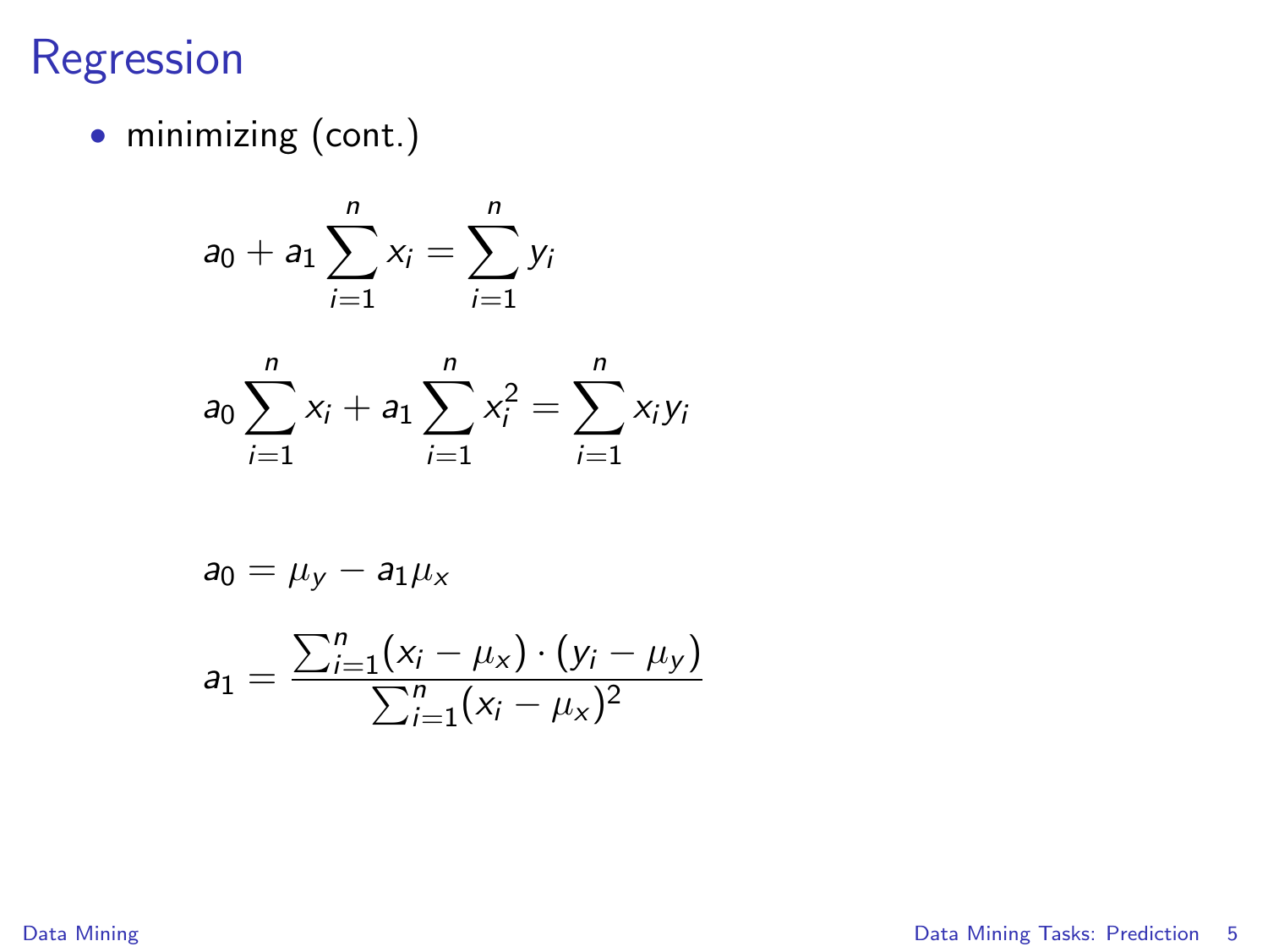• multiple regression (multiple predictor variables)

$$
y=a_0+\vec{a}\,\vec{x}
$$

$$
e = (\vec{y} - a_0 \vec{a} \cdot X)^T \cdot (\vec{y} - a_0 \vec{a} \cdot X)
$$

 $X$ : Matrix of all data vectors  $\vec{x_j}$  from the training set

$$
\vec{a} = (X^T \cdot X)^{-1} (X^T \cdot \vec{y})
$$

- solution of equation set requires exponential effort
- not feasible for realistic training sets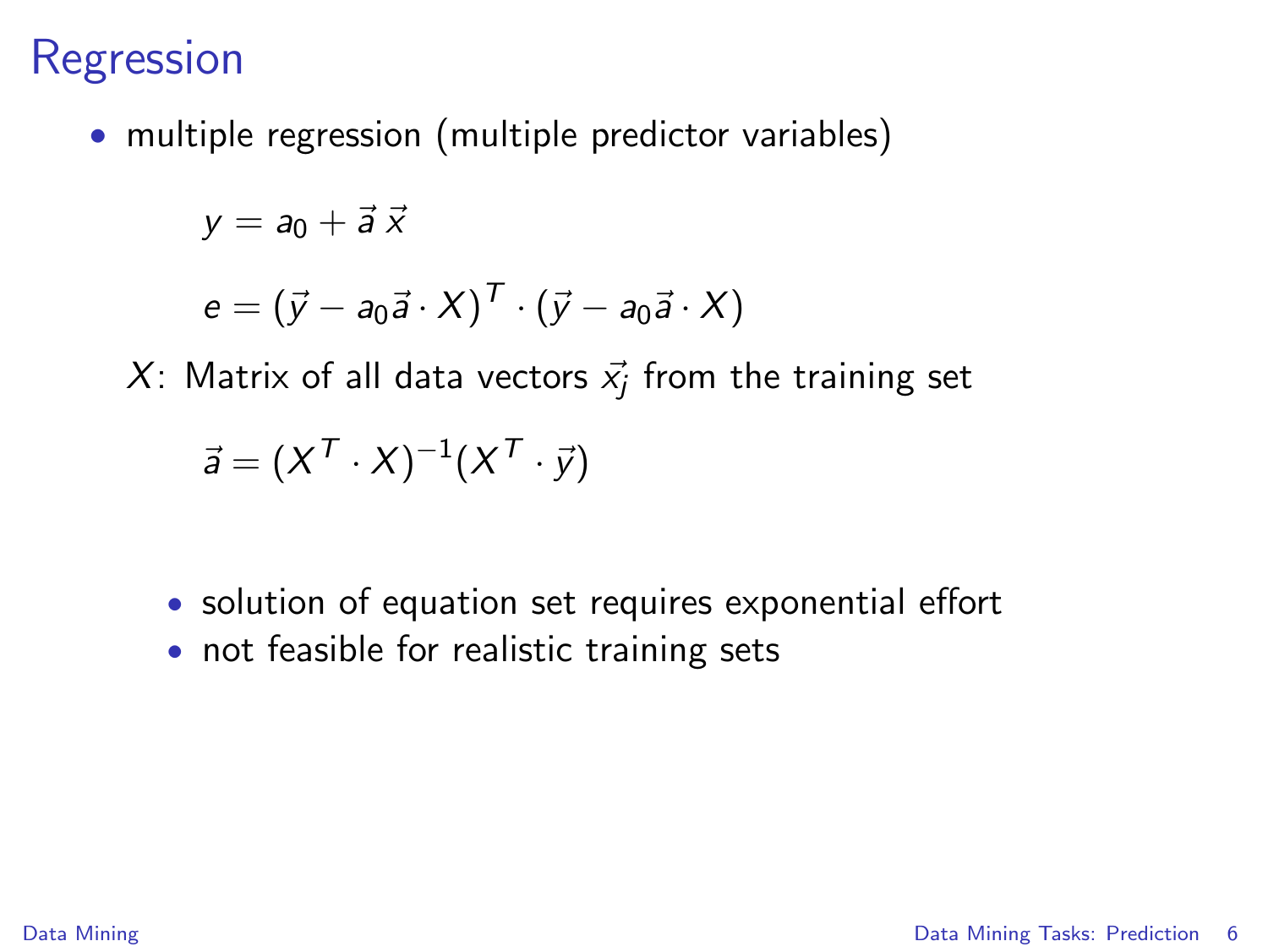- identifying the relevant variables
	- selectively add to or delete variables from an initial set
	- testing for a linear relationship: correlation

$$
r = \frac{\sum_{i=1}^{n} (x_i - \mu_X) \cdot (y_i - \mu_Y)}{\sqrt{\sum_{i=1}^{n} (x_i - \mu_X) \cdot \sum_{i=1}^{n} (y_i - \mu_Y)}}
$$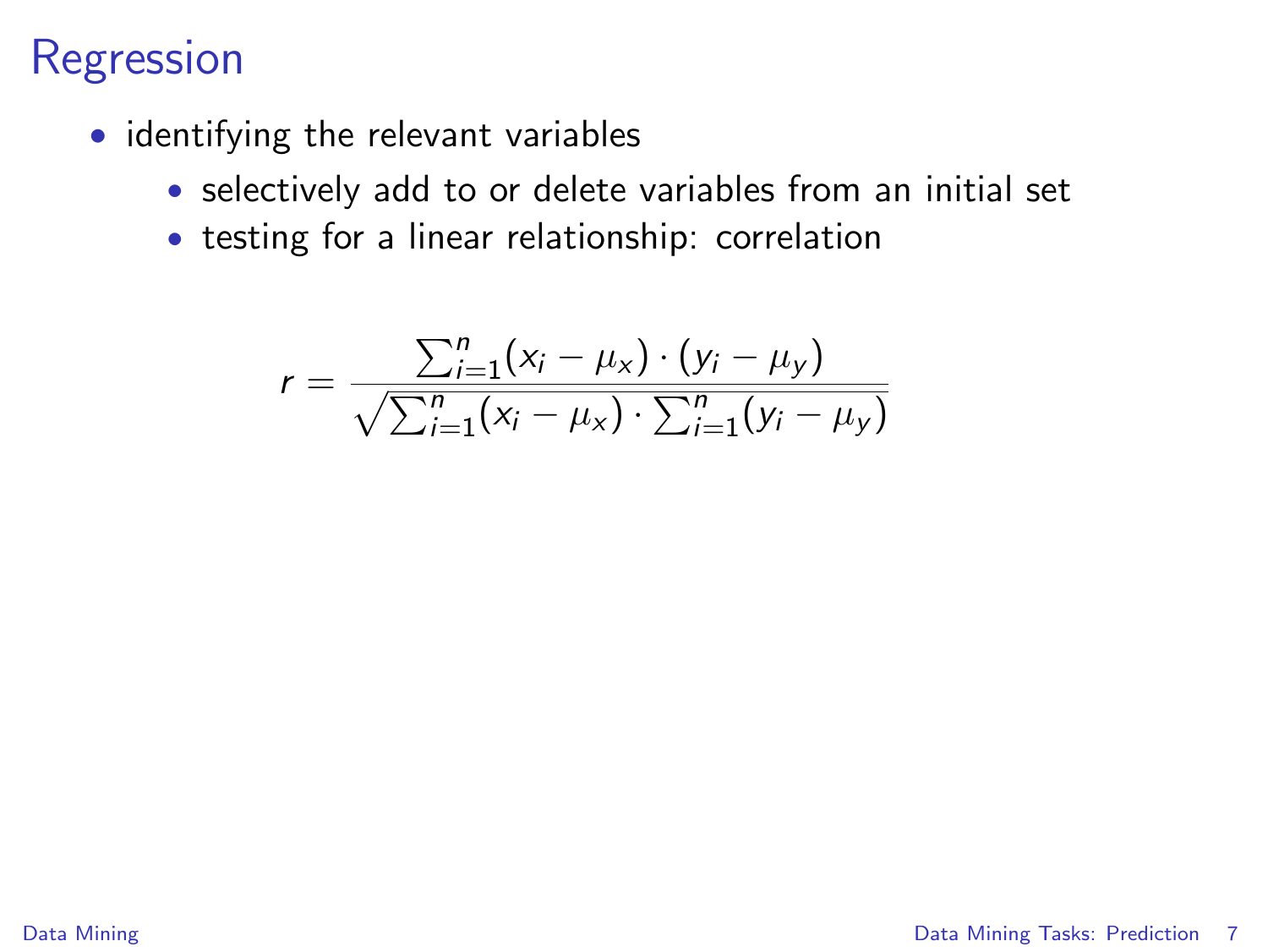- non-linear relationships
	- transform to a linear equation

| polynomial  | $y = ax^2 + bx + c$    | $x^* = x^2$                            |
|-------------|------------------------|----------------------------------------|
| exponential | $y = ae^{bx}$          | $y^* = \ln y$                          |
| power       | $y = ax^b$             | $y^* = \log y, x^* = \log x$           |
| reciprocal  | $y = a + b\frac{1}{x}$ | $x^* = \frac{1}{x}$                    |
| hyperbolic  | $y = \frac{x}{a + bx}$ | $y^* = \frac{y}{y}, x^* = \frac{1}{x}$ |

• use neural networks to approximate a nonlinear function  $\rightarrow$  low perspicuity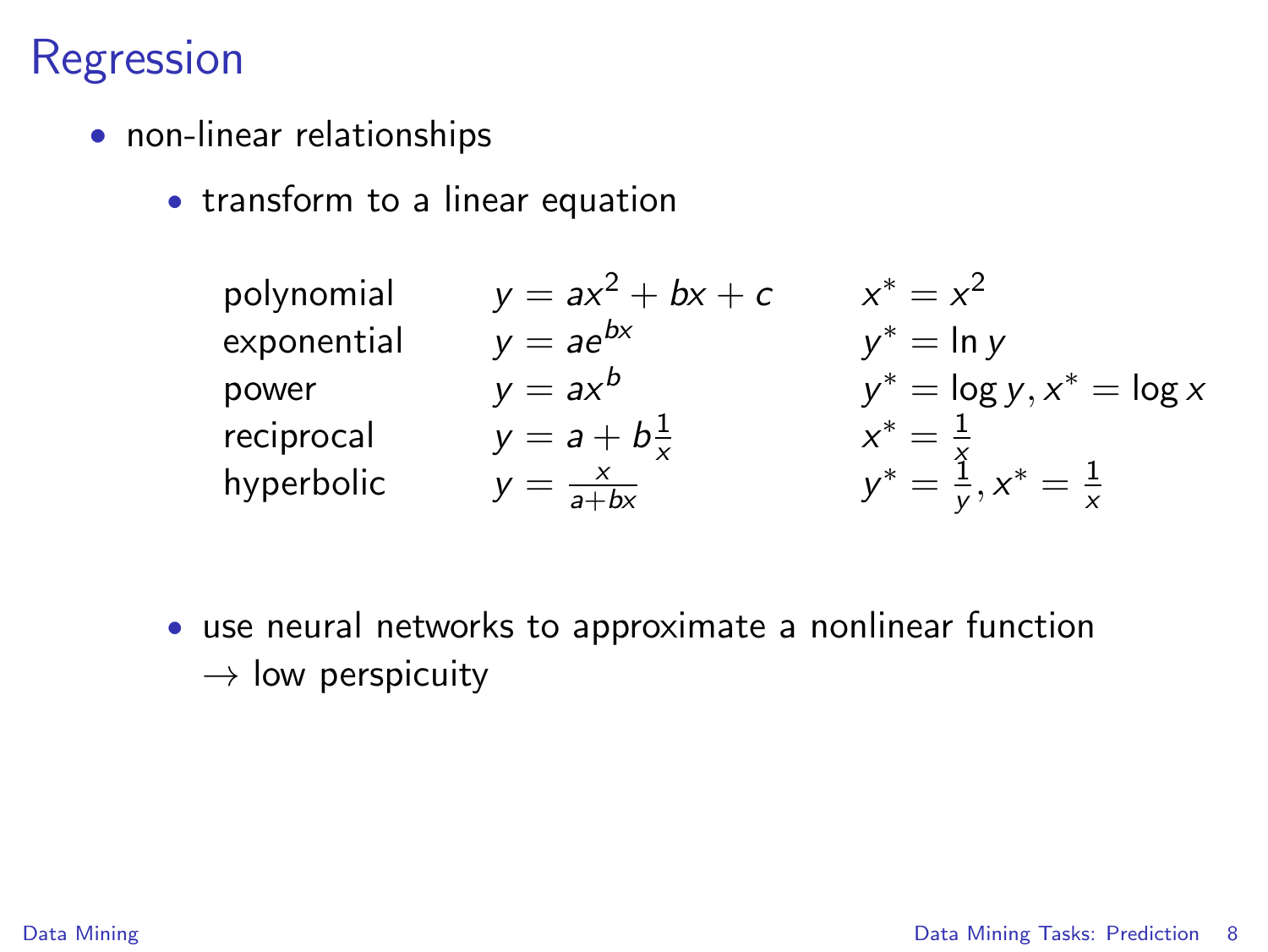# Data Mining Tasks

- Classification
- Prediction
- Clustering
- Dependency Modelling
- Summarization
- Change and Deviation Detection
- Visualization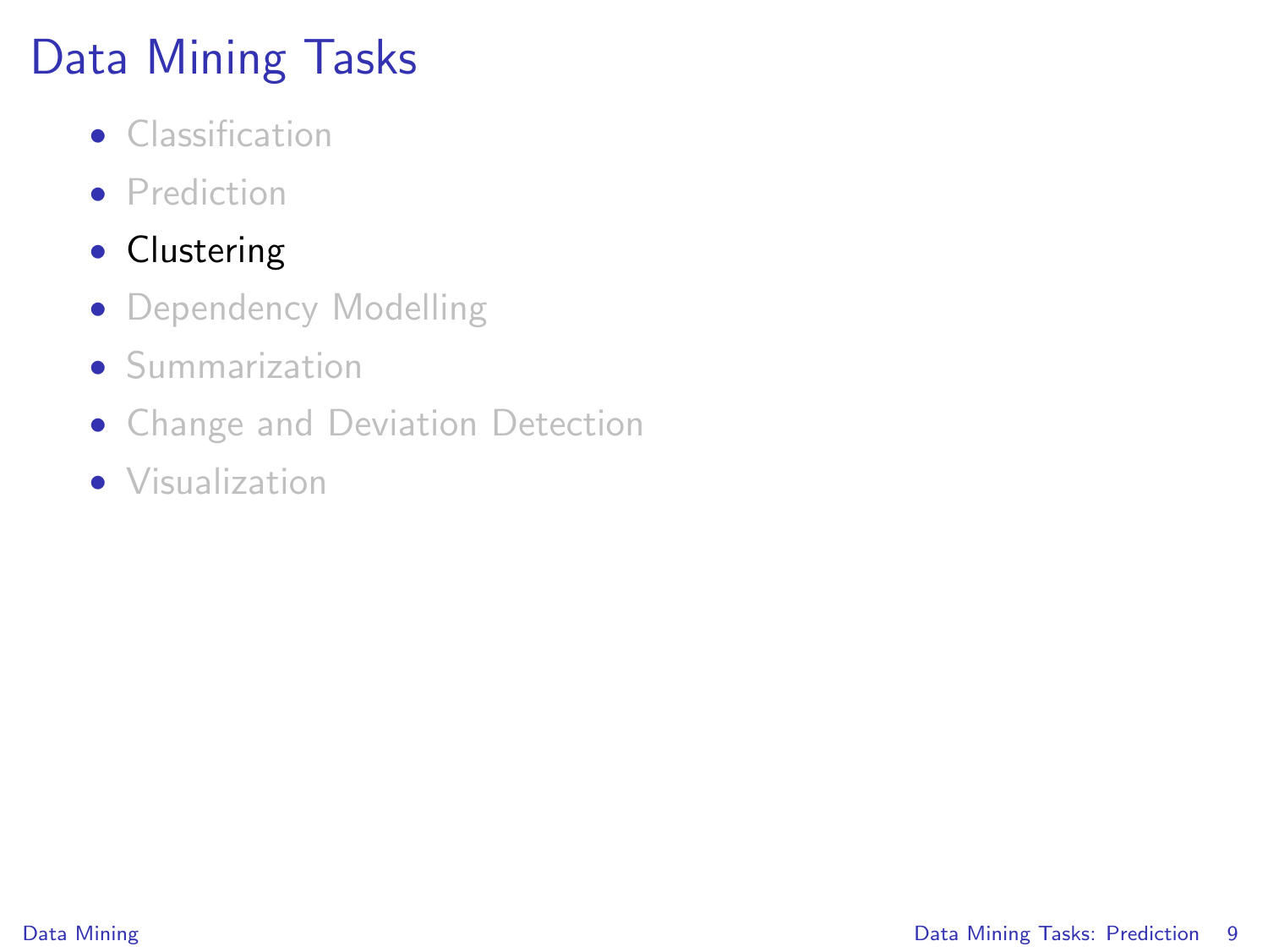# **Clustering**

- grouping of data points according to their inherent structure
	- based on a similarity measure
	- learning without teacher
- <span id="page-9-0"></span>• many clustering approaches
	- agglomerative clustering
	- partitioning clustering
	- incremental clustering
	- clustering with neural networks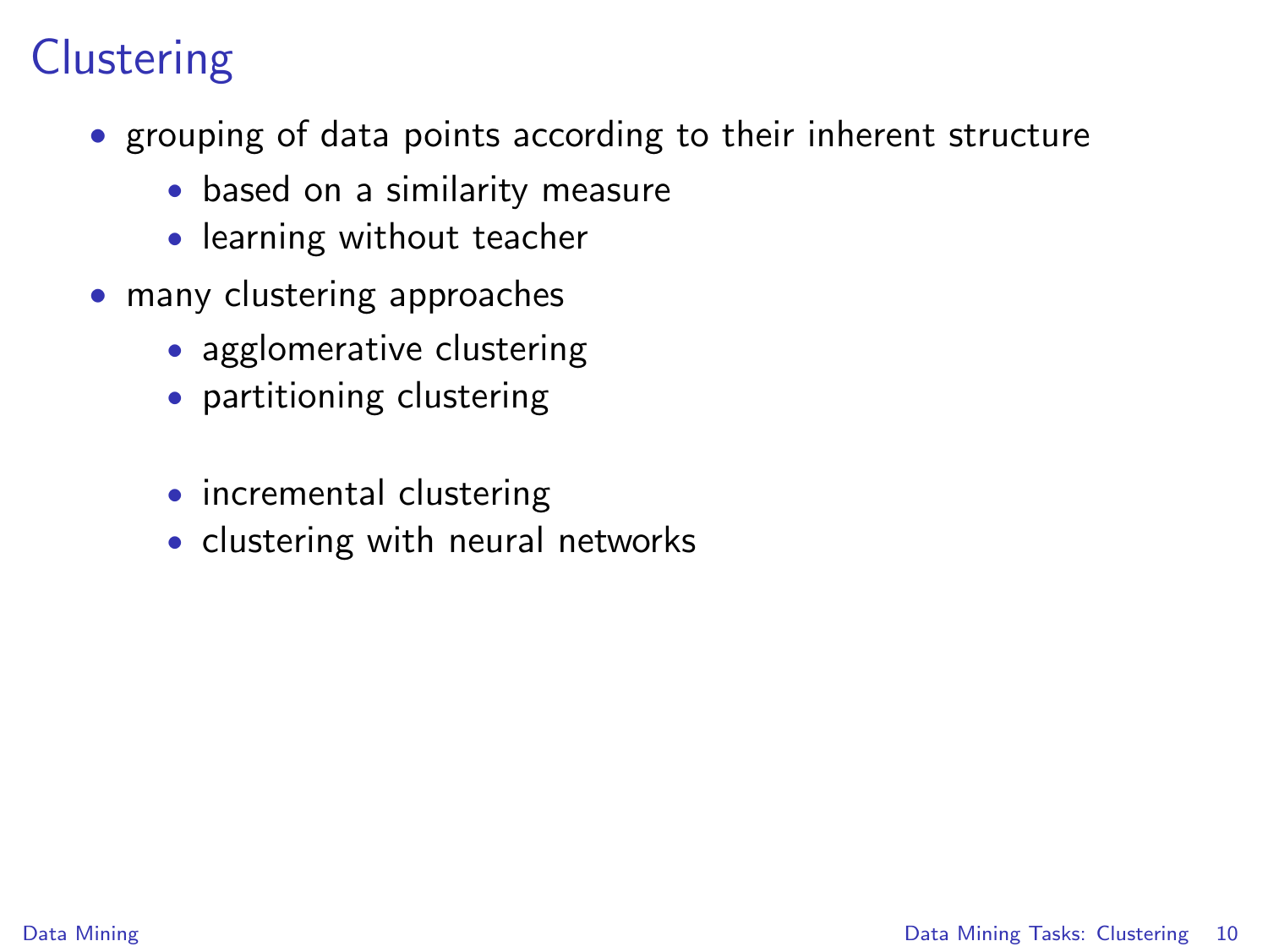# **Clustering**

- computing the optimal clustering is computationally infeasible  $\rightarrow$  greedy, sub-optimal approaches
- different clustering algorithms might lead to different clustering results

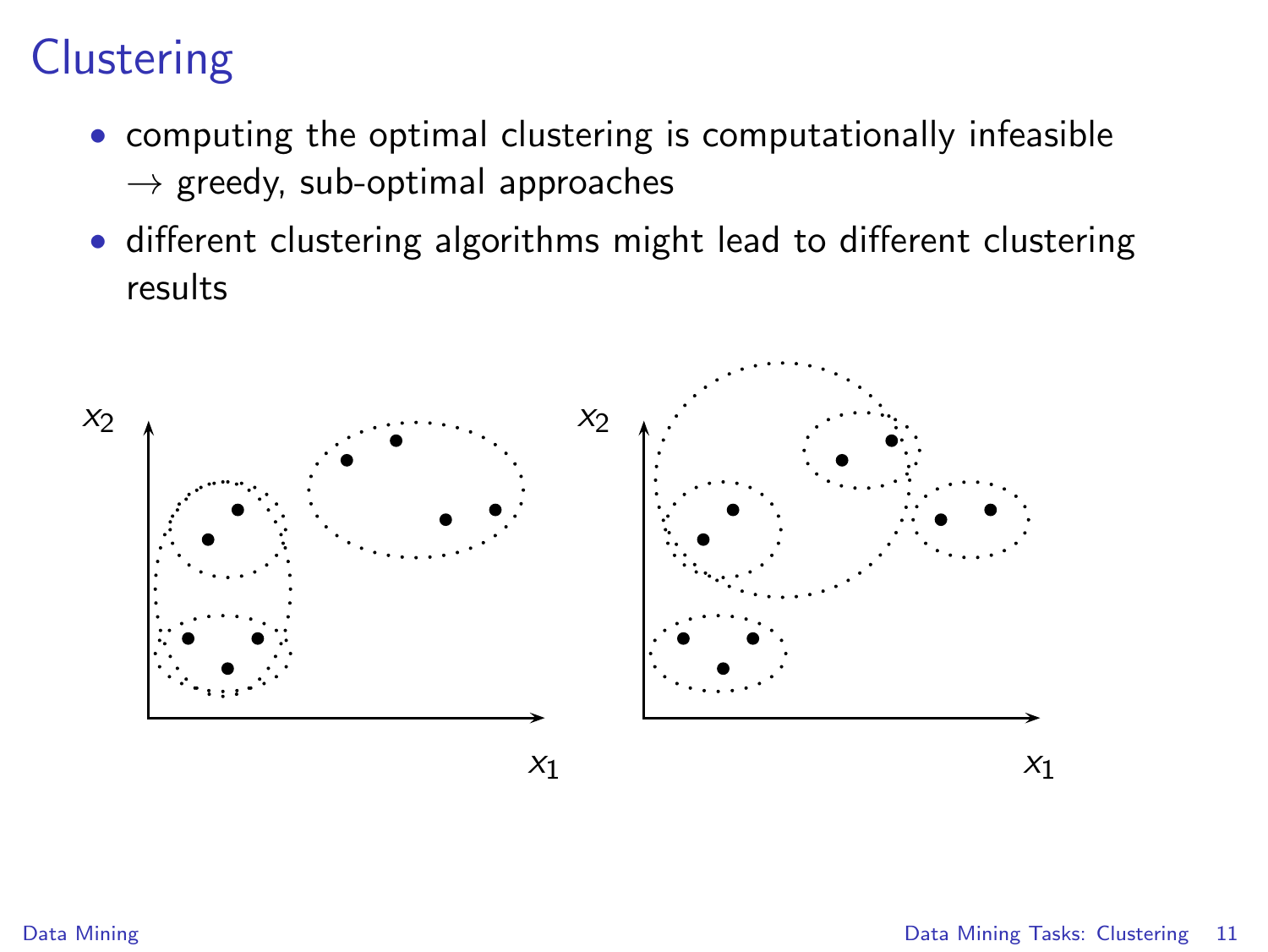# Agglomerative Clustering

- agglomerative/hierarchical clustering
- successively merging data sets
- result can be displayed as a dendrogram

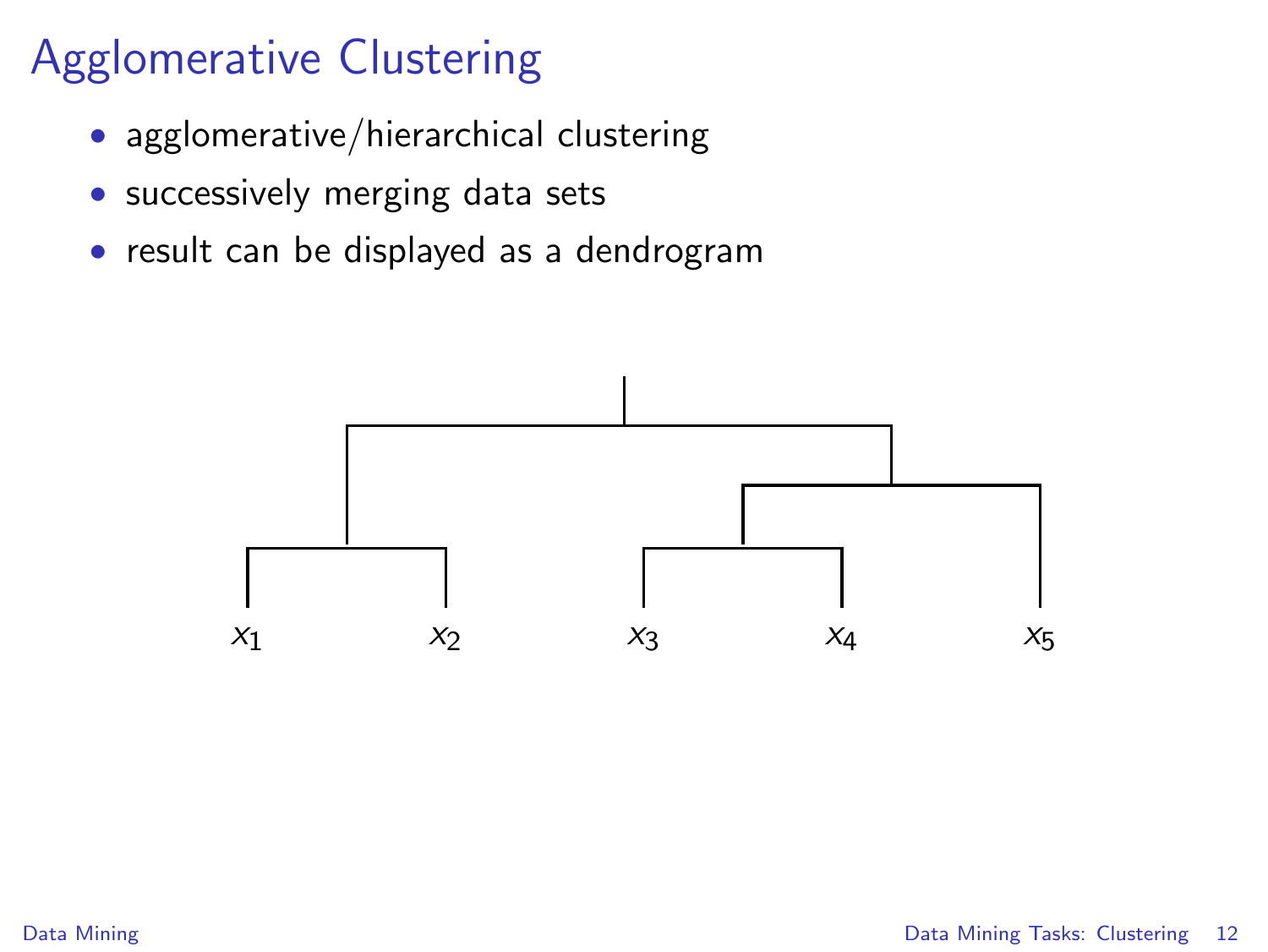# Agglomerative Clustering

- algorithm
	- initially each cluster consists of a single data point
	- determine all inter-cluster distances
	- merge the least distant clusters into a new one
	- continue until all clusters have been merged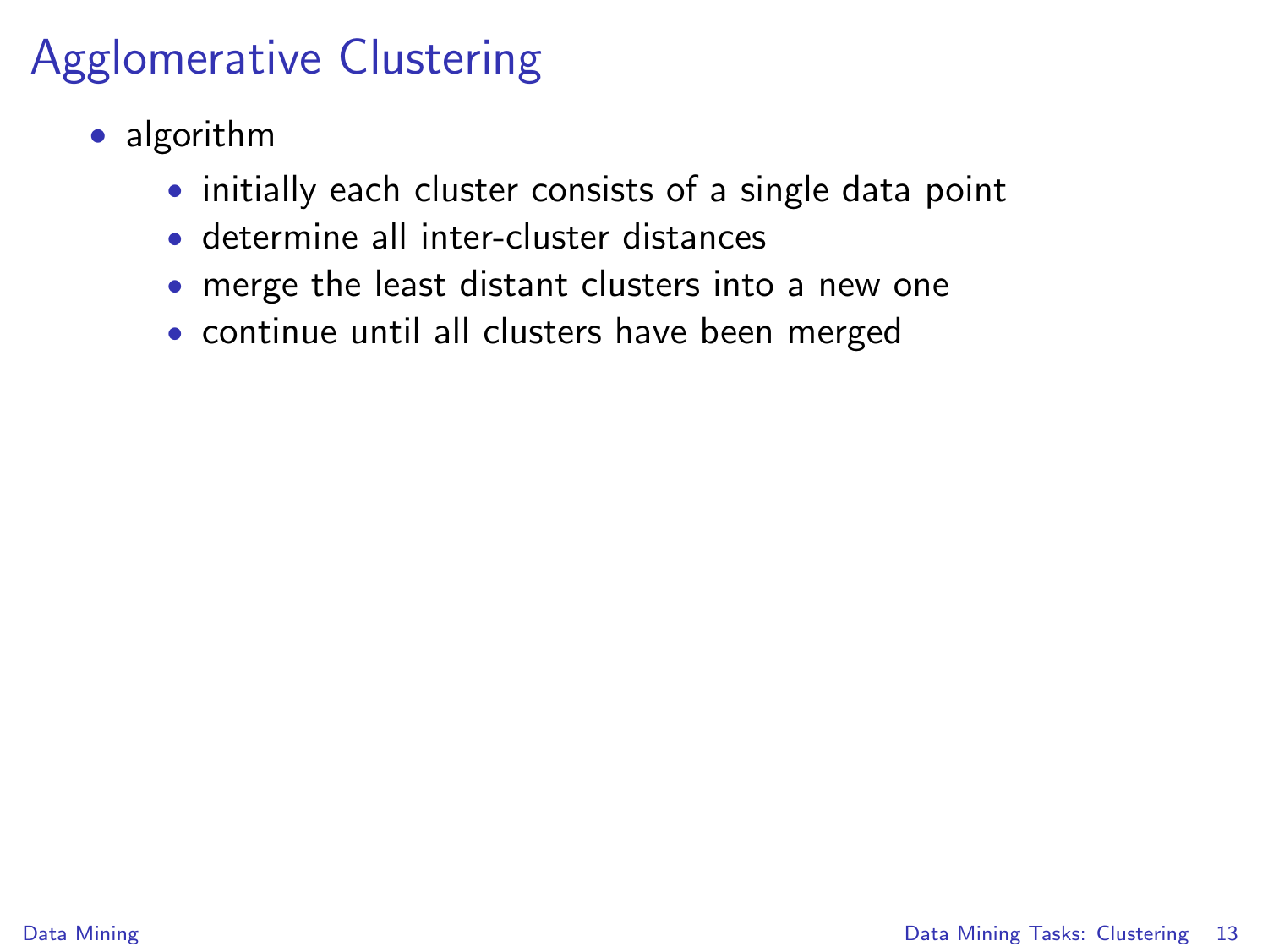## Distance Measures

- distance measure for clusters
	- single link: minimum of distances between all pairs of data points
	- complete link: e.g. mean of distances between all pairs of data points
- local clustering criterion for data points: minimal mutual neighbor distance (MND)
	- distance depends also on the local context of a data point

 $d_{MND}(\vec{x_i}, \vec{x_j}) = r(\vec{x_i}, \vec{x_j}) + r(\vec{x_j}, \vec{x_i})$ 

 $r(\vec{x_i},\vec{x_j})$ : rank of  $x_j$  according to distance from  $x_i$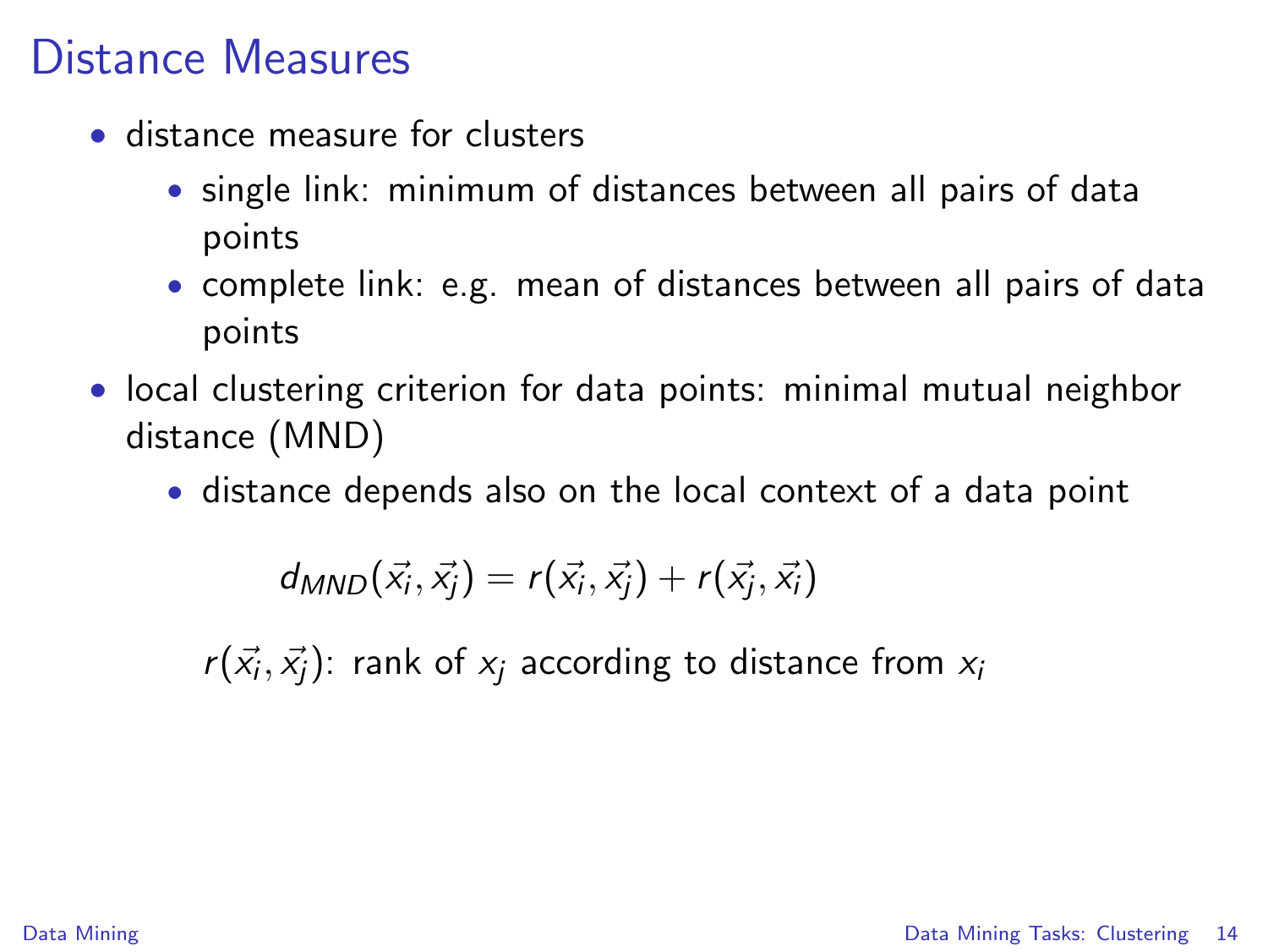# Partitioning Clustering

• mutual neighbor distance (MND)

$$
d_{MND}(A, B) = r(A, B) + r(B, A)
$$
  
\n
$$
= 1 + 1 = 2
$$
  
\n
$$
d_{MND}(A, B) = r(A, B) + r(B, A)
$$
  
\n
$$
= 3 + 3 = 6
$$
  
\n
$$
d_{MND}(B, C) = r(B, C) + r(C, B)
$$
  
\n
$$
= 2 + 1 = 3
$$
  
\n
$$
d_{MND}(B, C) = r(B, C) + r(C, B)
$$
  
\n
$$
= 4 + 1 = 5
$$

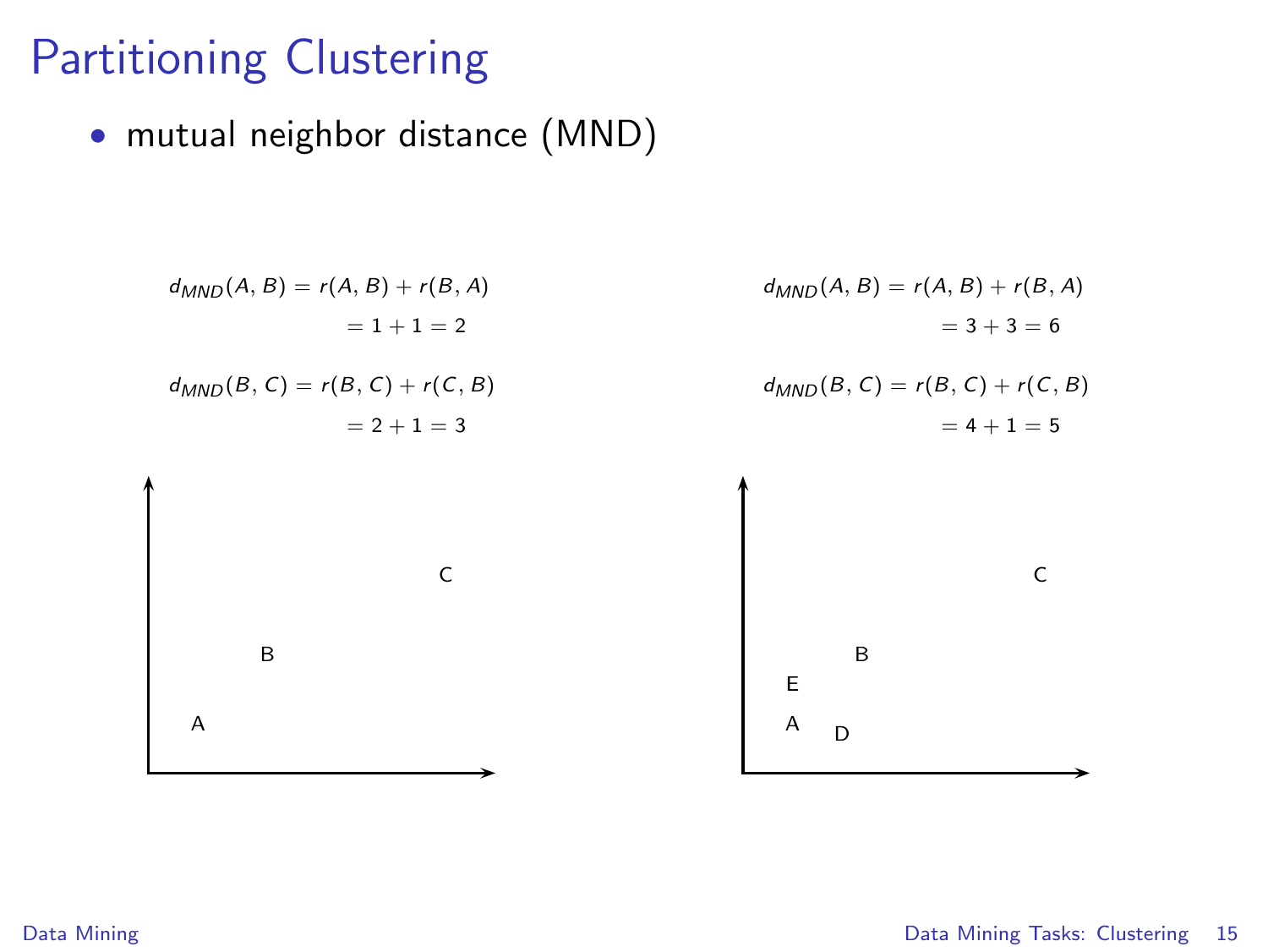# Partitioning Clustering

- algorithm for *k*-means partitioning clustering
	- select a randomly chosen initial partitioning with  $k$  clusters
	- compute the centroids
	- assign each sample to the nearest centroid
	- compute new centroids
	- continue until the clustering stabilizes (or another termination criterion based on the global error is met)
- often used as a data preprocessing step: Number of Values Reduction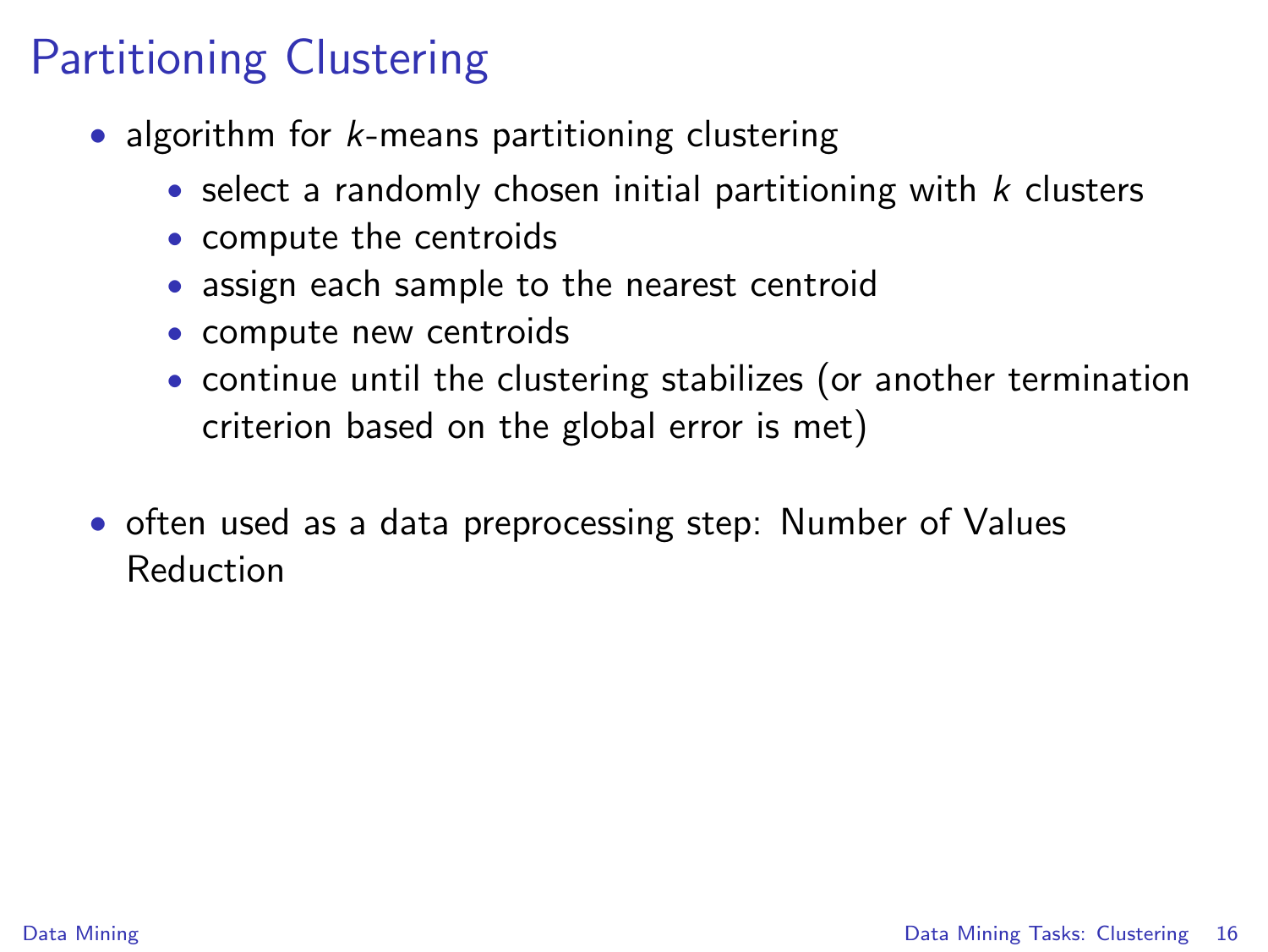### Incremental Clustering

- huge data sets cannot be clustered in a single step
	- divide-and-conquer: cluster subsets and merge the results
	- incremental clustering: data points are loaded successively and the cluster representation is updated accordingly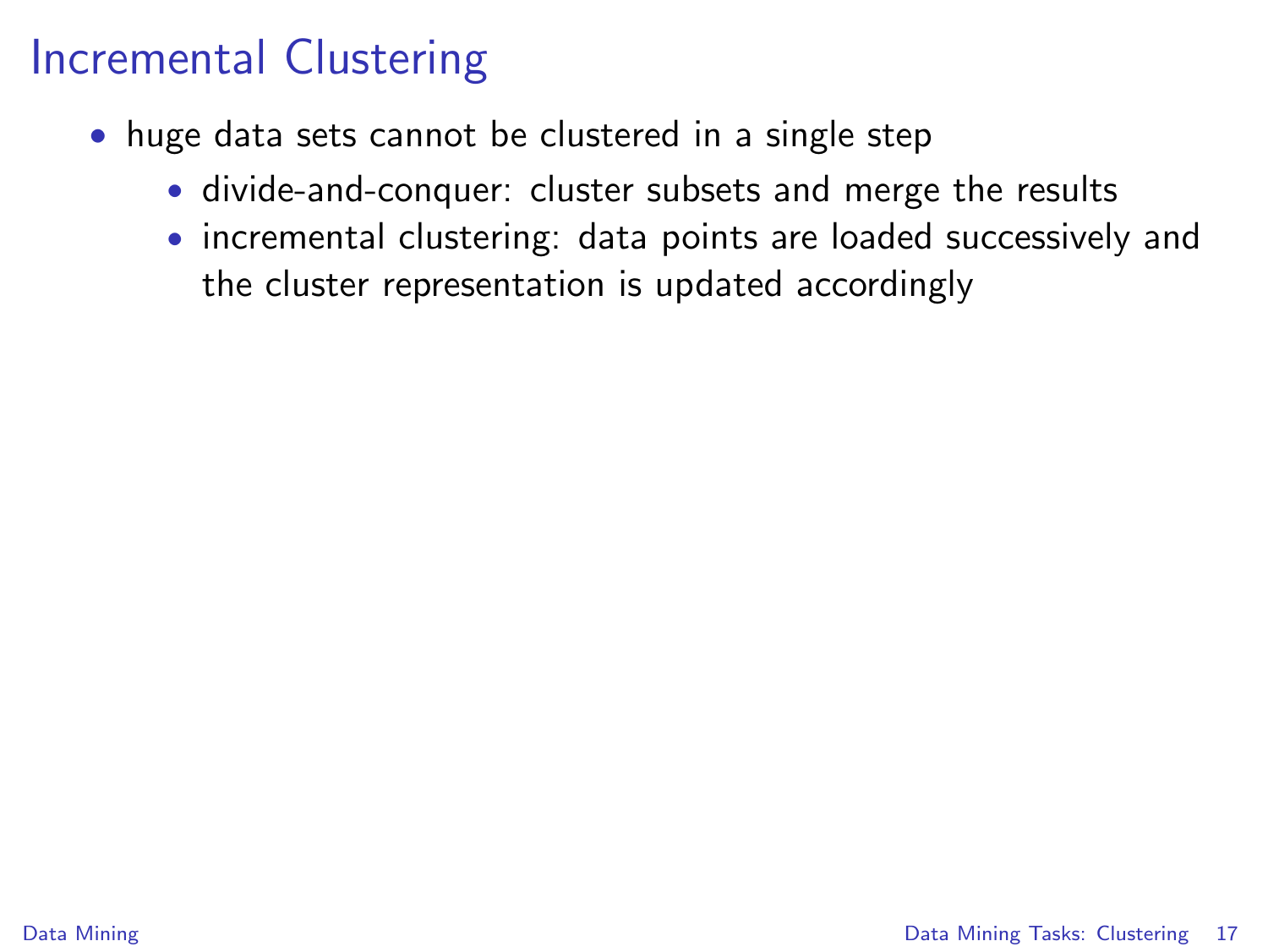## Incremental Clustering

- algorithm
	- assign the first data point to the first cluster
	- consider the next data point
		- assign it to an already existing cluster, or
		- create a new cluster
	- recompute the cluster description for that cluster
	- continue until all data points are clustered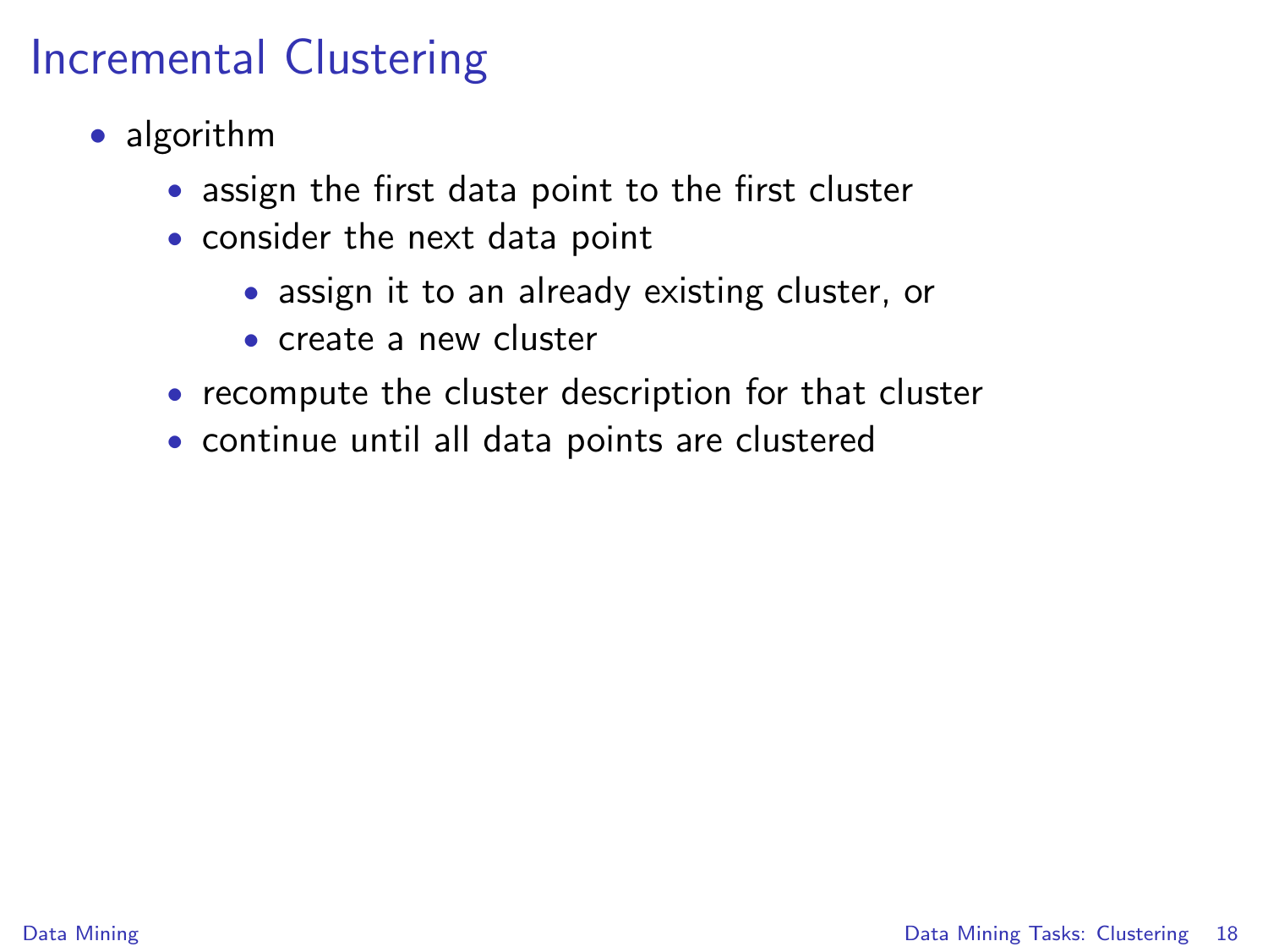## Incremental Clustering

- cluster description
	- centroid
	- number of data points in the cluster
	- "radius" of the cluster (based on the mean-squared distance to the centroid)
- problems
	- result depends on the order in which data points are processed  $\rightarrow$  iterative incremental clustering
		- use the centroids of the previous iteration for partitioning in the next one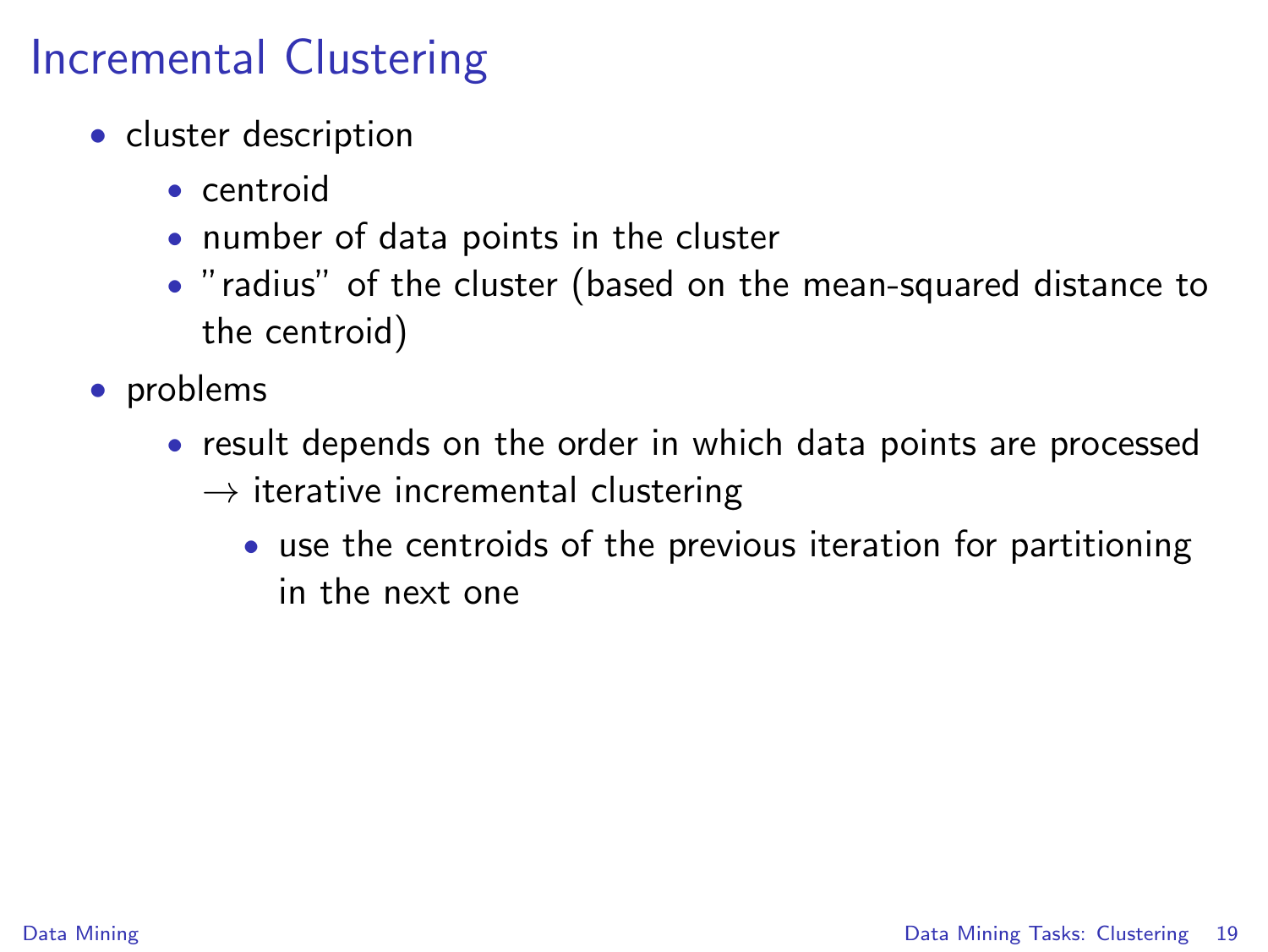# Data Mining Tasks

- Classification
- **•** Prediction
- Clustering

#### • Dependency Modelling

- Summarization
- Change and Deviation Detection
- Visualization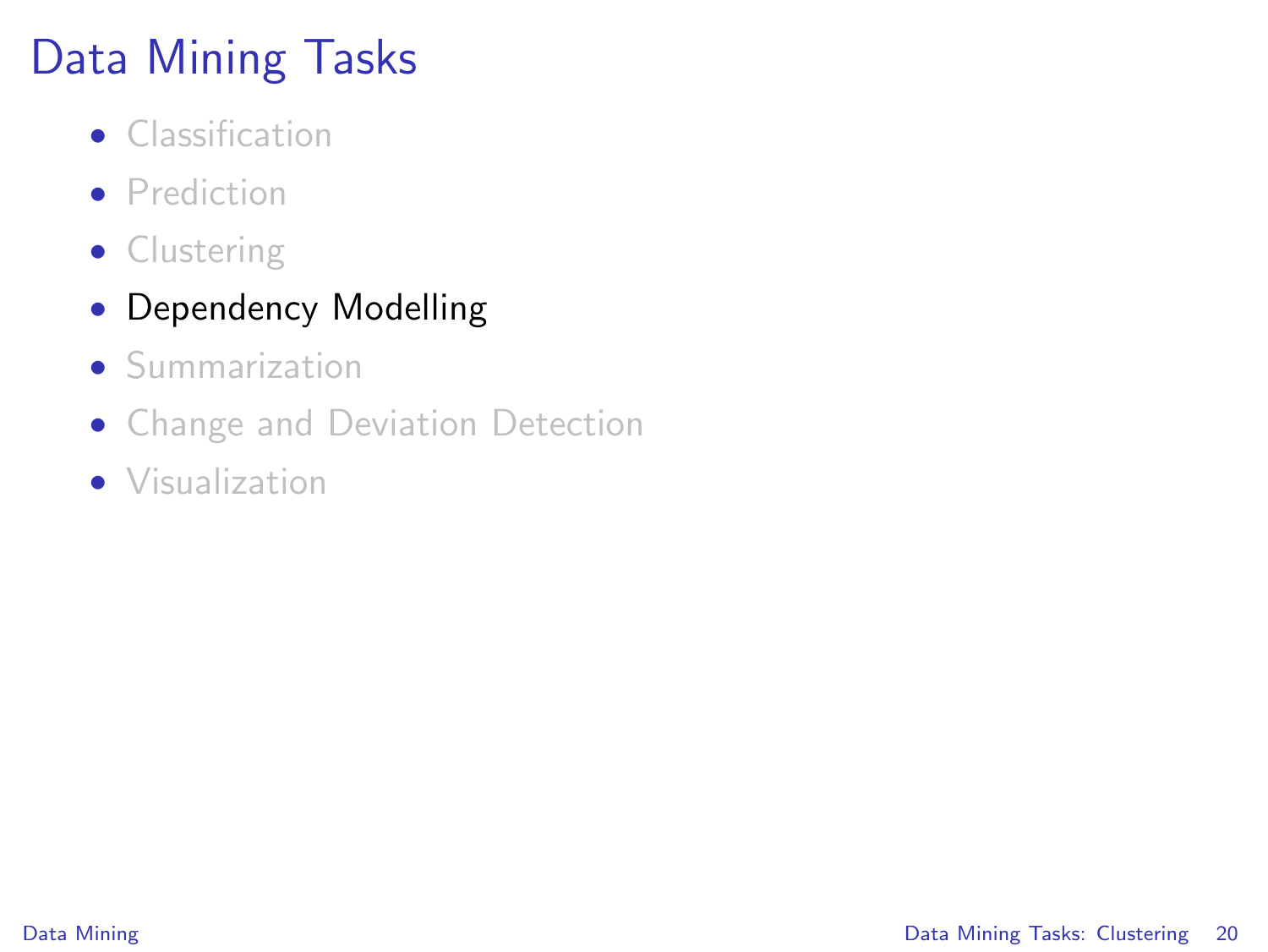# Dependency Modelling

- prediction of events commonly occurring together
- market basket analysis: which items are often purchased together
	- placement of items in a store
	- layout of mail-order catalogues
	- targeted marketing campaigns
- association rules: rules of the form

<span id="page-20-0"></span> $a \wedge b \wedge \ldots \wedge c \rightarrow d \wedge e$ 

• finding good combinations of premises is a combinatorial problem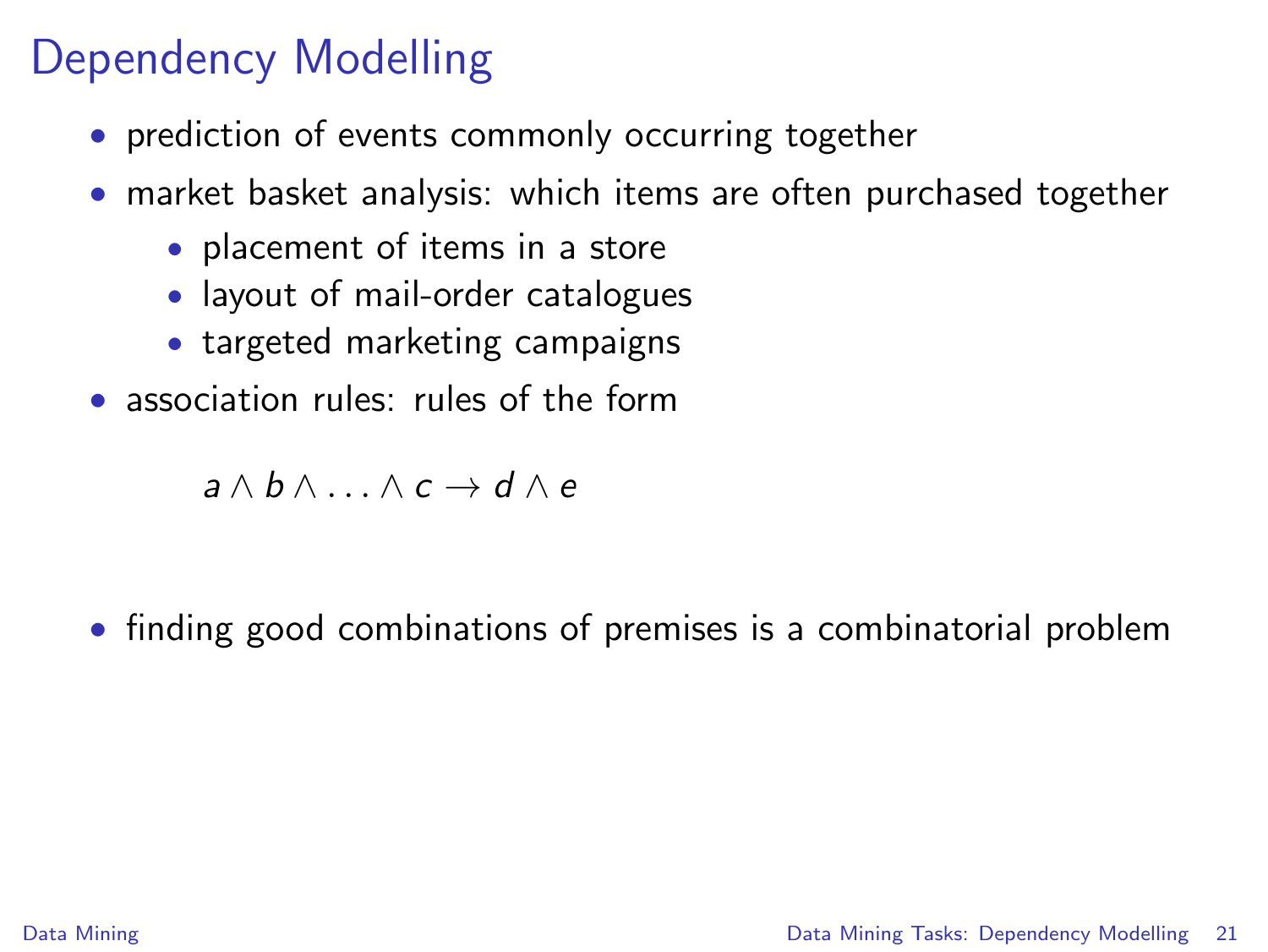. . . . . .

• example data base:

| trans- | item       | trans- | items                           |
|--------|------------|--------|---------------------------------|
| action |            | action |                                 |
| 001    | cola       | 001    | ${chips, cola, peanuts}$        |
| 001    | chips      | 002    | {beer, chips, cigarettes}       |
| 001    | peanuts    | 003    | {beer, chips, cigarettes, cola} |
| 002    | beer       | 004    | {beer, cigarettes}              |
| 002    | chips      |        |                                 |
| 002    | cigarettes |        |                                 |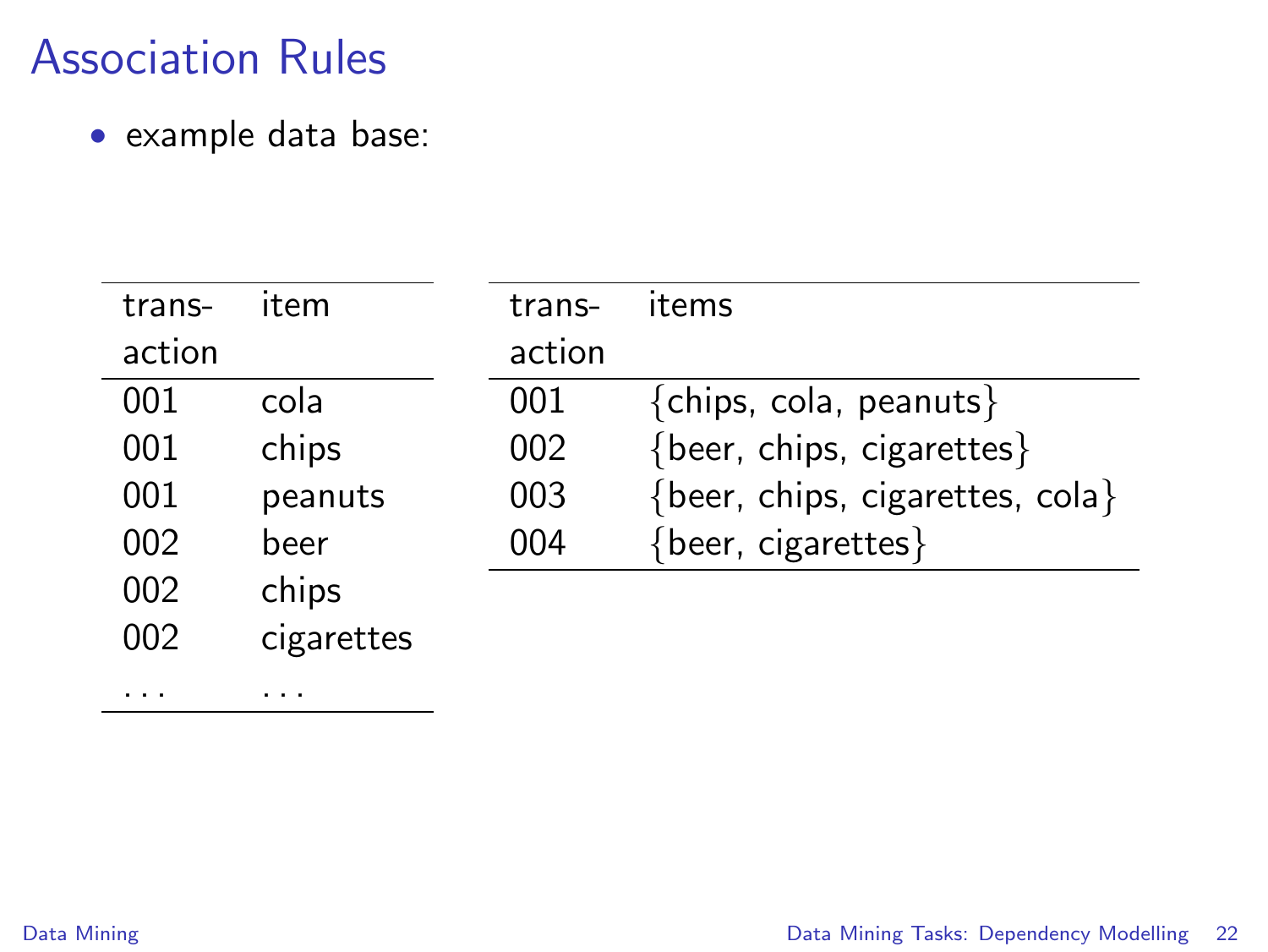- set of *n* different items  $I = \{x_j | j = 1, \ldots, n\}$
- itemset:  $I_k \subset I$
- i-itemset:  $I_k^i \subseteq I$ ,  $|I_k^i| = i$
- transaction  $T_k \subset I$
- data base:  $D = \{(k, T_k) | k = 1, ..., m\}$
- support of an itemset: share of transactions which contain the itemset

$$
s(I_i) = \frac{|\{T_k | I_i \subseteq T_k\}|}{|D|}
$$

• frequent (strong, large) itemset:  $s(I_i) \geq s_{cut}$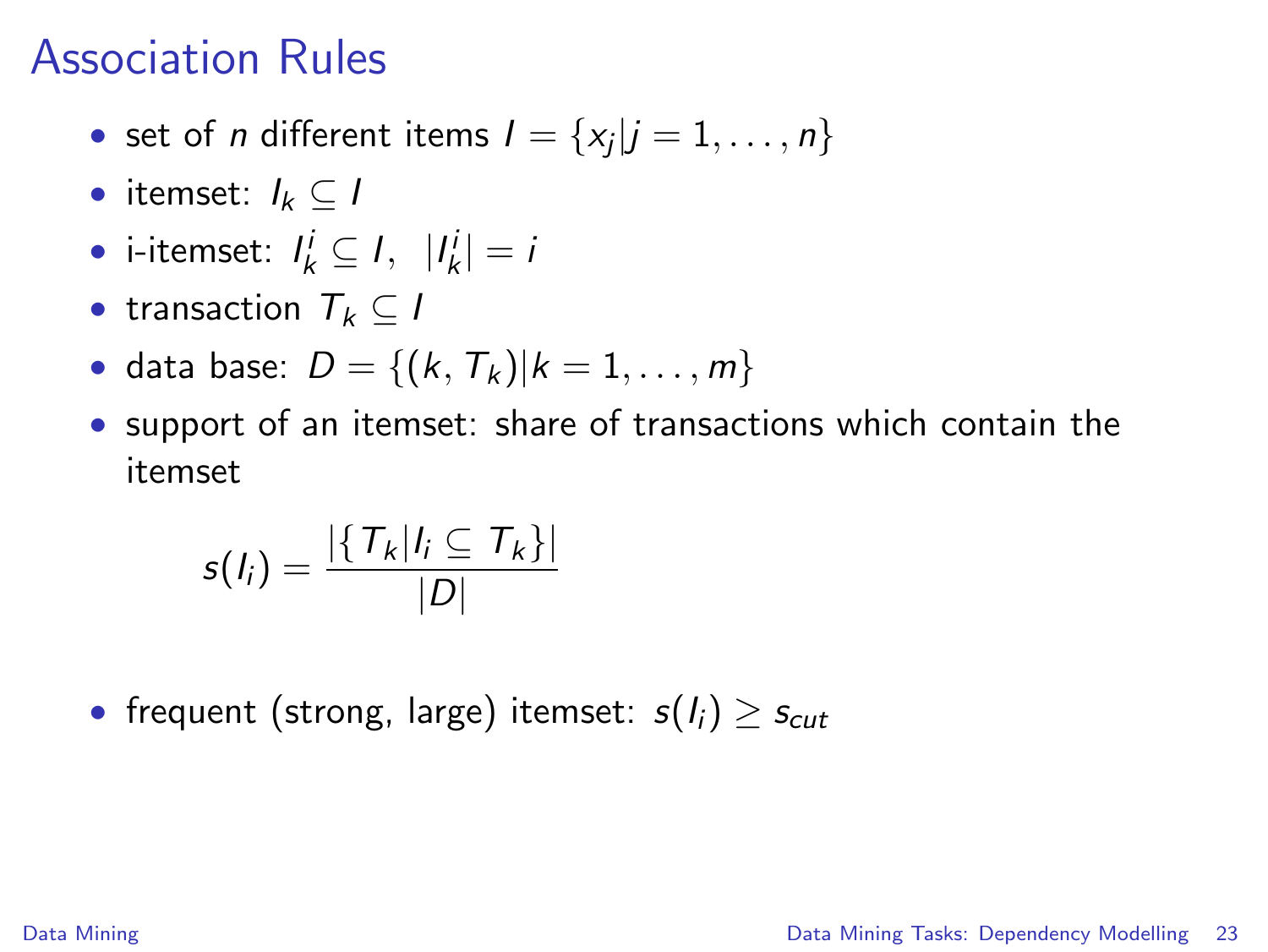• downward closure: every subset of a frequent itemset is also a frequent itemset



• every superset of a not frequent itemset is also a not frequent itemset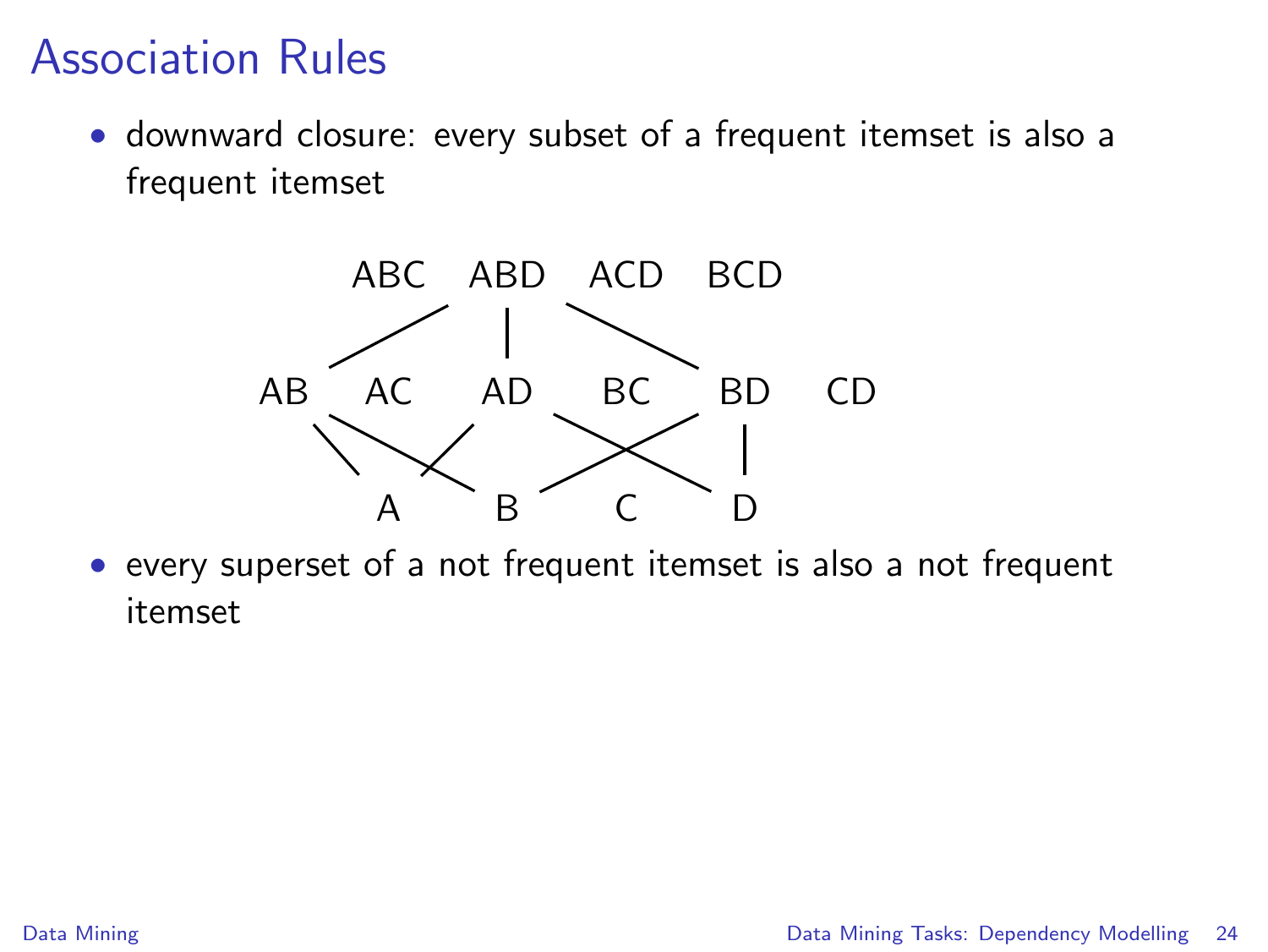- association rule:  $X \to Y$ ,  $X, Y \subseteq I, Y \cap X = \emptyset$
- support of a rule: share of transactions which contain both, premise and conclusion of the rule

$$
s(X \to Y) = s(X \cup Y) = \frac{|\{T_k | X \cup Y \subseteq T_k\}|}{|D|} = p(XY)
$$

• confidence of a rule: share of transactions supporting the rule from those supporting the premise

$$
c(X \to Y) = \frac{s(X \cup Y)}{s(X)} = \frac{|\{T_k | X \cup Y \subseteq T_k\}|}{|\{T_k | X \subseteq T_k\}|} = p(Y|X)
$$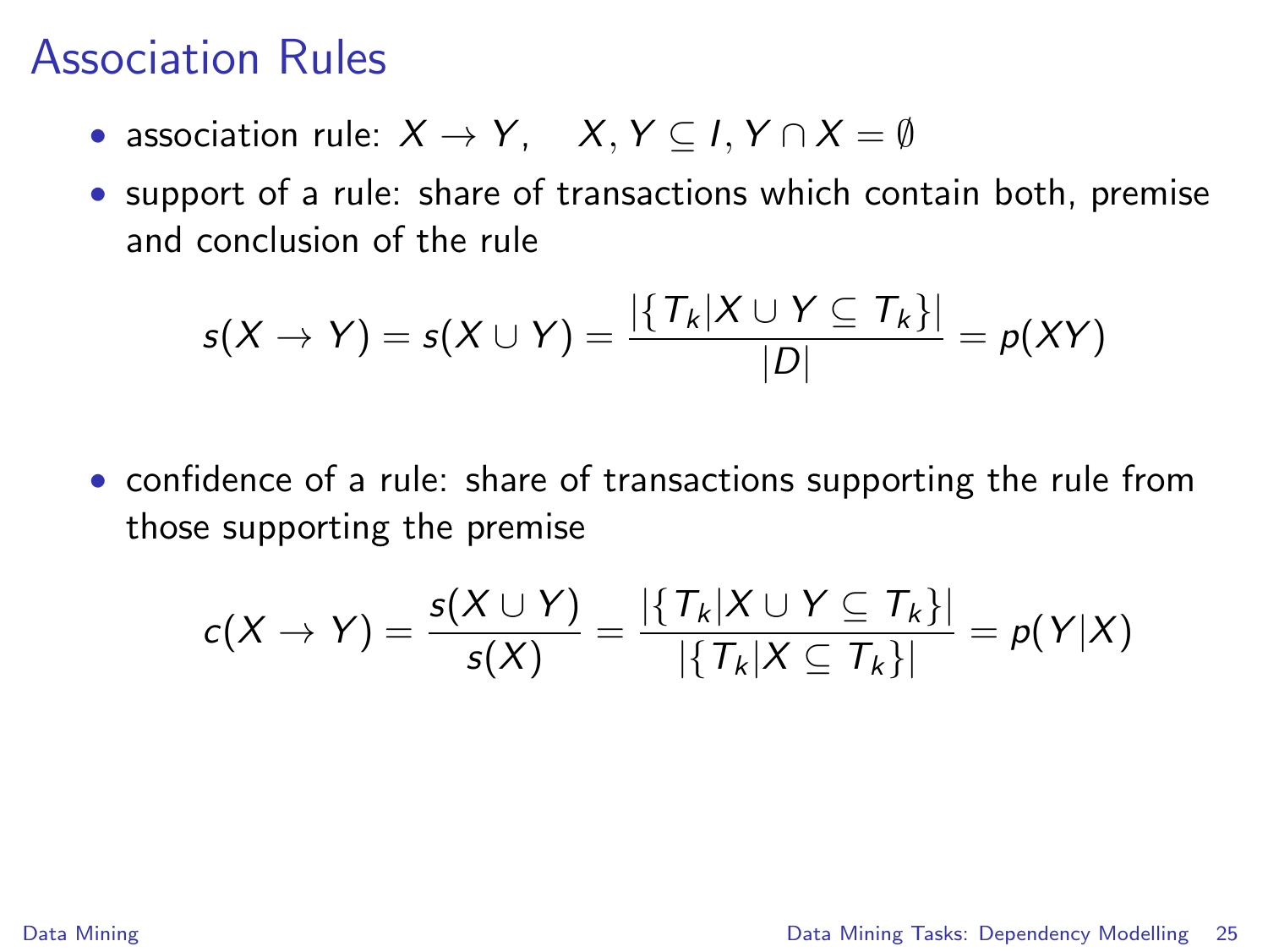- strong rule: high support  $+$  high confidence
- detection of strong rules: two pass algorithm
- 1. find frequent (strong, large) itemsets (Apriori)
	- necessary to generate rules with strong support
	- uses the downward closure
	- itemsets are ordered
- 2. use the frequent itemsets to generate association rules
	- find strong correlations in a frequent itemset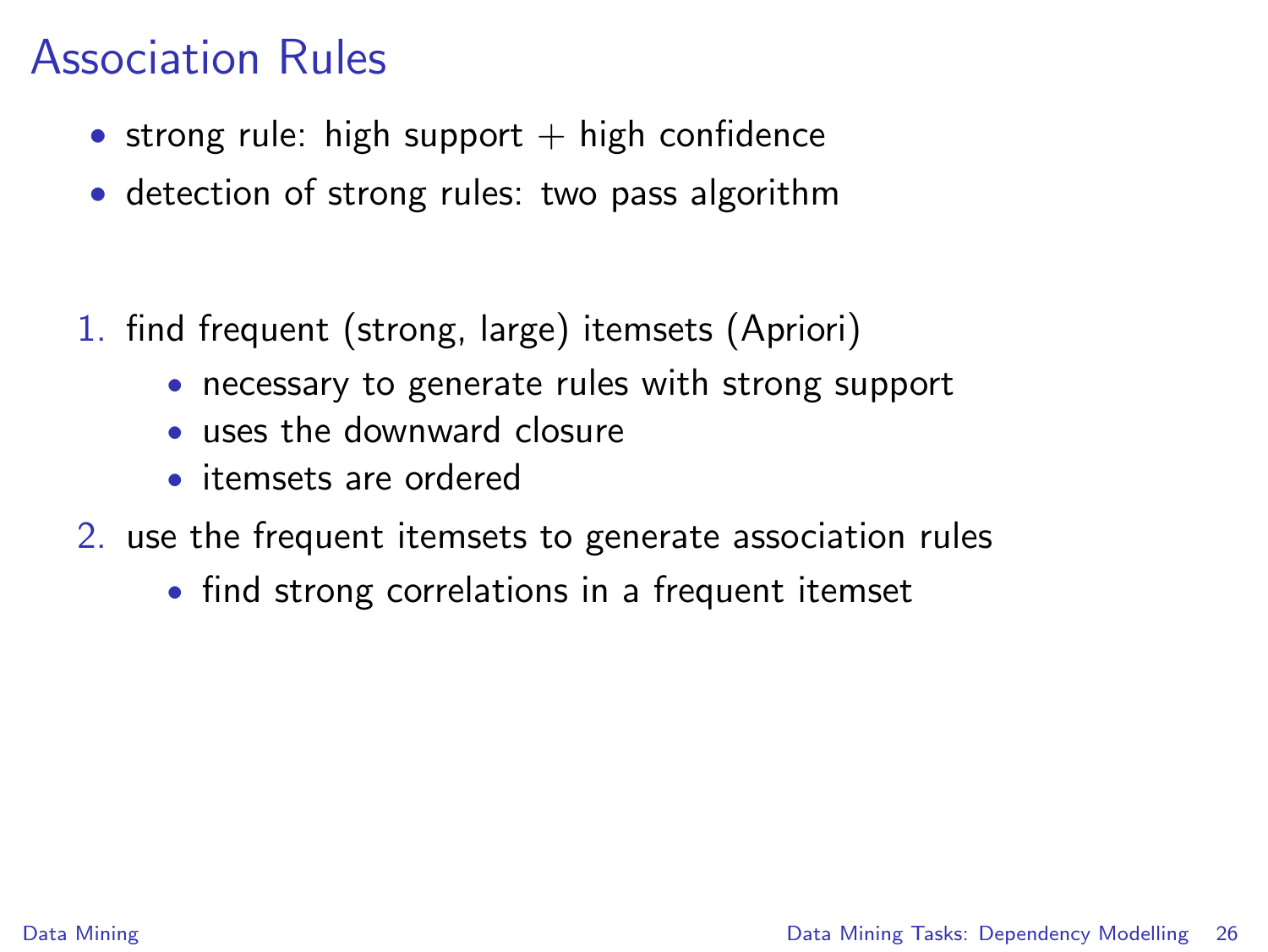- Apriori: finding frequent itemsets of increasing size itemsets are ordered!
	- start with all itemsets of size one:  $I<sup>1</sup>$
	- select all itemsets with sufficient support
	- from the selected itemsets  $I^i$  generate larger itemsets  $I^{i+1}$

$$
is({i_1, ..., i_{n-2}, i_{n-1}}) \wedge is({i_1, ..., i_{n-2}, i_n})
$$
  

$$
\rightarrow is({i_1, ..., i_{n-2}, i_{n-1}, i_n})
$$

- already blocks some of the non-frequent itemsets, but not all of them
- remove those itemsets which still contain a non-frequent immediate subset
	- they cannot have enough support (downward closure)
- continue until no further frequent itemsets can be generated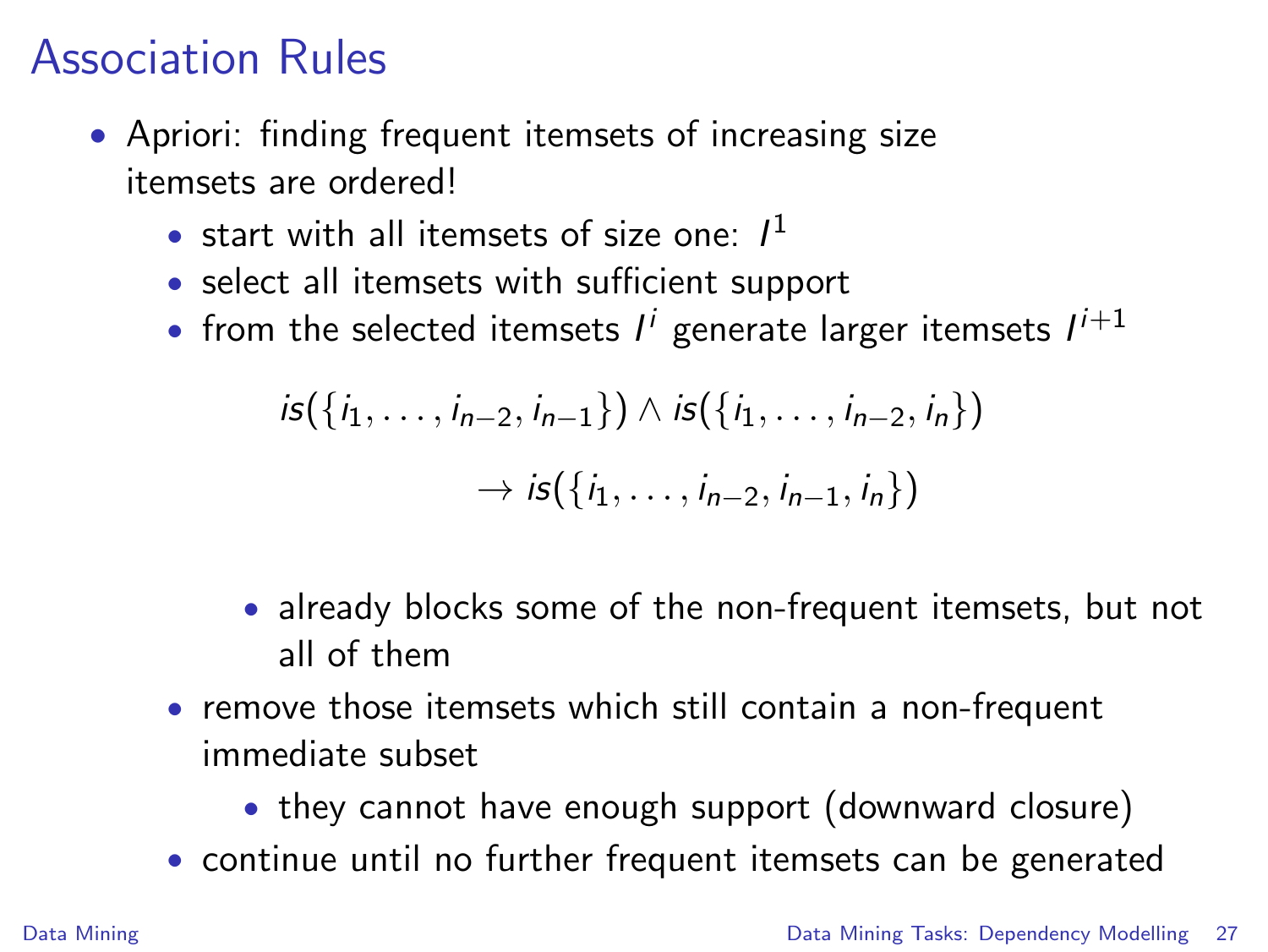- example data base again
- assumption: threshold for the required support  $s_{cut} = 0.5$

| k   |                                         |                     |             |      |
|-----|-----------------------------------------|---------------------|-------------|------|
|     | 001 {chips, cola, peanuts}              | ${chips}$           |             | 0.75 |
|     | 002 {beer, chips, cigarettes}           | ${cola}$            |             | 0.5  |
|     | 003 {beer, chips, cigarettes, cola}     | $\{peanuts\}$       |             | 0.25 |
| 004 | $\{ \text{beer}, \text{ cigarettes} \}$ | $\{ \text{beer} \}$ |             | 0.75 |
|     |                                         | {cigarettes}        | $3^{\circ}$ | 0.75 |

• no non-empty subsets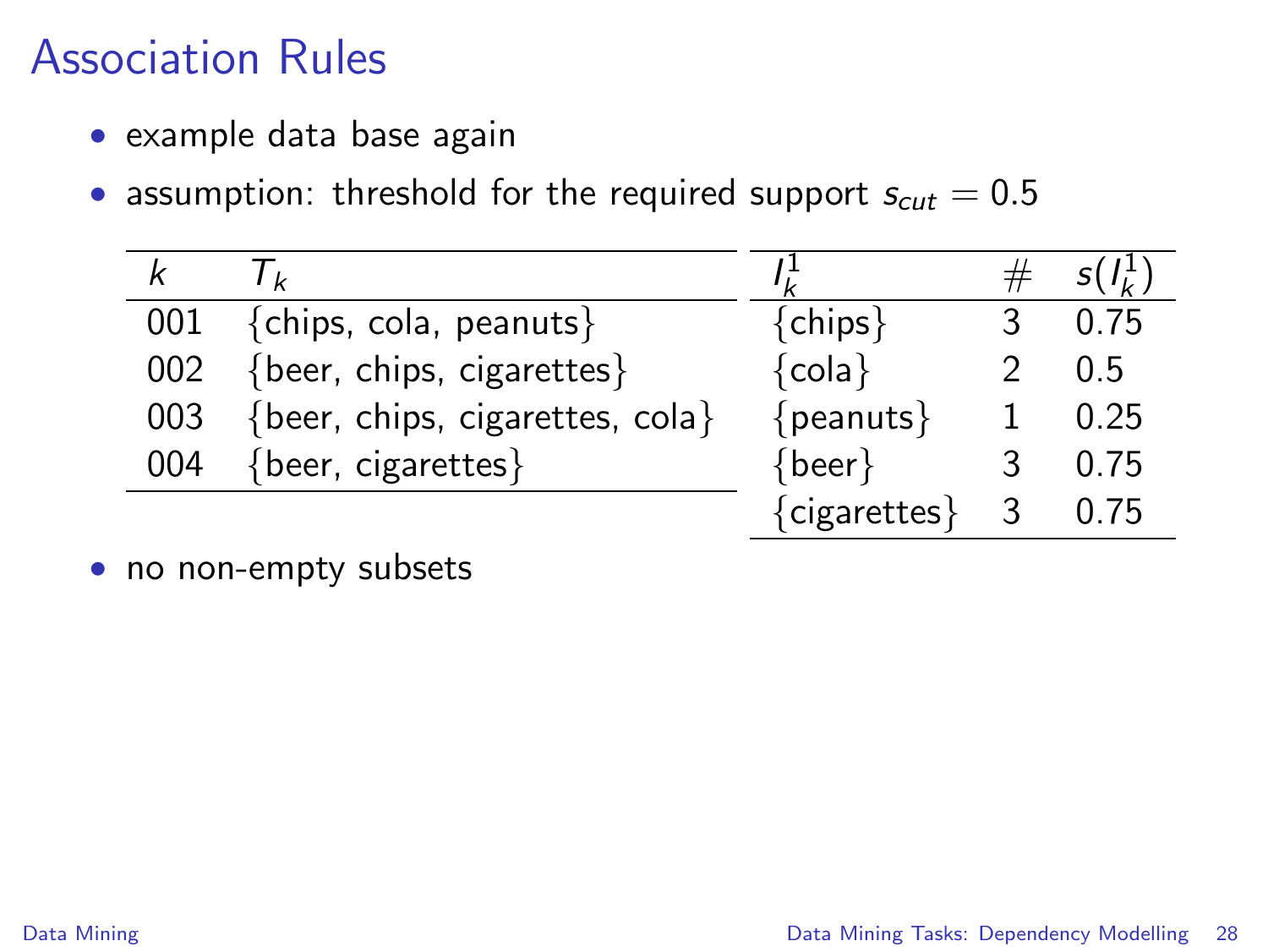• 2-itemsets  $l_k^2$ 

| ${chips}$           | 3 | 0.75 | ${chips, cola}$                  | 0.5  |
|---------------------|---|------|----------------------------------|------|
| ${cola}$            |   | 0.5  | {beer, chips}                    | 0.5  |
| $\{ \text{beer} \}$ | 3 | 0.75 | {chips, cigarettes}              | 0.5  |
| {cigarettes}        | 3 | 0.75 | $\{ \text{beer}, \text{cola} \}$ | 0.25 |
|                     |   |      | {cigarettes, cola}               | 0.25 |
|                     |   |      | {beer, cigarettes}               | -75  |

• no itemsets to prune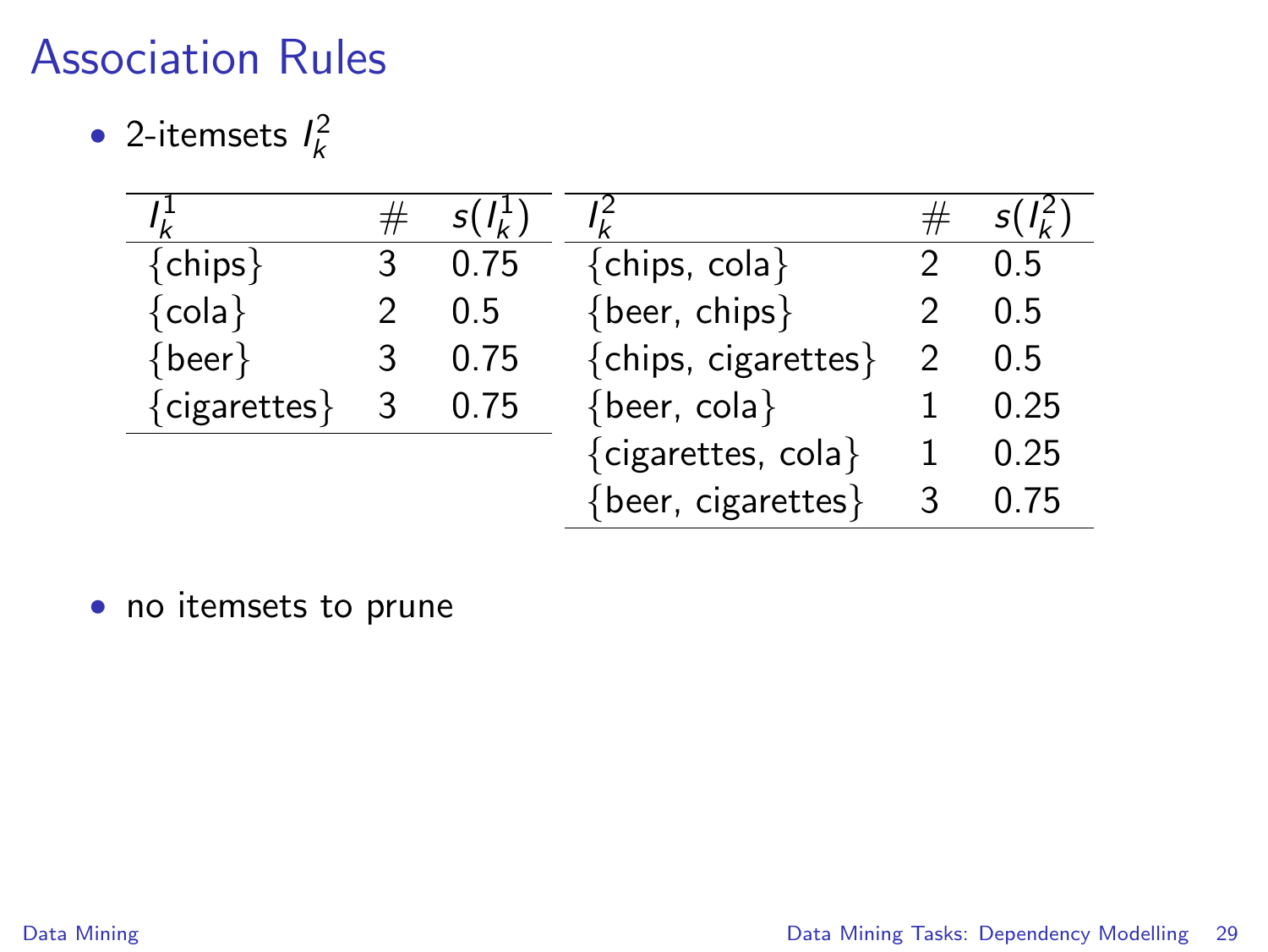• 3-itemsets  $l_k^3$ 

|                                     |                         | $s(l_k^2)$ |                                         |     |
|-------------------------------------|-------------------------|------------|-----------------------------------------|-----|
| ${chips, cola}$                     |                         | $2 \t 0.5$ | {beer, chips, cigar.}                   | 0.5 |
| $\{ \text{beer}, \text{ chips} \}$  |                         | 0.5        | ${chi}$ <sub>s</sub> , cigar., cola $}$ |     |
| ${chips, cigar.}$ 2                 |                         | -0.5       |                                         |     |
| $\{ \text{beer}, \text{ cigar.} \}$ | $\overline{\mathbf{3}}$ | 0.75       |                                         |     |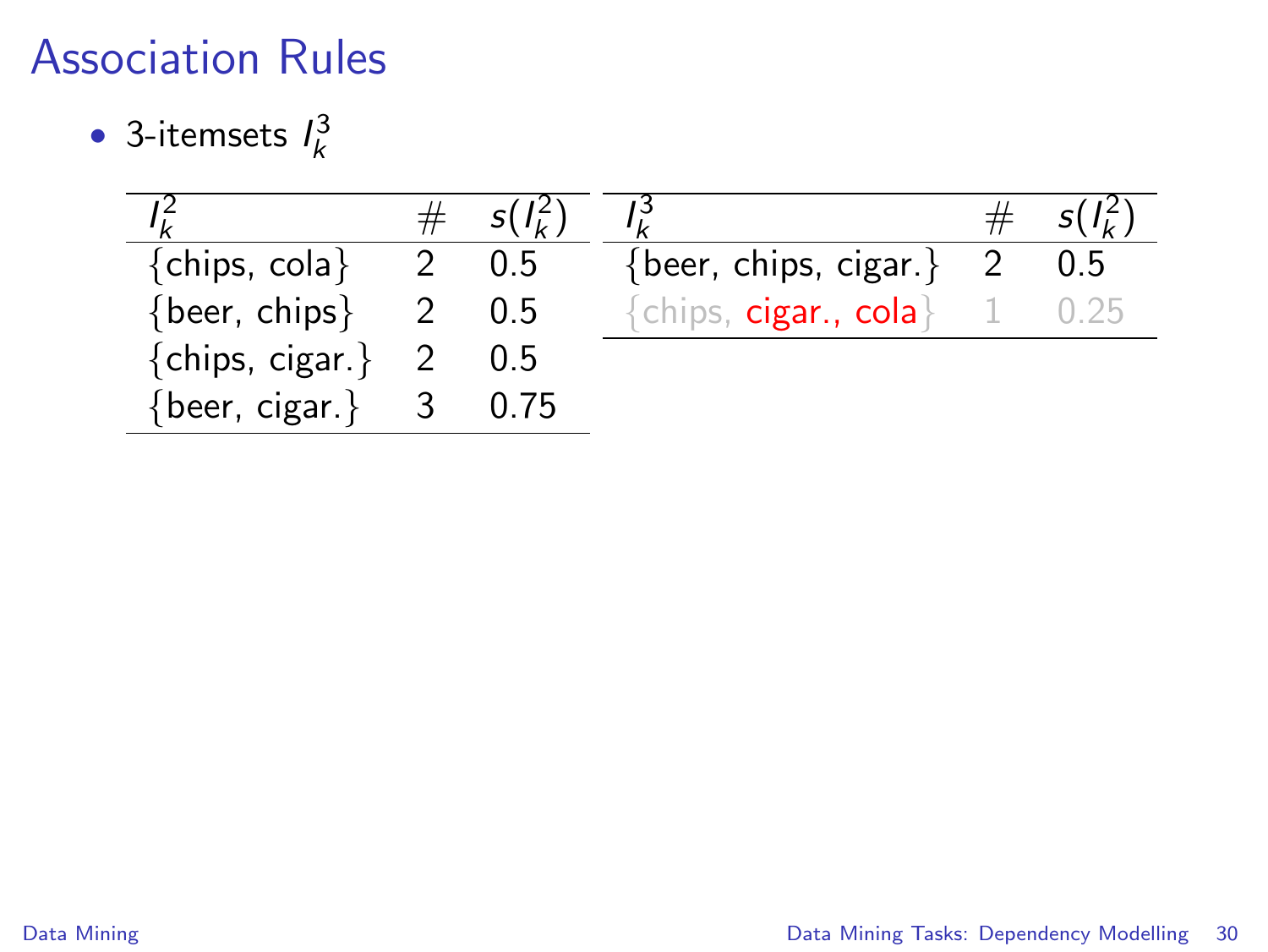• resulting frequent itemsets:

```
{beer, chips, cigarettes}
{chips, cola}
{chips, beer}
{chips, cigar.}
{beer, cigar.}
{beer}
{chips}
{cigarettes}
{cola}
```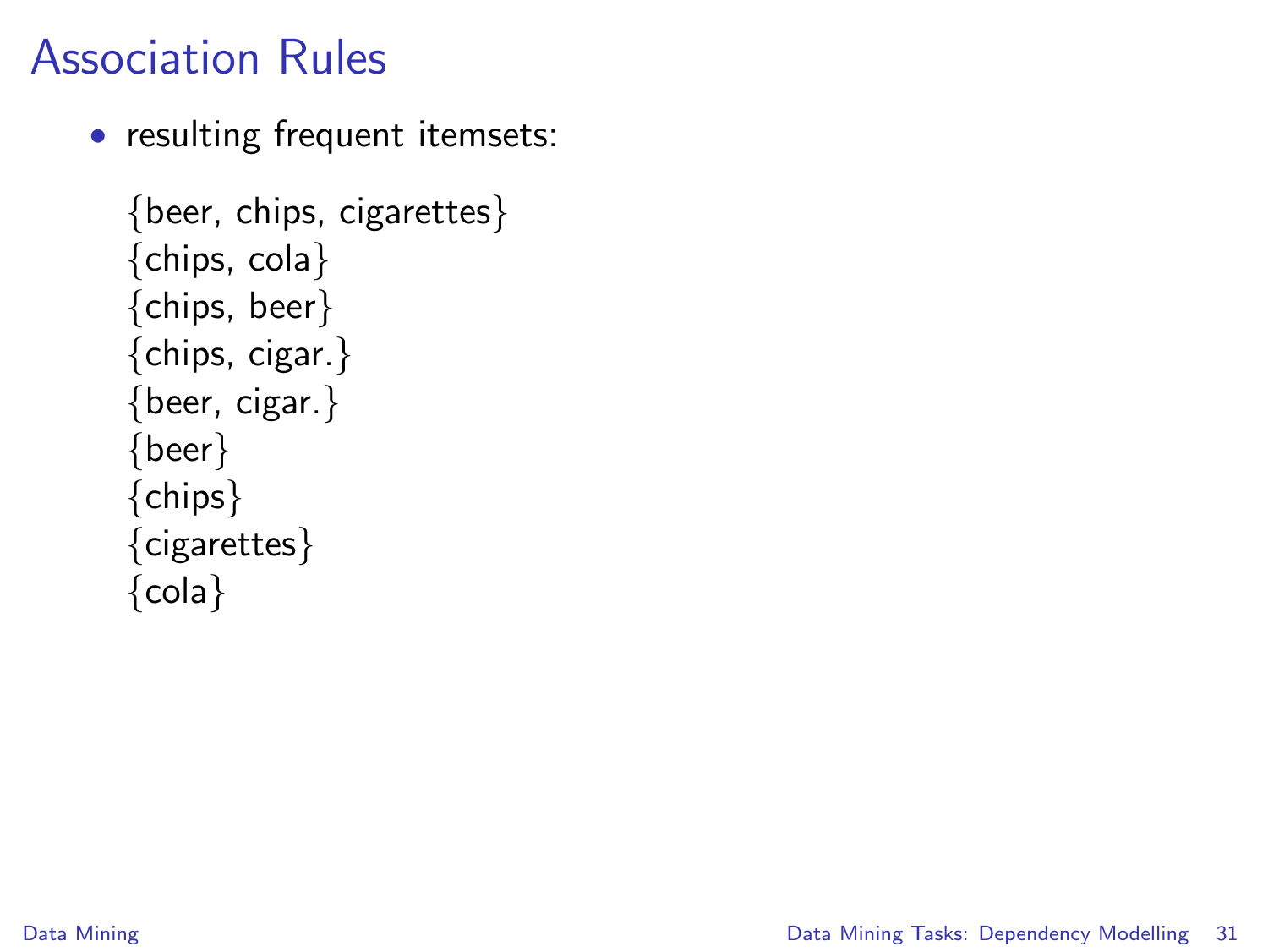- generation of strong association rules:
	- for all frequent itemsets  $I_i$  determine all nonempty subsets  $I_k$ for which

$$
c=\frac{s(l_j)}{s(l_k)}\geq c_{min}
$$

- add a rule  $I_k \rightarrow Y$ ,  $Y = I_j I_k$  to the rule set
- e.g.  $s({\{ chips\}}) = 0.75, s({\{cola\}}) = 0.5$  $s({chiings, cola}) = 0.5$

| rule                                       | confidence |
|--------------------------------------------|------------|
| $\{\text{cola}\}\rightarrow{\text{chips}}$ | 1.00       |
| $\{chips\} \rightarrow \{cola\}$           | 0.67       |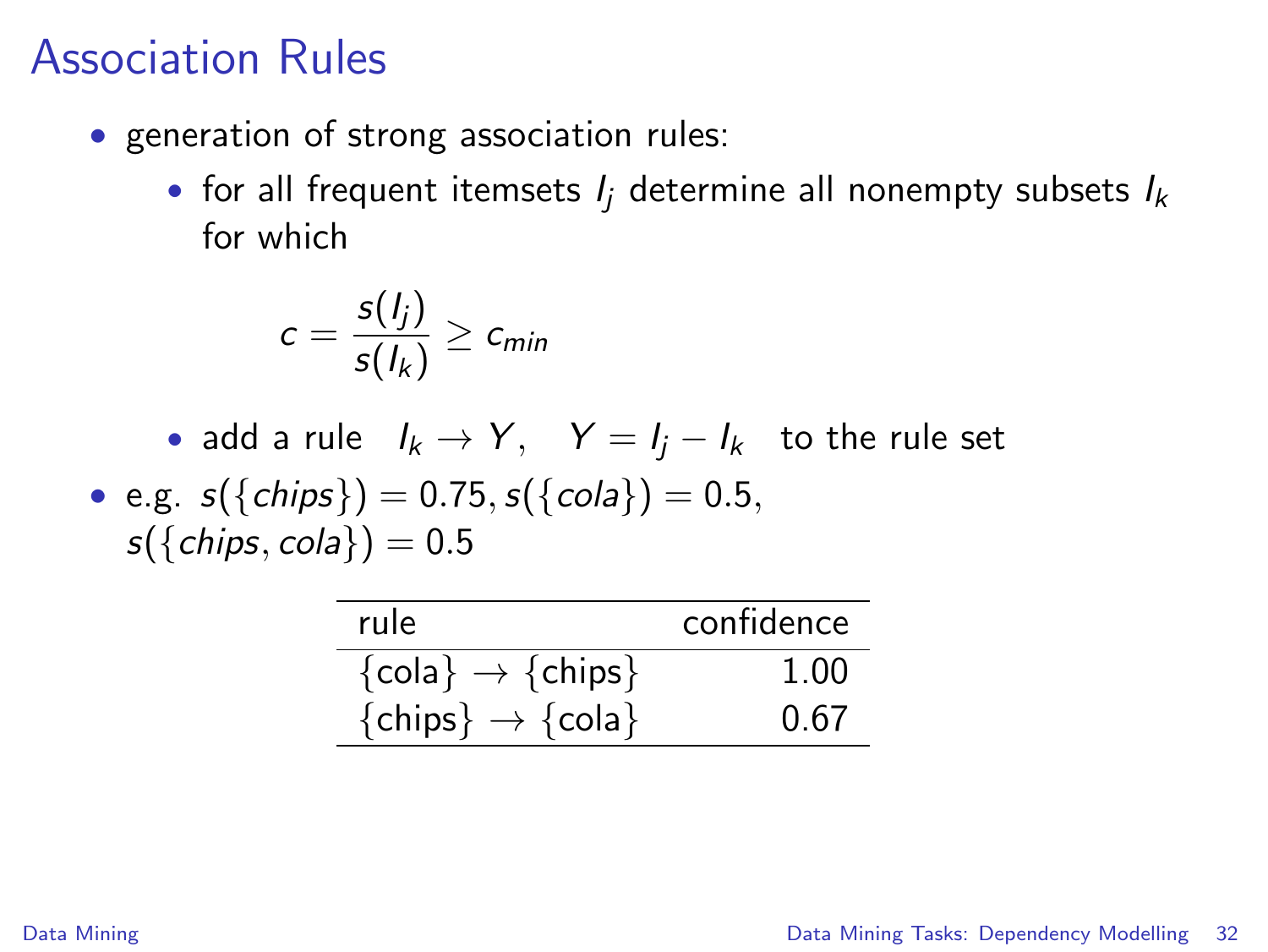• interesting association rules: only those for which the confidence is greater than the support of the conclusion

 $c(X \rightarrow Y) > s(Y)$ 

• negative border:

$$
\{I_k \mid s(I_k) < s_{cut} \land \forall I_j \subset I_k \cdot s(I_j) \geq s_{cut}\}
$$

used

- to compute the set of frequent itemsets more efficiently
- to derive negative association rules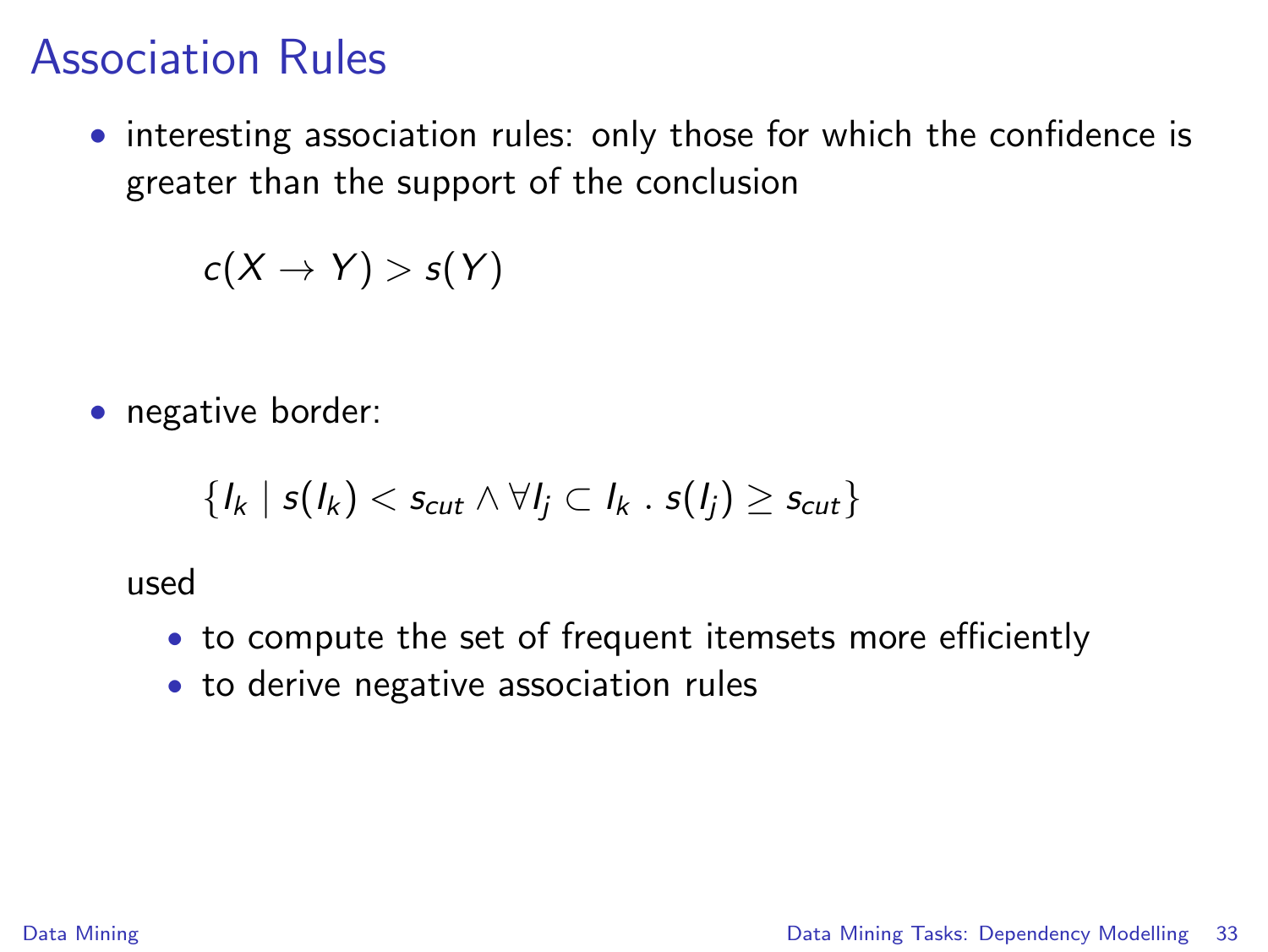- Apriori: number of potential itemsets is exponential in the number of items
- but:
	- data is sparse:  $|T_i| \ll |I|$
	- itemsets are generated in separate scans of the data base
	- size of generated itemsets grows monotonically
	- large itemsets are useless
	- only k scans required  $(k \ll |I|)$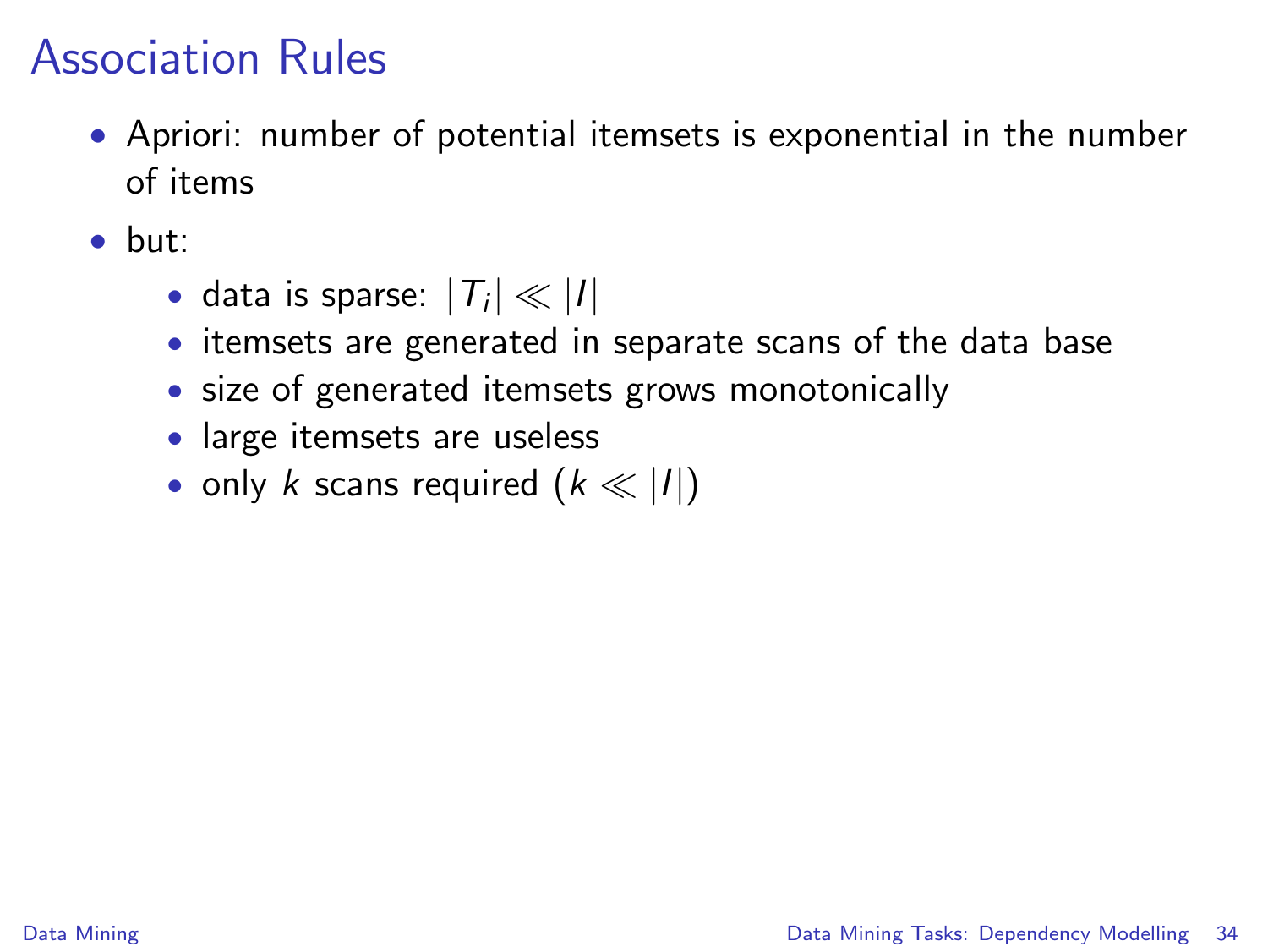- modifications / extensions
	- rule mining on relational data
	- Apriori for hierarchically organised items
	- 2-scan Apriori
	- sampled transactions
	- incremental rule mining
	- non uniform support thresholds
	- class association rules
	- (mining sequential data)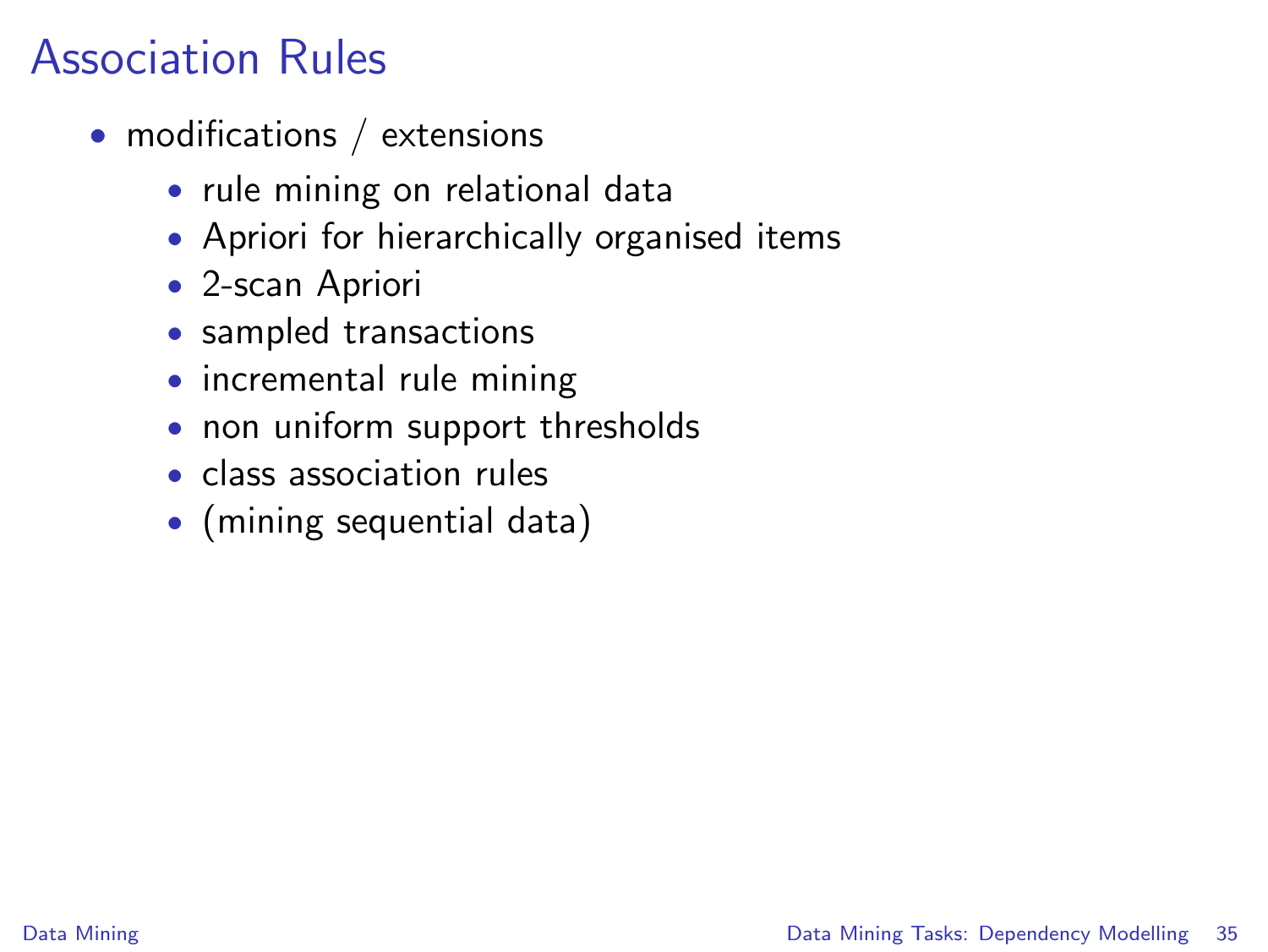# Relational Data

- relational data has to be transformed into transaction data
- Apriori requires categorical data  $\rightarrow$  binning has to be performed
- the same category can appear as value of different attributes

| age    | income | debt |
|--------|--------|------|
| low    | low    | low  |
| middle | low    | high |
| high   | high   | low  |

- values have to be combined with their attribute
	- attribute-value pairs are taken as items

| (age, low)    | (income, low)                            | (debt, low)          |
|---------------|------------------------------------------|----------------------|
| (age, middle) | (income, low)                            | $\vert$ (debt, high) |
| (age, high)   | $\mid$ (income, high) $\mid$ (debt, low) |                      |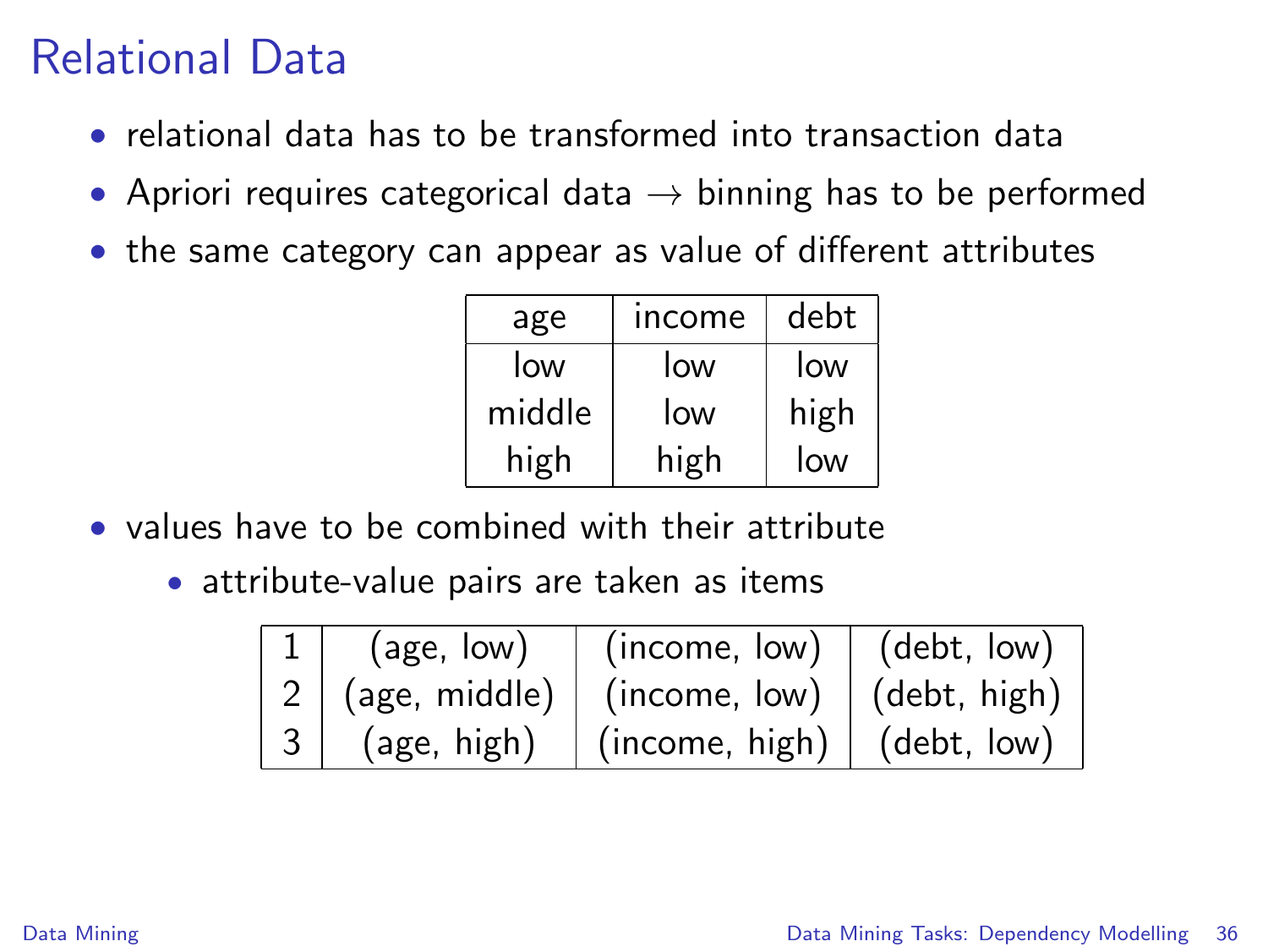## Hierarchical Apriori

• in addition to the base level of items, determine also frequent itemsets on a higher level in an is-a hierarchy



• sometimes regularities can only be found at higher levels of abstraction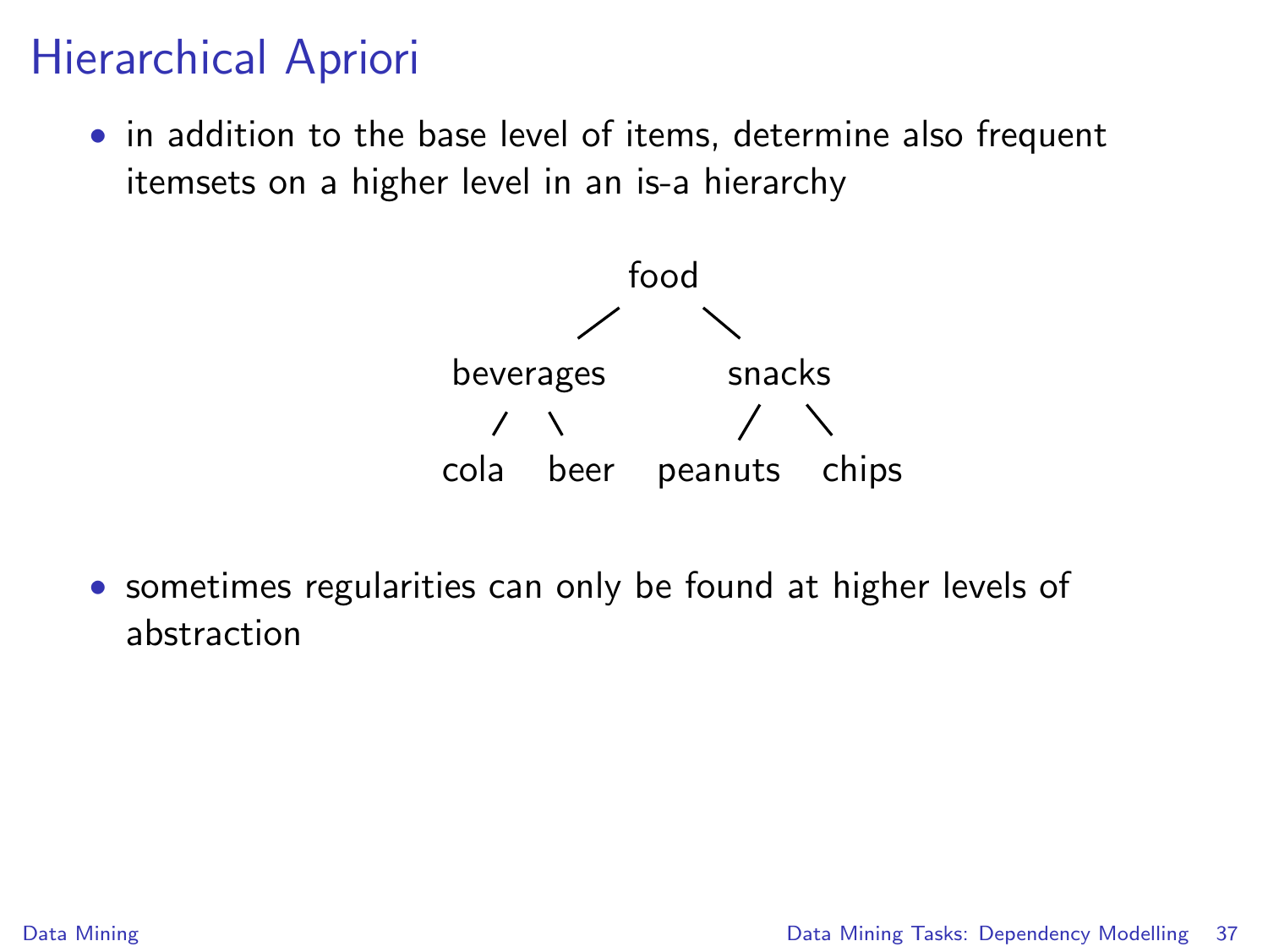# Partitioned Apriori

- Apriori requires several scans of the database
- can their number be reduced?
- partitioned Apriori: two scans
	- 1st scan: partition the database and compute locally frequent itemsets on the partitions
	- 2nd scan: determine the support of all locally frequent itemsets
	- heuristics: if an itemset is globally frequent it will be so locally in at least one partition

 $\rightarrow$  second scan deals with a superset of possible itemsets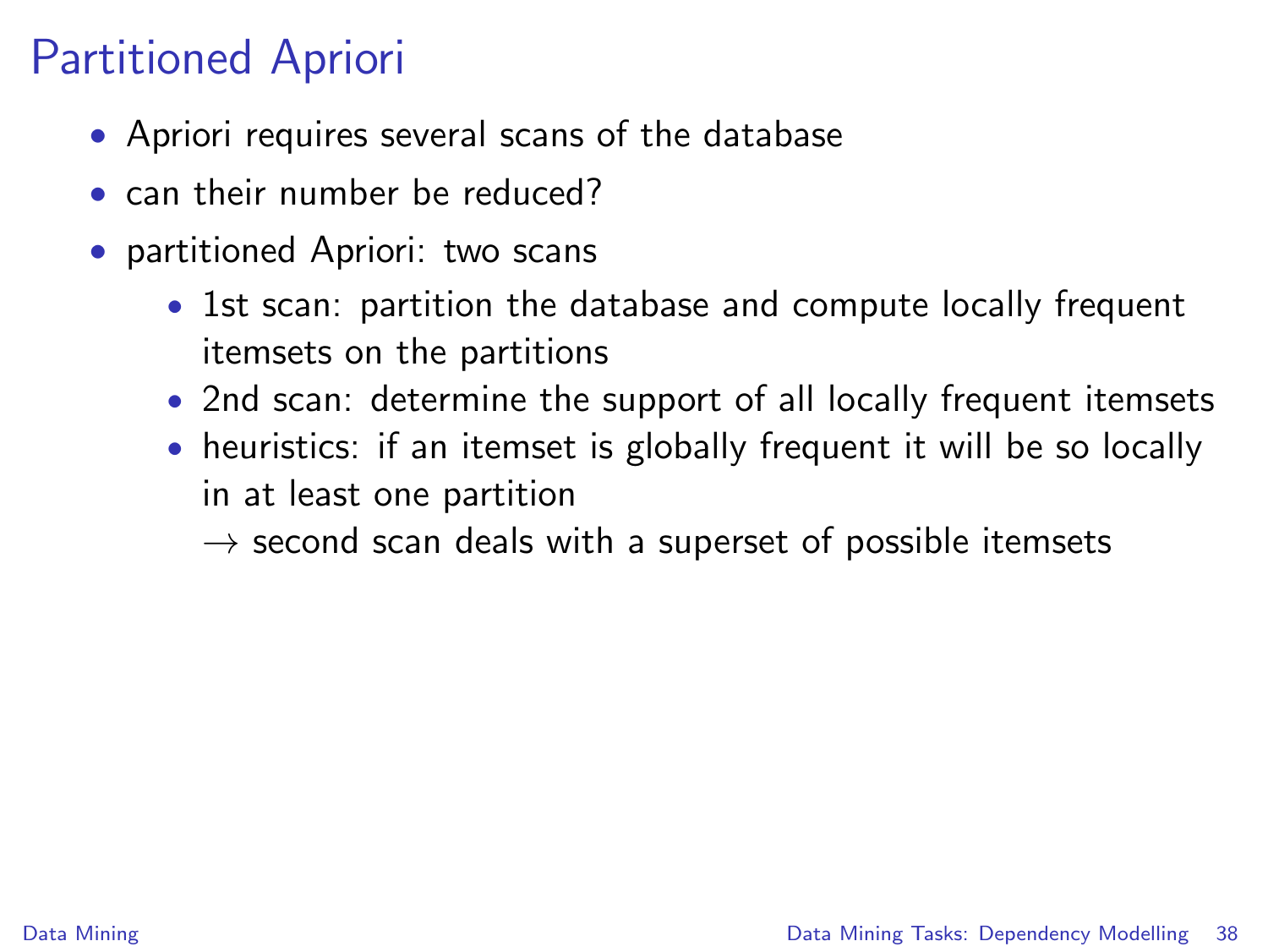# Sampling the Data Base

- sampling requires multiple scans
	- 1st scan: take a sample and compute frequent itemsets
	- 2nd scan: count their support and the support for their immediate supersets
	- if the itemset is at the negative border
		- all frequent itemsets have been found
		- else check supersets of the itemsets for being at the negative border in subsequent scans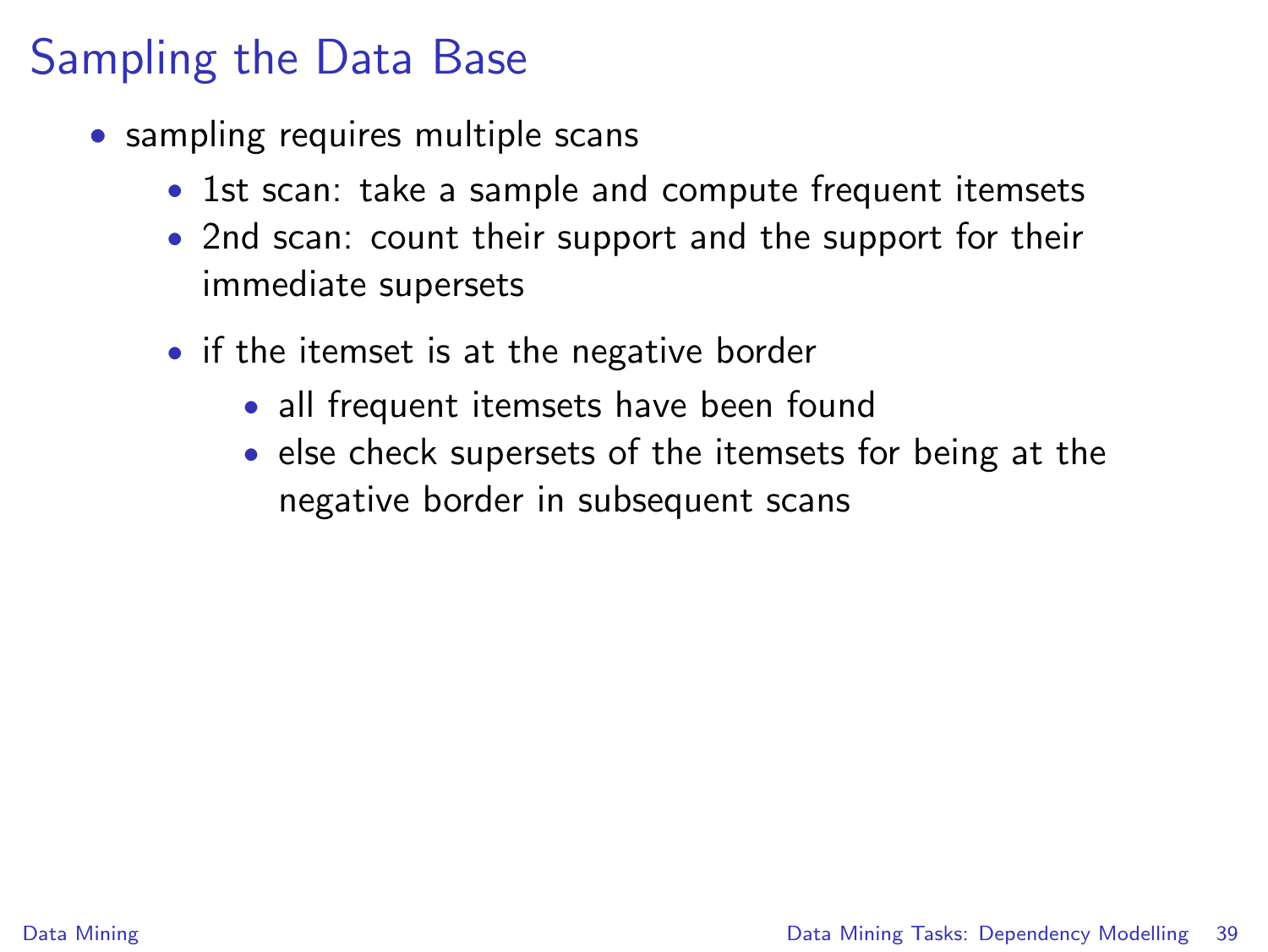#### Incremental Rule Mining

- incremental update: scan only the added transactions, whether they
	- invalidate a former frequent itemset, or
	- introduce new frequent itemsets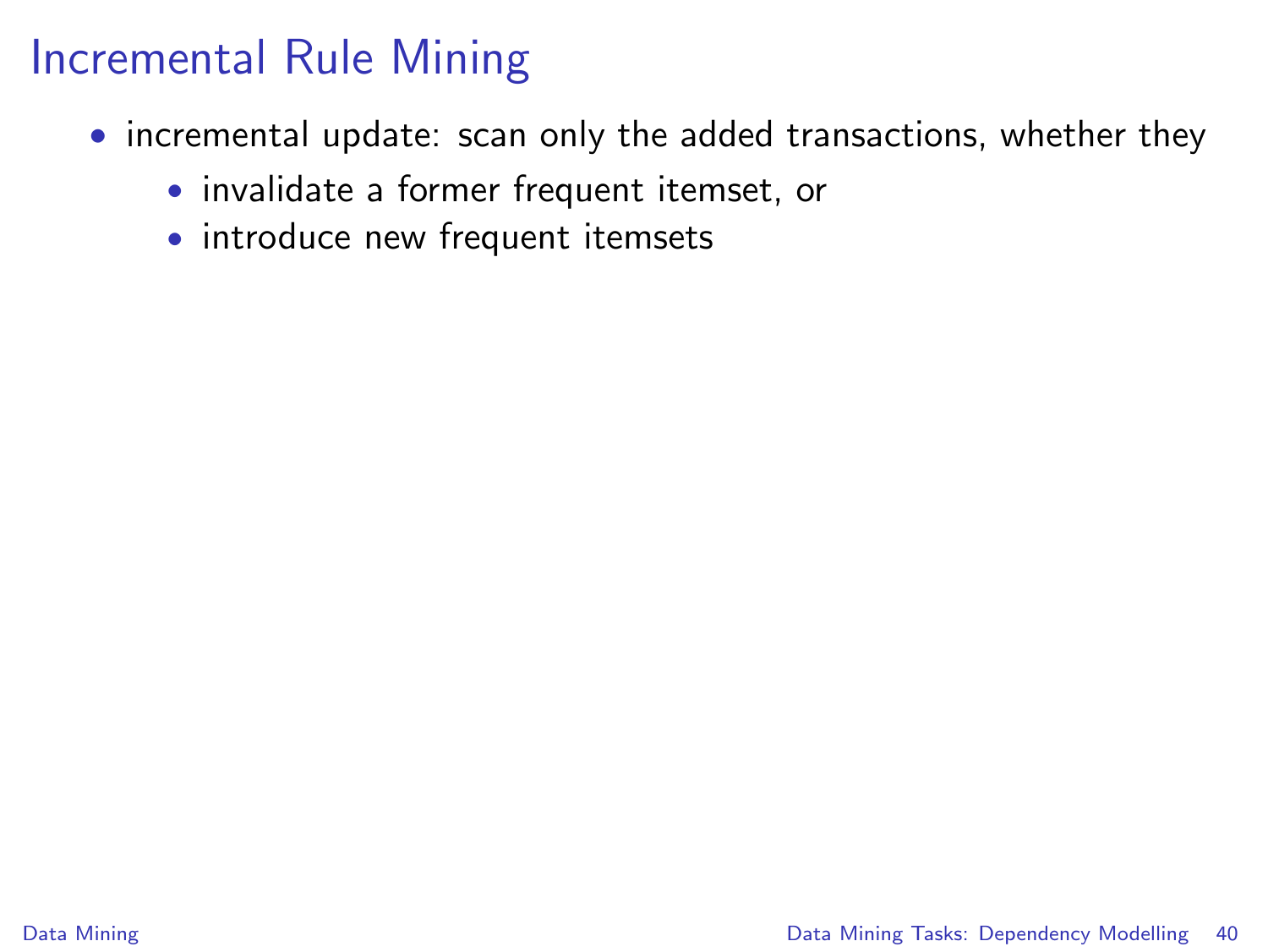- items differ in their frequency of occurrence in the data base
- solution (1): using a single minimum support threshold  $s_{cut}$
- problem: using a single threshold disfavors rare items
	- minimum support too high: itemsets containing rare items cannot be found
	- minimum support too low: too many itemsets are found (combinatorial explosion)
- associations with rare items might be particularly interesting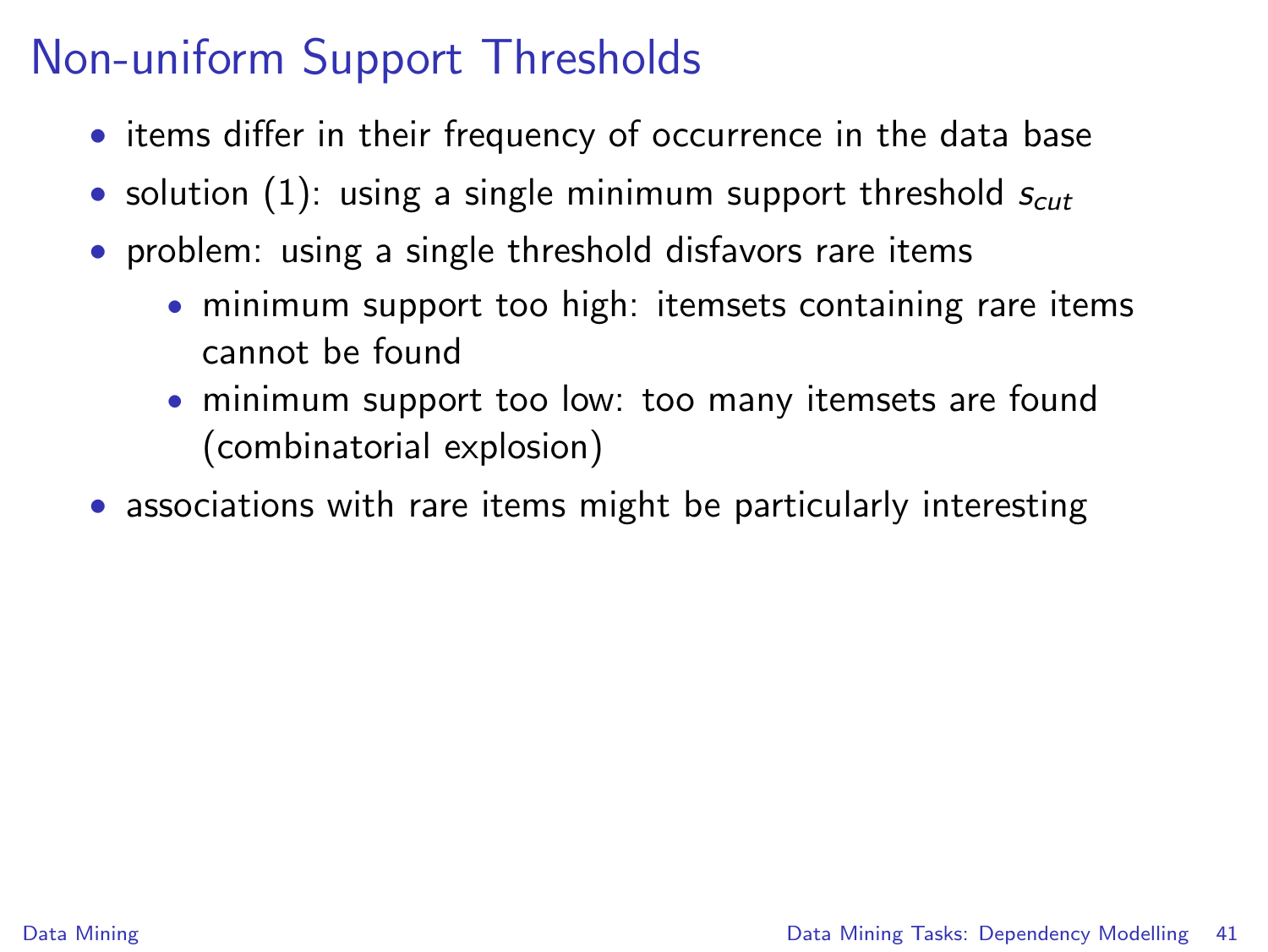- solution  $(2)$ :
	- $\bullet$  assigning individual thresholds  $s_{cut}^i$  to the items
	- but preventing the generation of itemsets with extremely different thresholds

$$
\text{max}_{i \in I_k} s^i_{cut} - \text{min}_{i \in I_k} s^i_{cut} < \delta
$$

 $\delta$ : global maximum support difference

- $\bullet$  assigning a threshold  $s^i_{cut} > 1$  excludes an item from consideration
	- can be used to guide the mining process towards the interesting items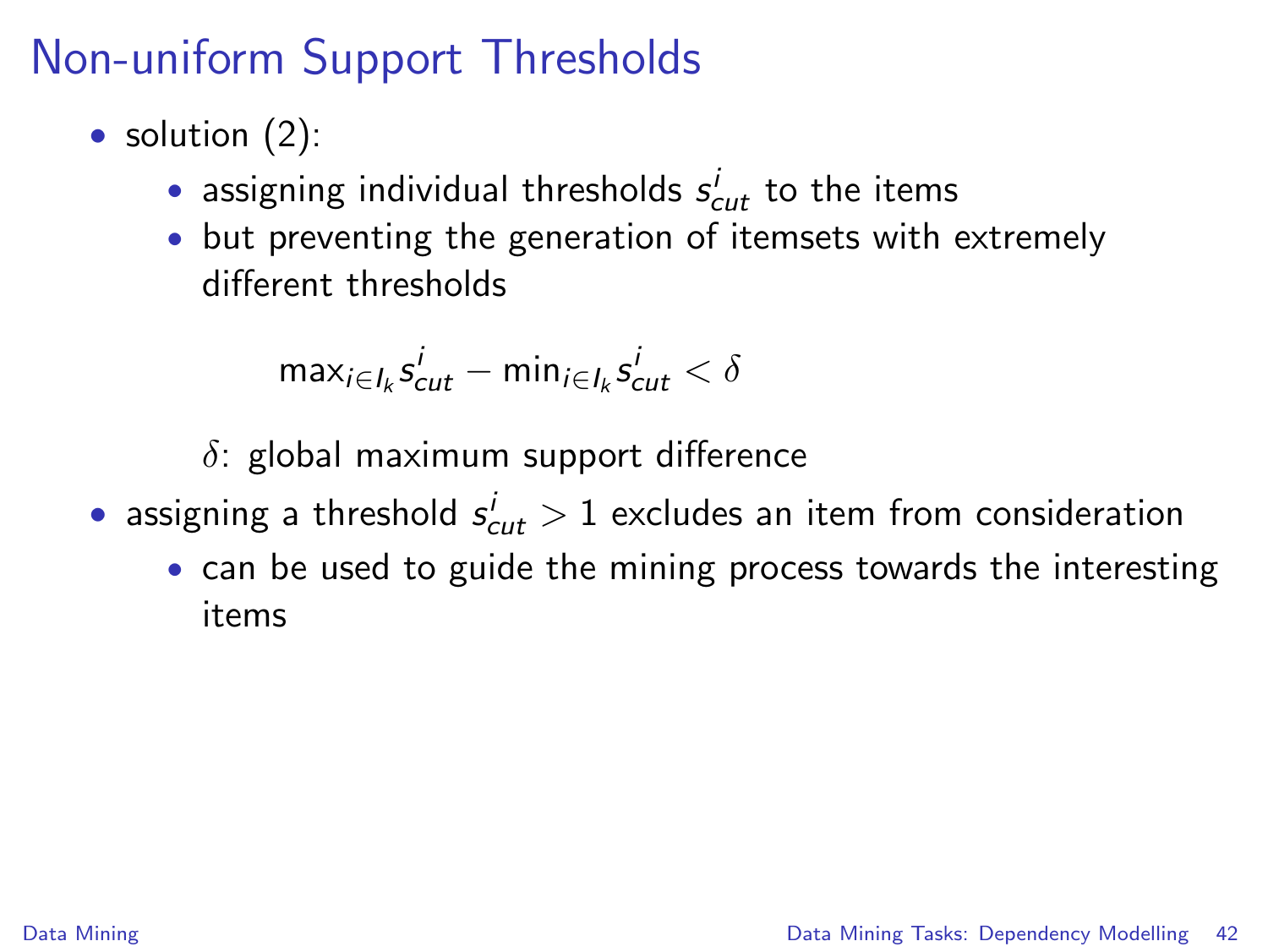• required support of an itemset has to be replaced by its minimal support:

 $s_{cut}(l_k) = \min_{i \in I_k} s_{cut}^i$ 

- problem: downward closure property does not hold any longer
	- minimum support of an itemset is no longer monotonic

$$
\neg (I_k \subset I_l \rightarrow s_{min}(I_k) \leq s_{min}(I_l))
$$

- adding an item to an itemset might decrease the threshold for the minimum support
- an itemset might be frequent, while one of its subsets is not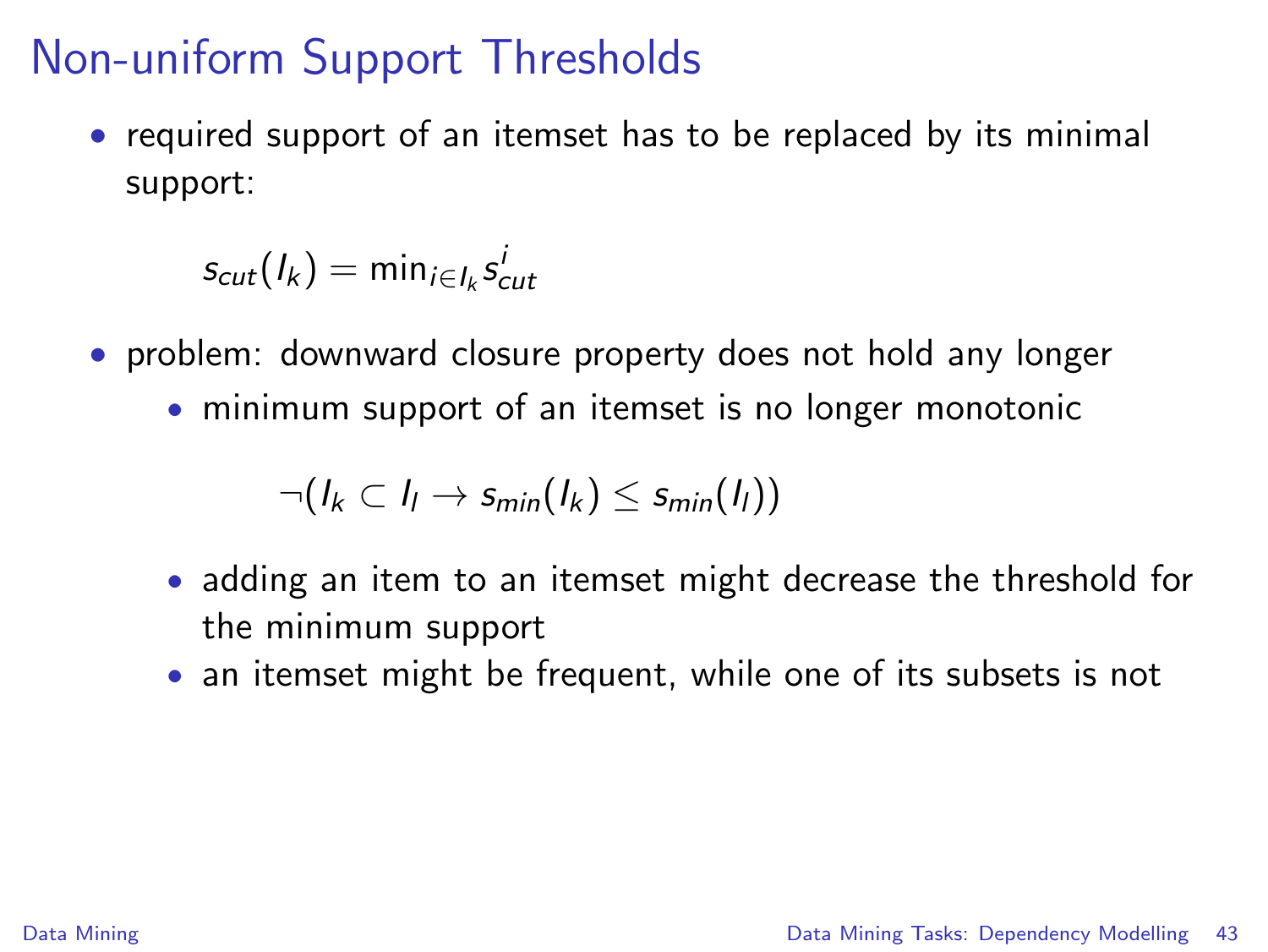- itemset generation
	- sort the items in the itemsets according to their minimum support values  $s^i_{cut}$
	- a frequent itemset  $I_k$  needs not be extended by an item with a lower actual support  $s^i < s_{min}(I_k)$
- rule generation
	- if  $ab \rightarrow c$  is a rule with sufficient confidence  $a \rightarrow bc$ , or  $b \rightarrow ac$ need not be
	- support values for all subsets of frequent itemsets have to be recorded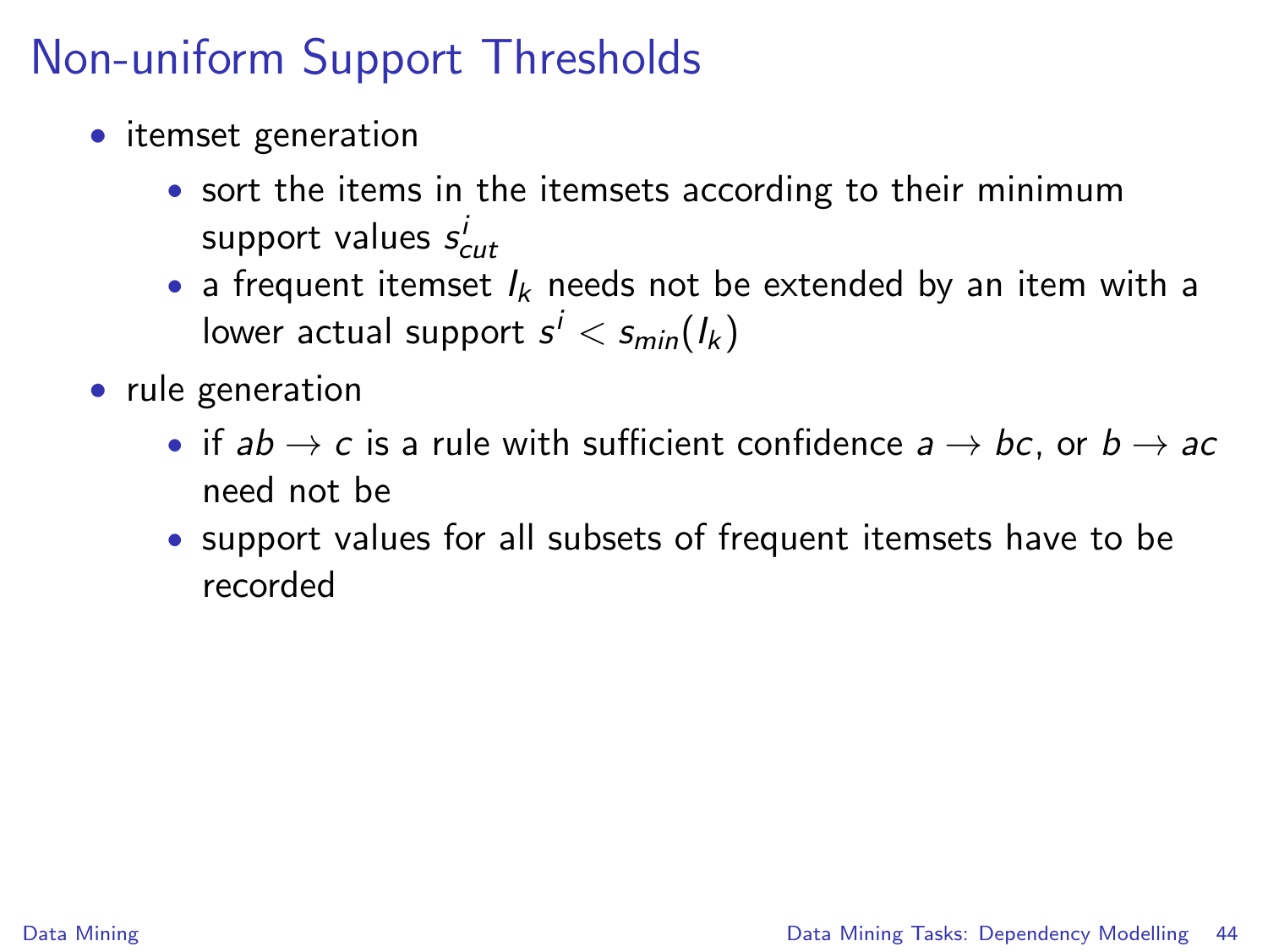#### Class Association Rules

- so far: any item or combination of them can appear in the consequence part of a rule
- now: associations to a fixed target item required
- rules of the form

$$
\{i_1,...,i_n\} \rightarrow c_j, i_i \in I, c_j \in C, C \cap I = \emptyset
$$

- can be used used for classification
	- texts
	- search queries,
	- $\bullet$  ...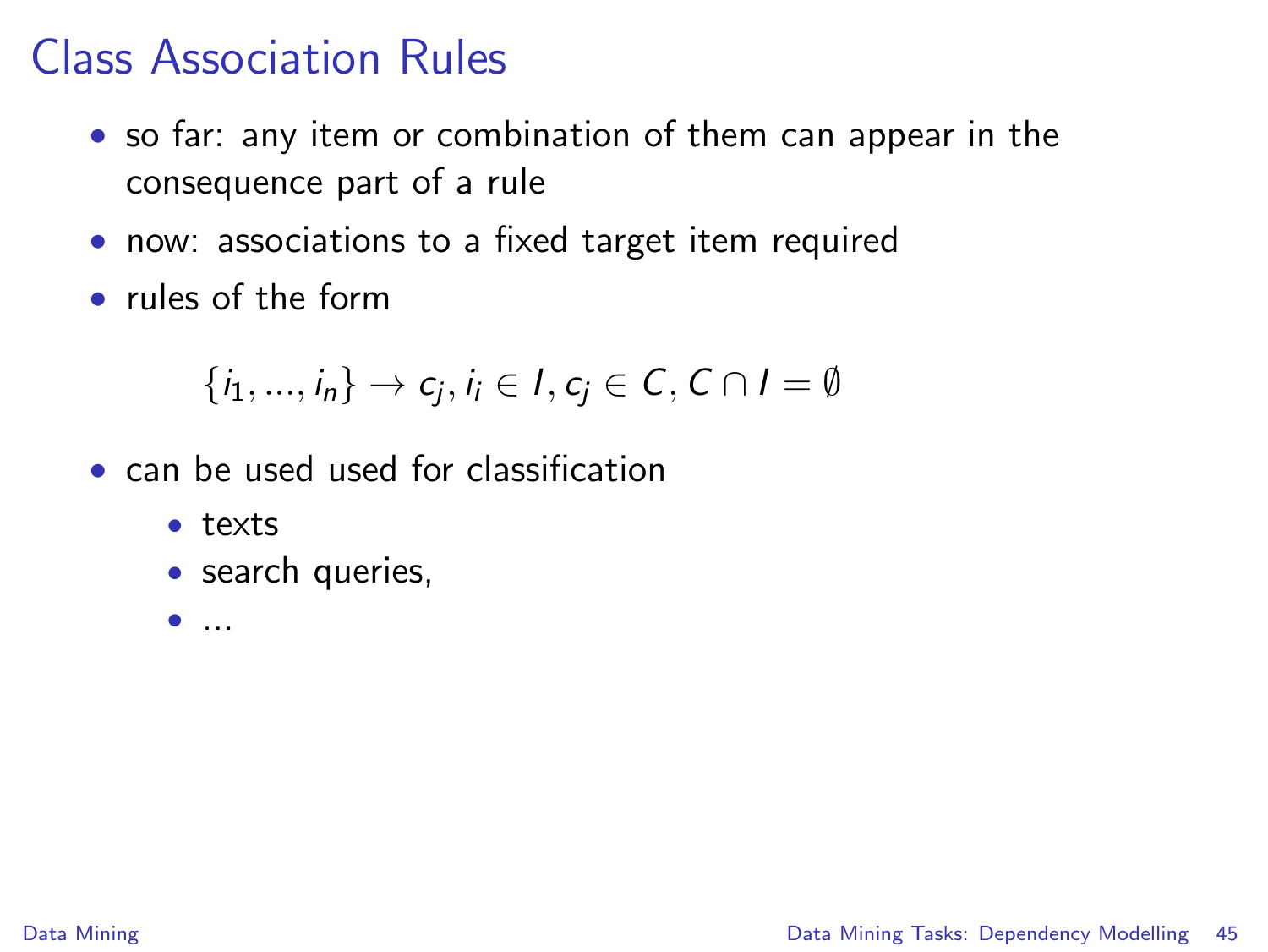## Class Association Rules

- ruleitem: (condset,c)
- support and confidence defined as usual
	- support for the condition:  $s_c = s$  (condset)
	- support for a rule:  $s_r = s$ (condset  $\cup c$ )
	- confidence of a rule:  $c_r = s_r / s_c$
- similar algorithm: multiple scans with a growing number of items in the condition of the rule
- redundant rules: if a rule has a confidence of 1, each rule generated from it will also have a confidence of 1
	- should be avoided
- extension to relational data and non-uniform support thresholds possible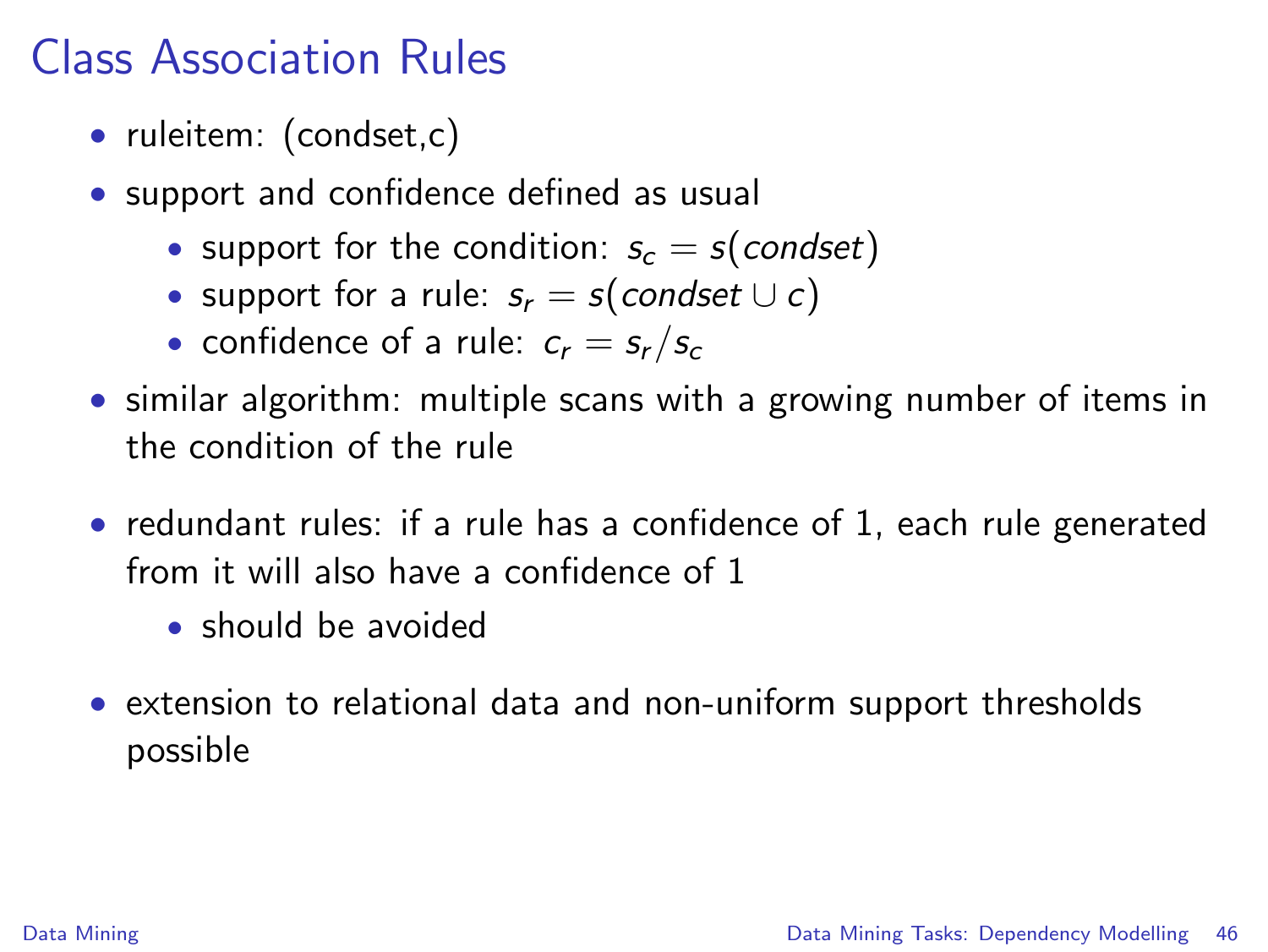# Data Mining Tasks

- Classification
- **•** Prediction
- Clustering
- Dependency Modelling
- Summarization
- Change and Deviation Detection
- Visualization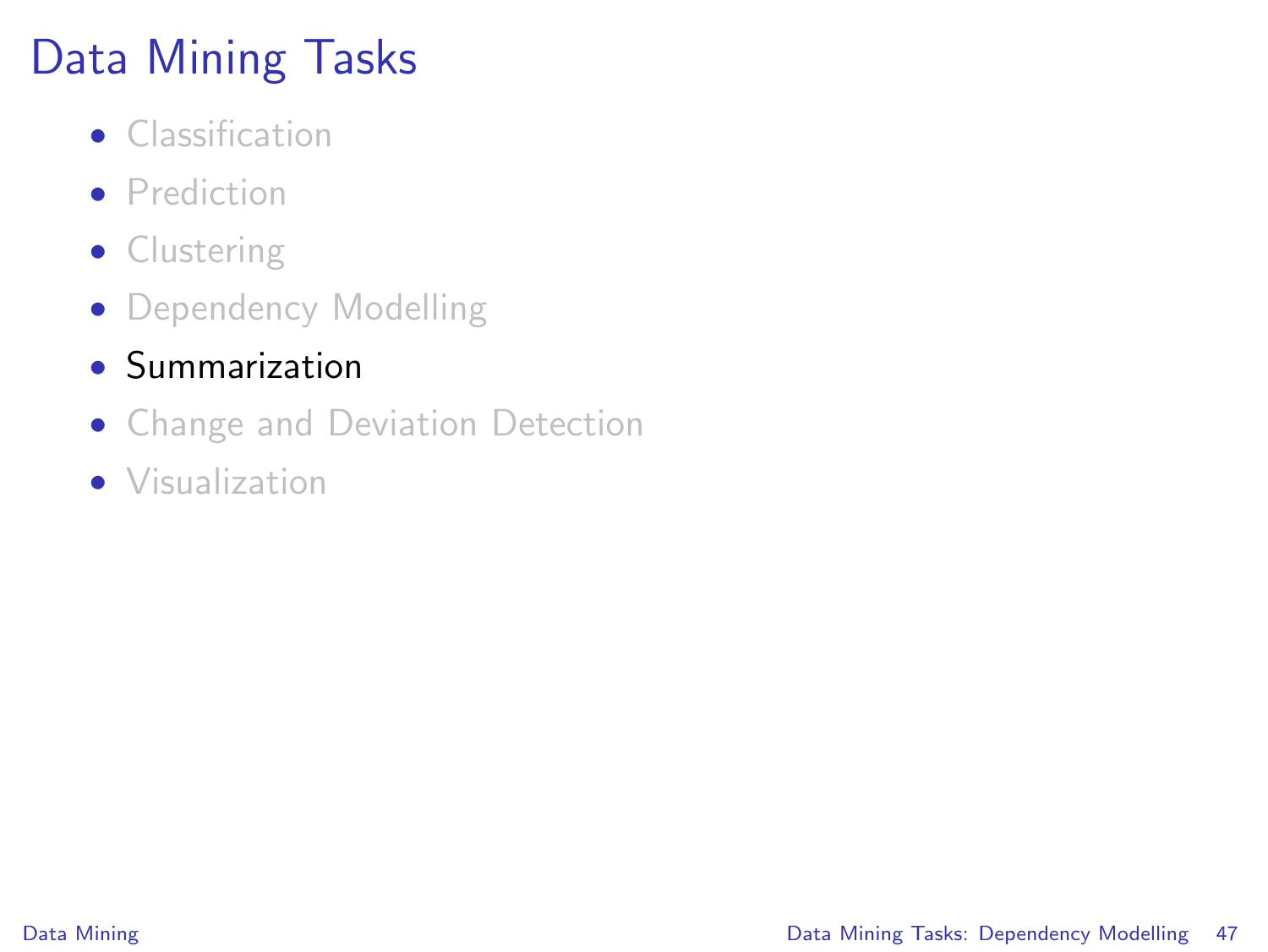# Data Mining Tasks

- Classification
- **•** Prediction
- Clustering
- Dependency Modelling
- Summarization
- Change and Deviation Detection
- Visualization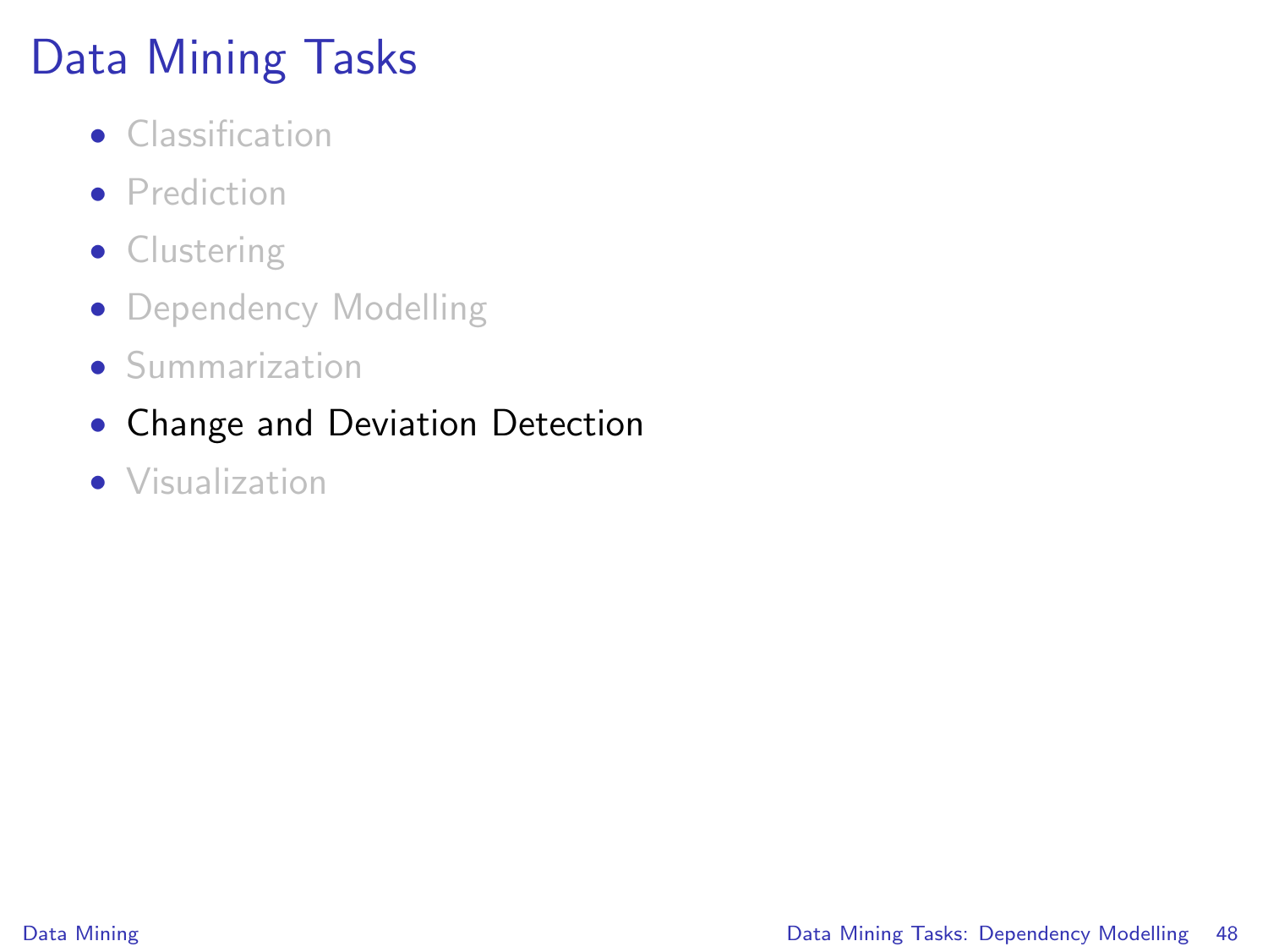#### Temporal Data Bases

- snapshot databases: no support for temporal data
- transaction time databases: tuples or attribute values are timestamped when inserted
- valid time databases: tuples or attribute values can be annotated for the time range in which they are valid
- <span id="page-48-0"></span>• bitemporal databases: both types of temporal information are supported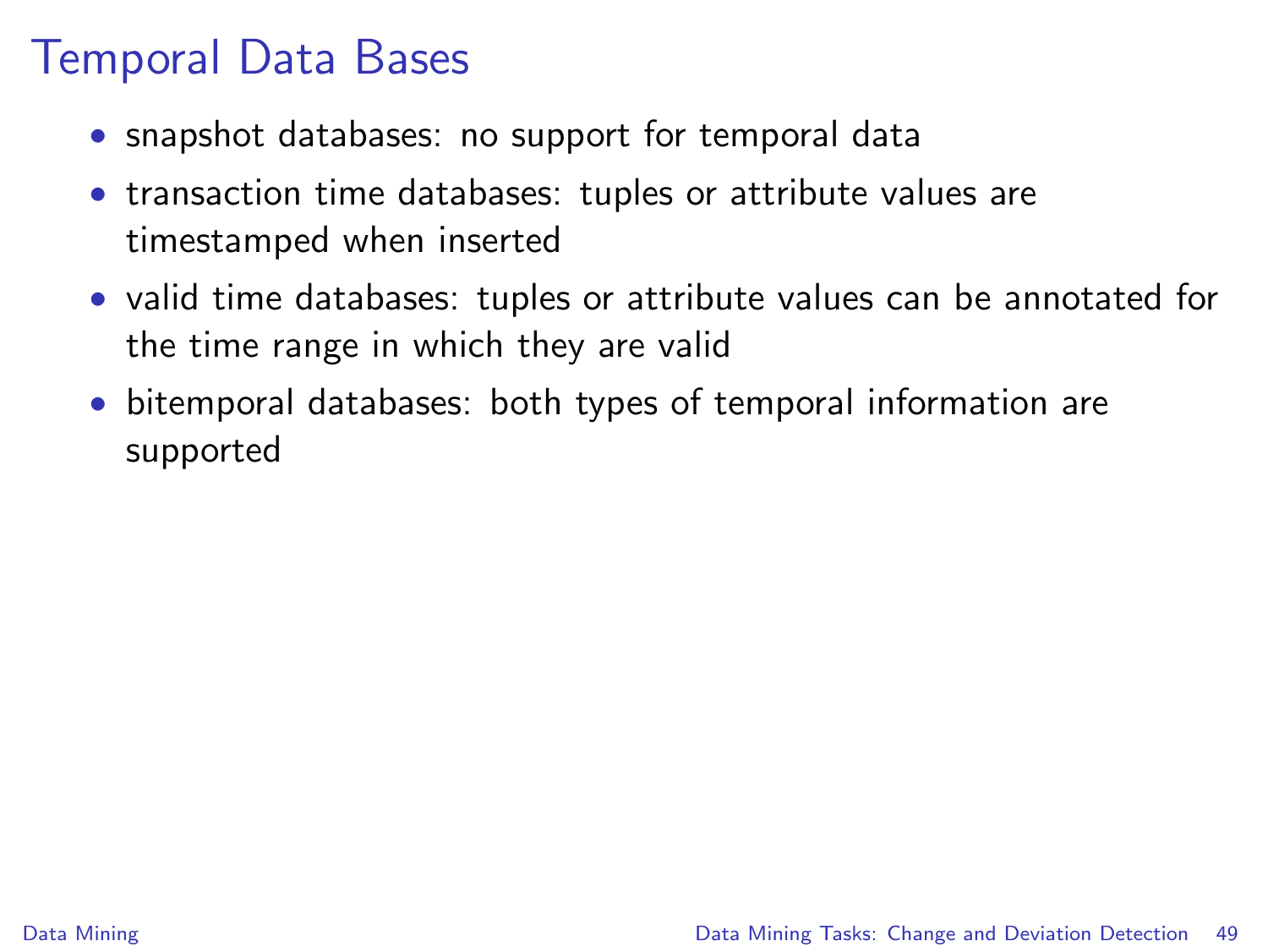## Sequential Structures

- time is inherently sequential
- models for capturing sequential structures
	- Finite State Automata
	- Markov Models
	- Hidden Markov Models
- all require supervised training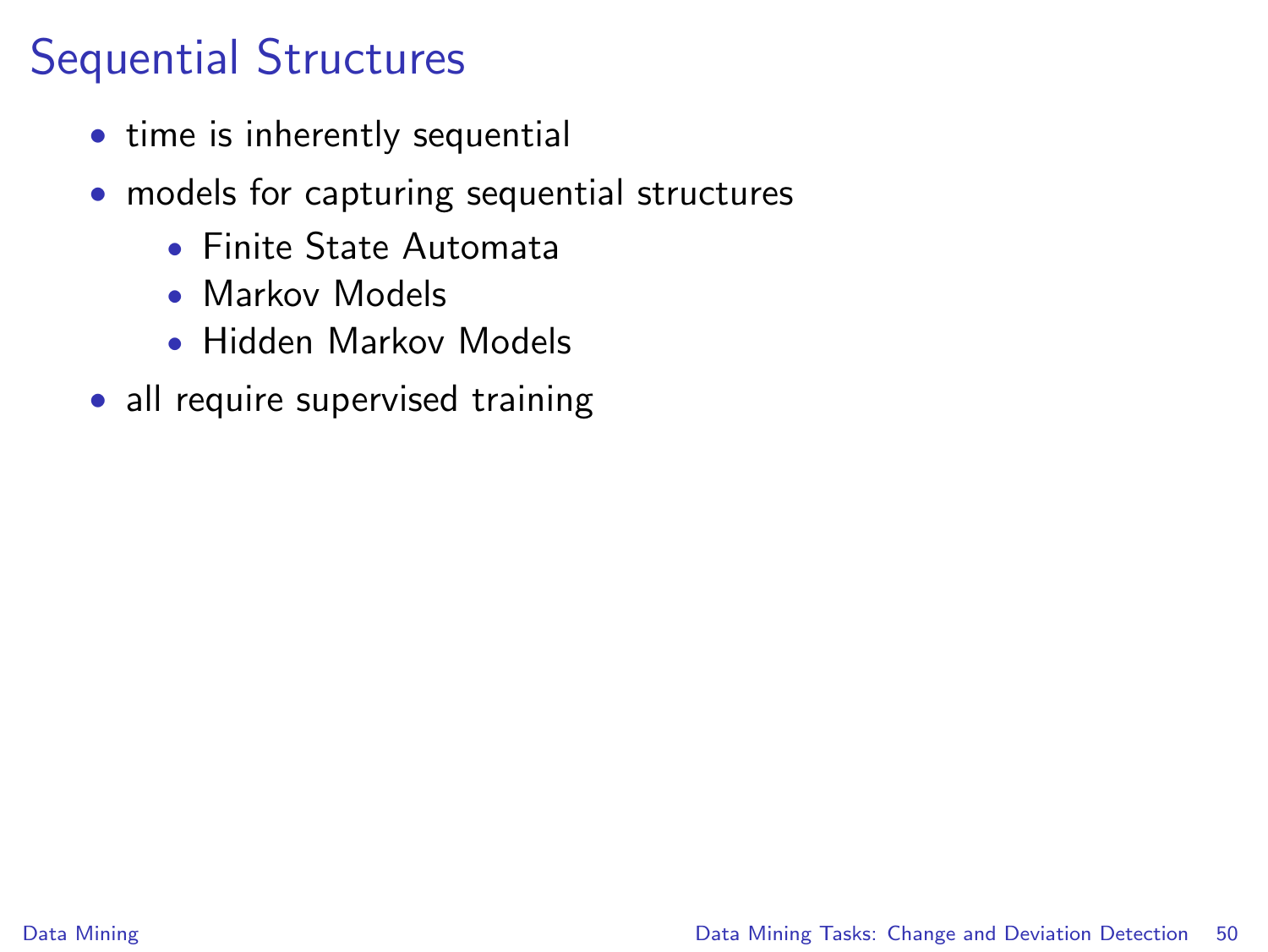## Time Series Analysis

- event detection: classification based on a window of successive data points
- trend detection: smoothing by a moving average
- event prediction: classification based on preceding data points
- value prediction: fitting the coefficients of a (linear) equation
- (seasonal) cycle detection: autocorrelation
- outlier detection: not only global outliers but also outliers in a local context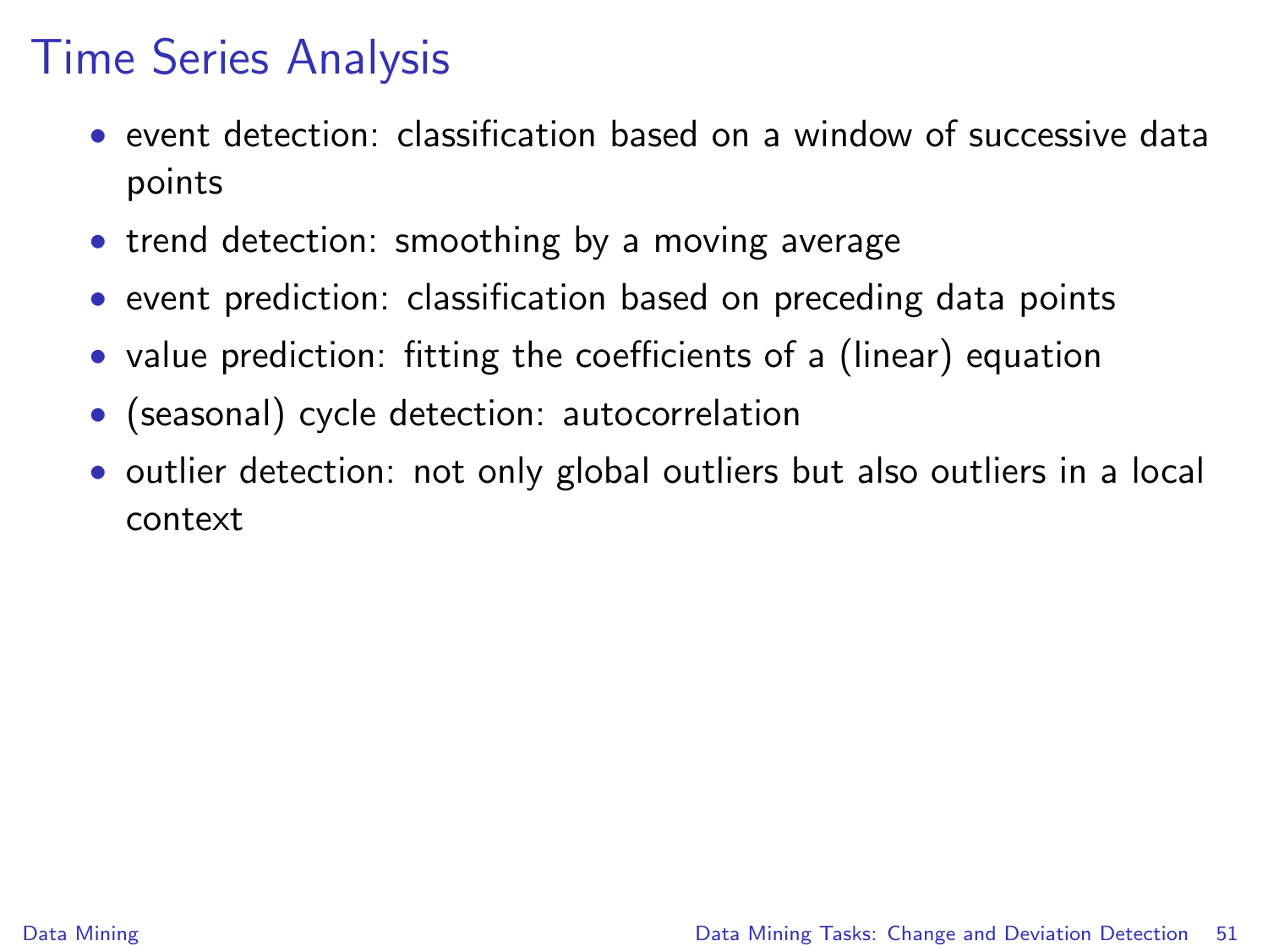- longest common subsequence
	- fraud detection
	- genomic analysis
	- failure prediction
	- desaster prediction (vulcano eruptions, earthquakes, floodings)
- for categorial data: extension of Apriori to sequences
- flexible match required
	- extension of the similarity measures to sequences, e.g. LEVENSHTEIN-metric (elastic match, dynamic time warping)
	- general case: match with transpositions
- for numerical data: (Hidden) Markov Models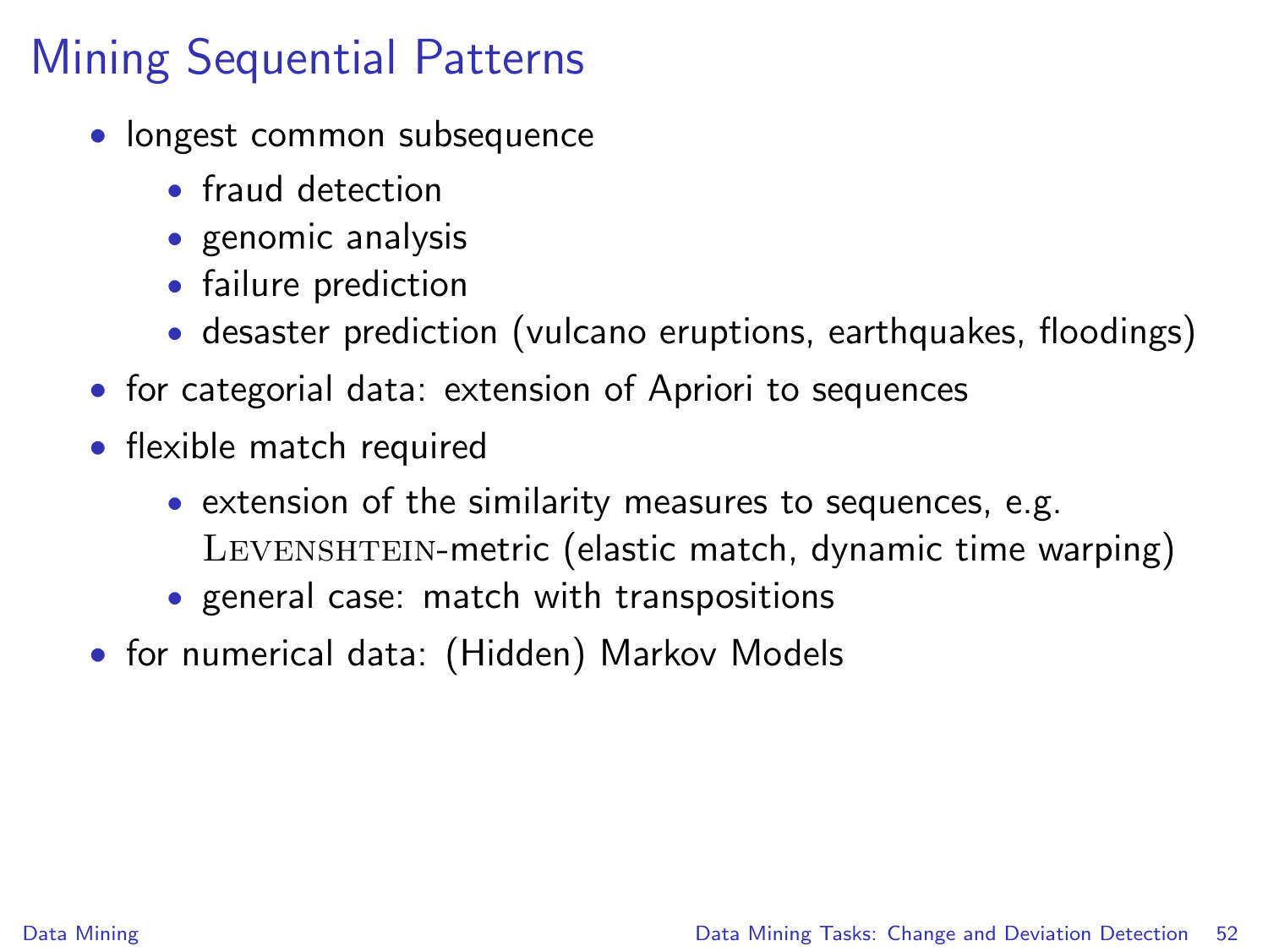- in some applications the order of items is relevant: click streams, natural language text, repeated shopping
- extension of Apriori to sequences of itemsets

 $\langle e_1, ..., e_n \rangle$ , with  $e_i \subset I$ 

Wei Wang and Jiong Yang: Mining sequential patterns from large data sets, Springer, New York 2005.

• items in the elements are lexicographically ordered (as in Apriori)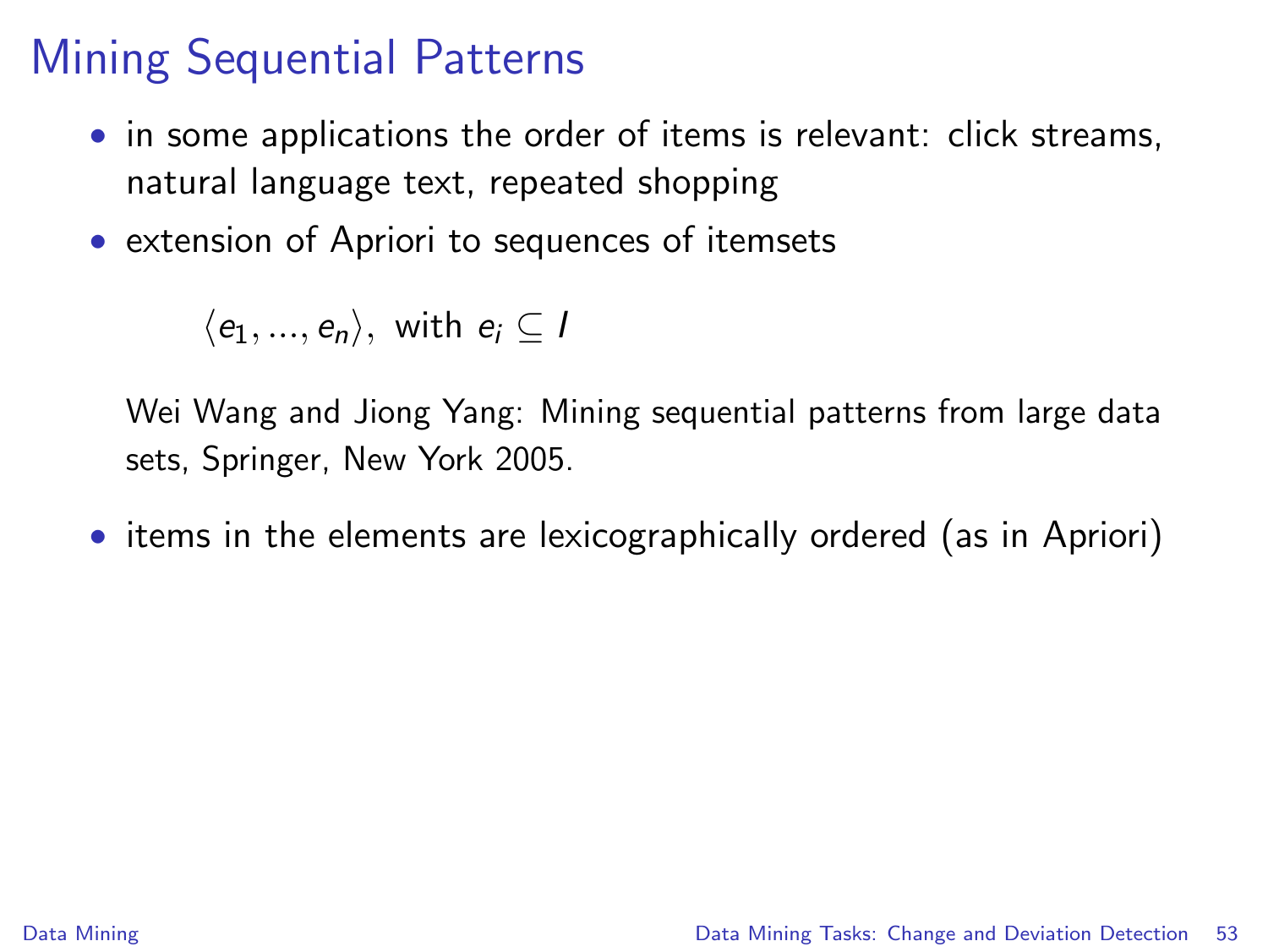• size of a sequence: number of itemsets it contains

```
size(s) = |s|size(\langle \{2\}, \{3, 5\}, \{1, 4\}\rangle) = 3
```
• length of a sequence: number of elements in the sequence

$$
length(s) = \sum_{i=1}^{n} e_i
$$
, with  $n = size(s)$ 

 $length({\{2\}, \{3, 5\}, \{1, 4\}}) = 5$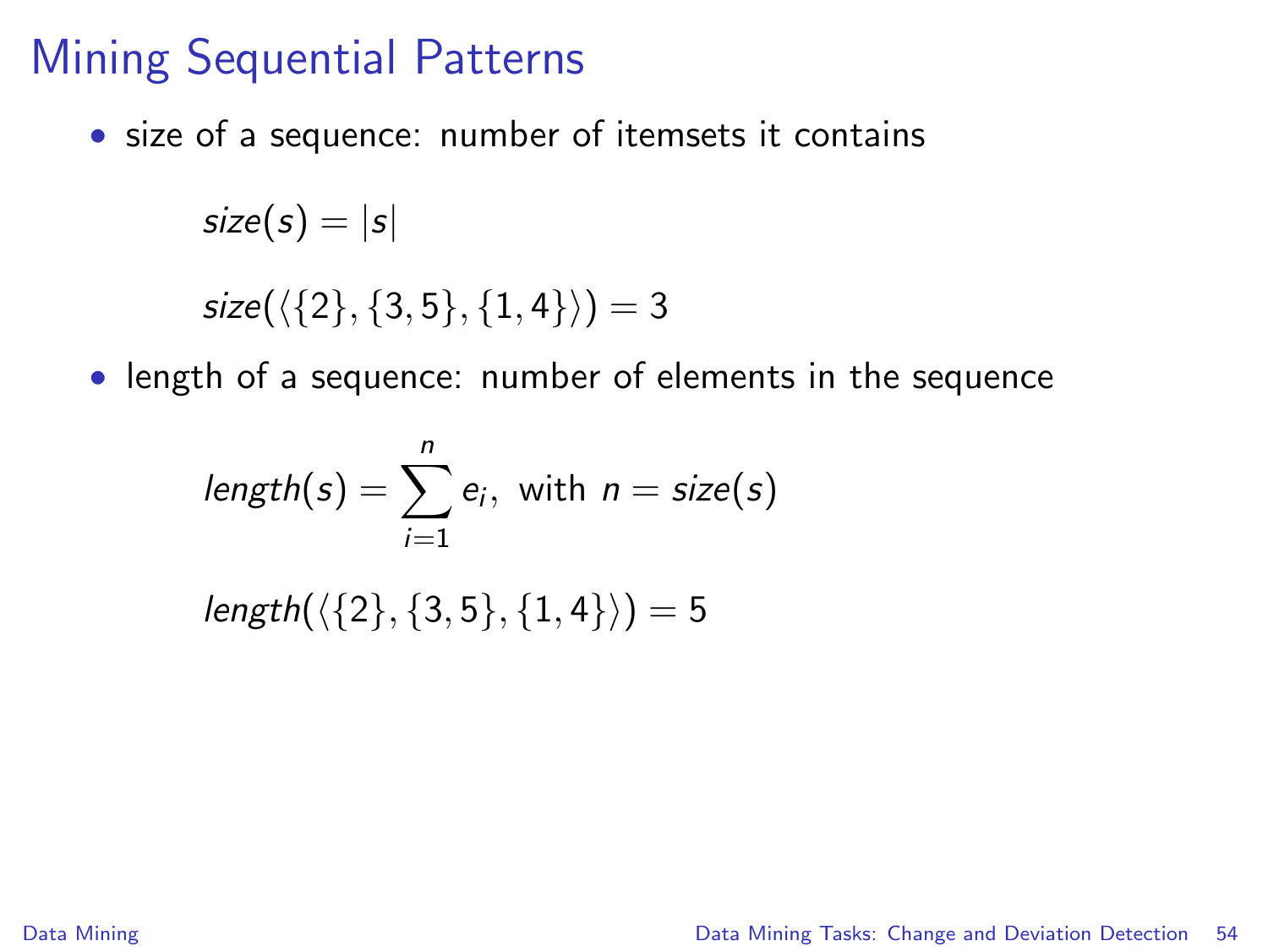• subsequence/supersequence:

 $s_1 = \langle a_1, a_2, ..., a_n \rangle$  is a subsequence of  $s_2 = \langle b_1, b_2, ..., b_m \rangle$  (s<sub>2</sub>) contains  $s_1$ ), if there exists intergers  $1 \leq j_1 \leq j_2 \leq ... \leq j_o \leq m$ so that  $a_1\subseteq b_{j_1}, a_2\subseteq b_{j_2},..., a_n\subseteq b_{j_o}$ 

• support of a sequence: fraction of data sequences which contain the sequence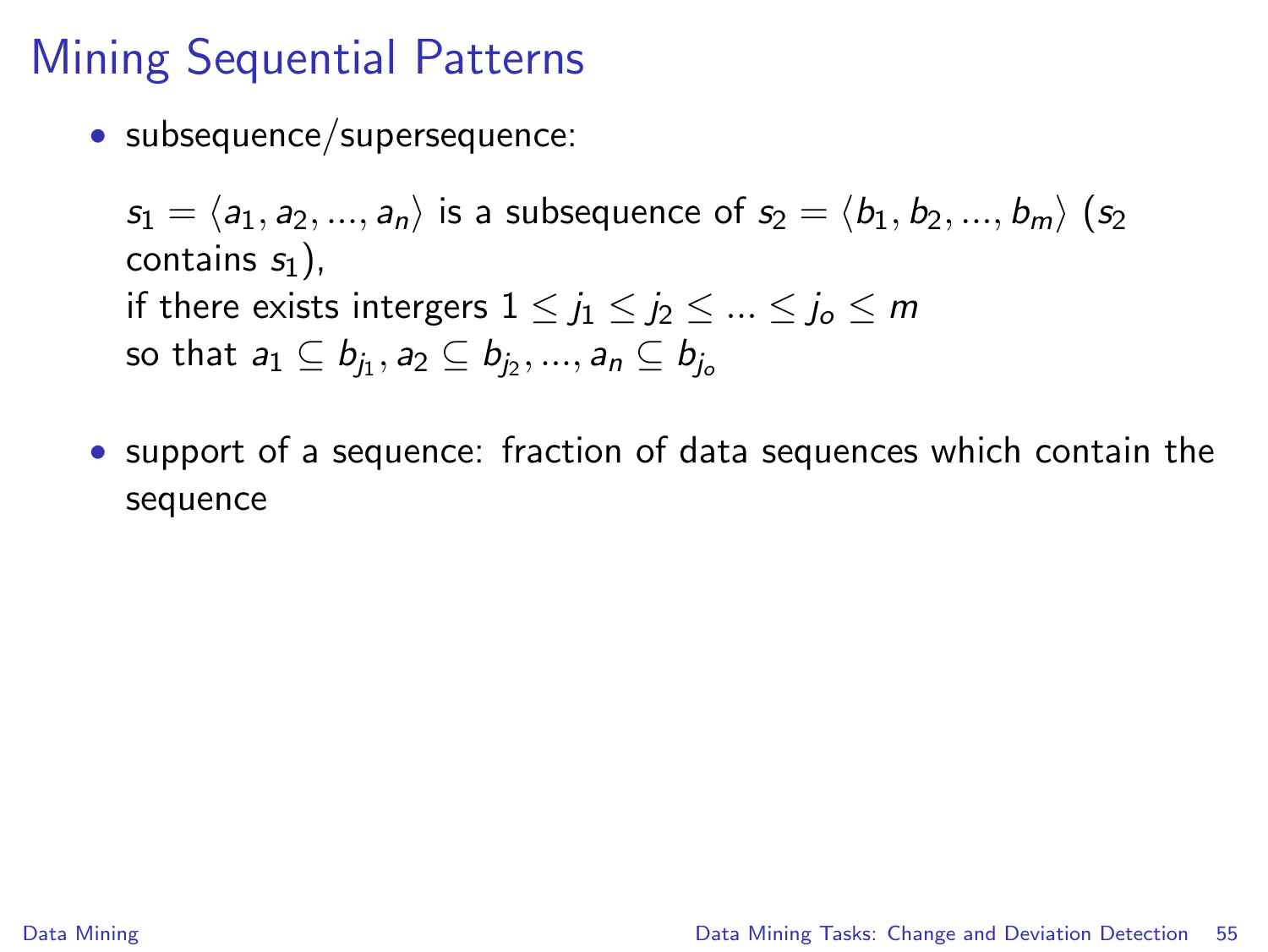| customer      | date       | transaction    |
|---------------|------------|----------------|
|               | 2012/06/13 | 30             |
|               | 2012/06/19 | 90             |
| 2             | 2012/06/03 | 10, 20         |
| $\mathcal{P}$ | 2012/06/09 | 30             |
| $\mathcal{P}$ | 2012/06/16 | 10, 40, 60, 70 |
| 3             | 2012/06/16 | 30, 50, 70, 80 |
| 4             | 2012/06/05 | 30             |
| 4             | 2012/06/05 | 30, 40, 70, 80 |
| 4             | 2012/06/05 | 90             |
| 5             | 2012/06/19 | 90             |

| customer | transaction sequence                                     |  |
|----------|----------------------------------------------------------|--|
|          | $\langle \{30\}, \overline{\{90\}} \rangle$              |  |
|          | $\langle \{10, 20\}, \{30\}, \{10, 40, 60, 70\} \rangle$ |  |
|          | $\langle \{30, 50, 70, 80\} \rangle$                     |  |
|          | $\langle \{30\}, \{30, 40, 70, 80\}, \{90\} \rangle$     |  |
|          |                                                          |  |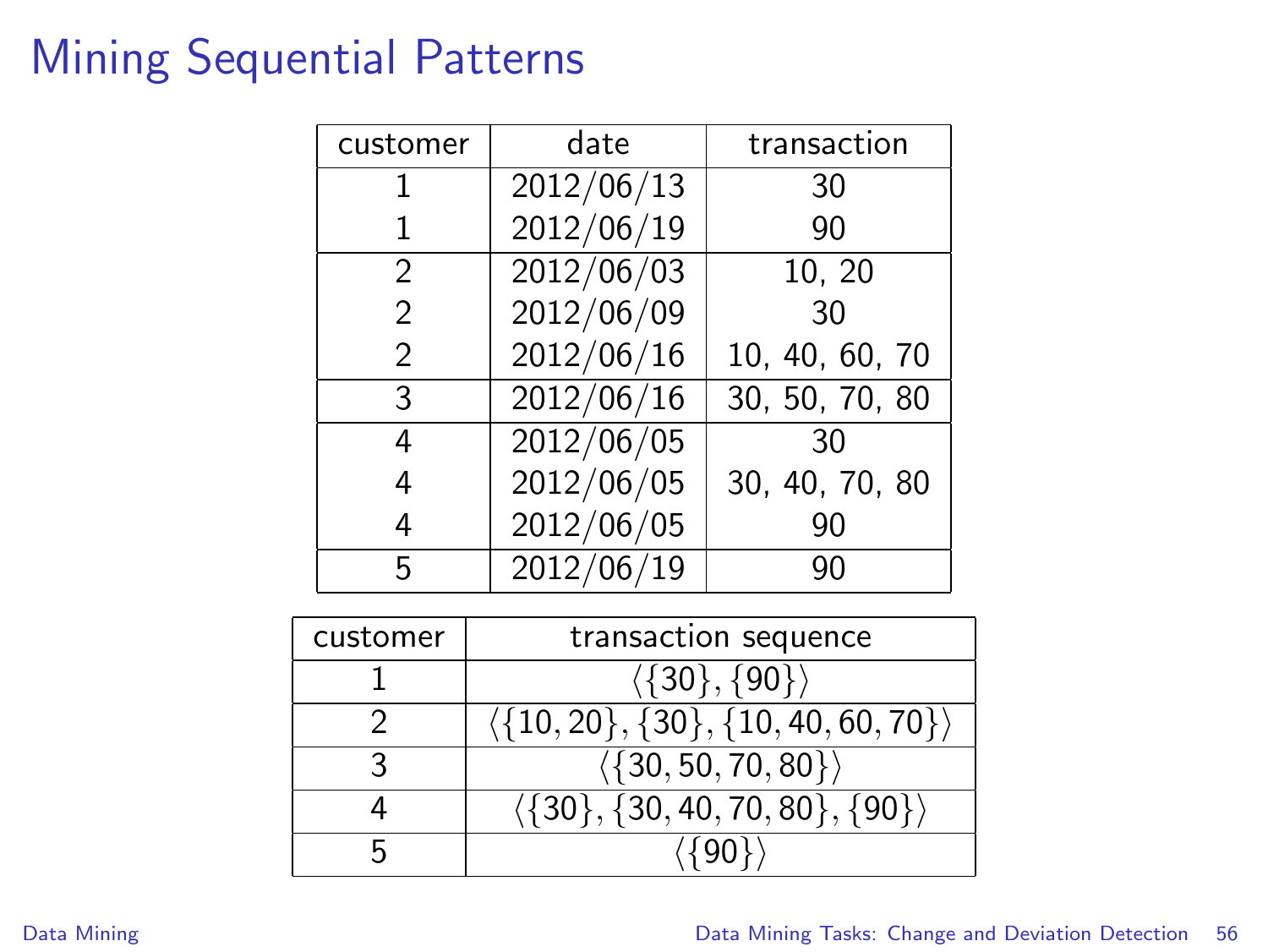| customer | transaction sequence                                     |  |
|----------|----------------------------------------------------------|--|
|          | $\langle \{30\}, \{90\} \rangle$                         |  |
|          | $\langle \{10, 20\}, \{30\}, \{10, 40, 60, 70\} \rangle$ |  |
|          | $\langle \{30, 50, 70, 80\} \rangle$                     |  |
|          | $\langle \{30\}, \{30, 40, 70, 80\}, \{90\} \rangle$     |  |
|          |                                                          |  |

| length | sequential patterns with $s \geq 0.25$                                                                                   |
|--------|--------------------------------------------------------------------------------------------------------------------------|
|        | $\langle \{30\} \rangle, \langle \{40\} \rangle, \langle \{70\} \rangle, \langle \{80\} \rangle, \langle \{90\} \rangle$ |
| 2      | $\langle \{30\}, \{40\} \rangle, \langle \{30\}, \{70\} \rangle, \langle \{30\}, \{90\} \rangle,$                        |
|        | $\langle \{30,70\} \rangle, \langle \{30,80\} \rangle, \langle \{40,70\} \rangle, \langle \{70,80\} \rangle$             |
| 3      | $\langle \{30\}, \{40, 70\} \rangle, \langle \{30, 70, 80\} \rangle$                                                     |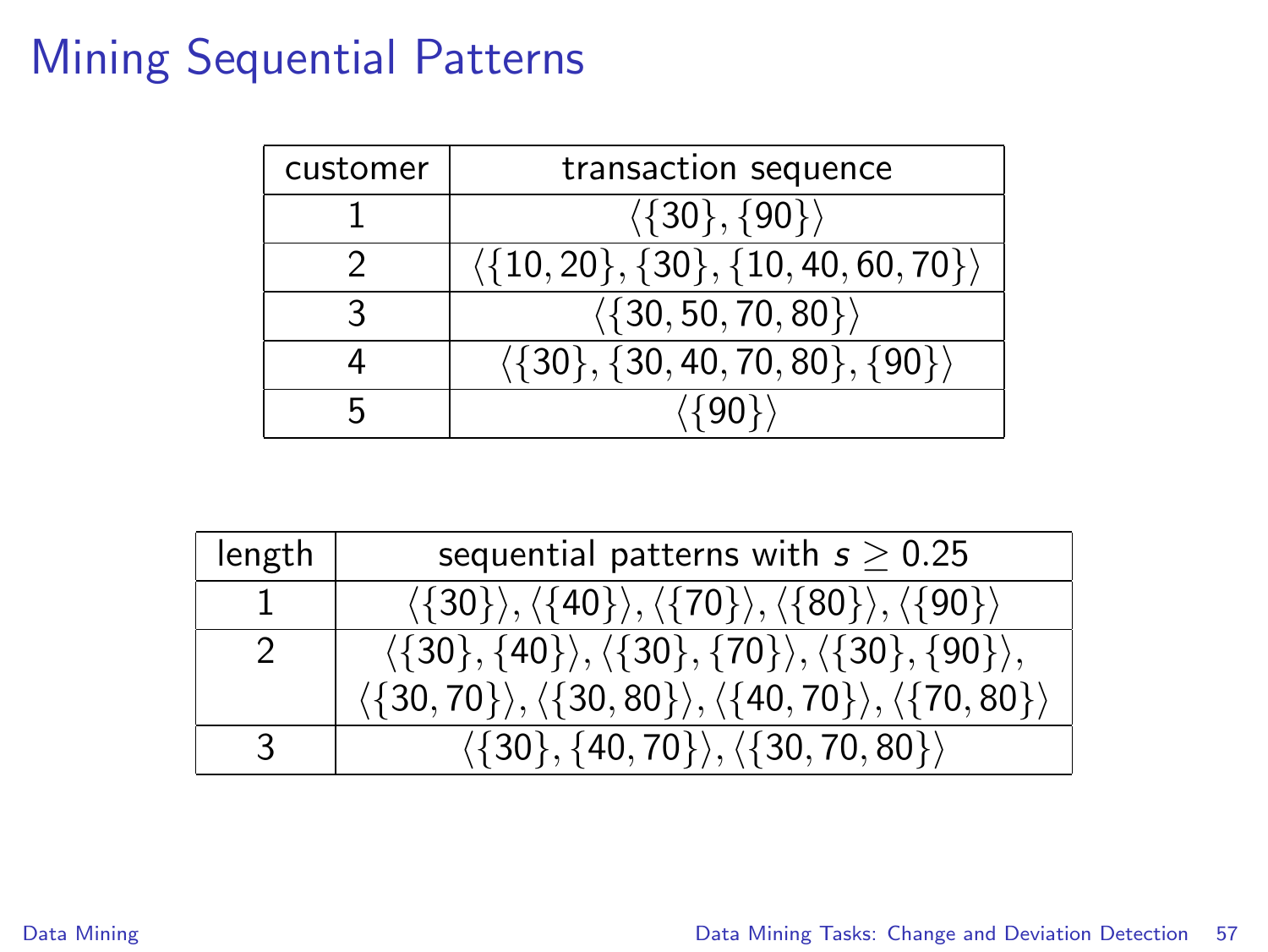- can be extended to non-uniform minimum support
- sequential rules:  $X \rightarrow Y$  with Y being a sequence and X a proper subsequence of Y
- useful rules
	- rules with wildcard symbols (label sequence rules)
		- wildcard symbols usually increase the confidence for a sequence
		- predict unseen/missing elements in a data sequence

$$
\langle \{1\}, \{*\}, \{7,*\} \rangle \rightarrow \langle \{1\}, \{3\}, \{7,8\} \rangle
$$

• class sequential rules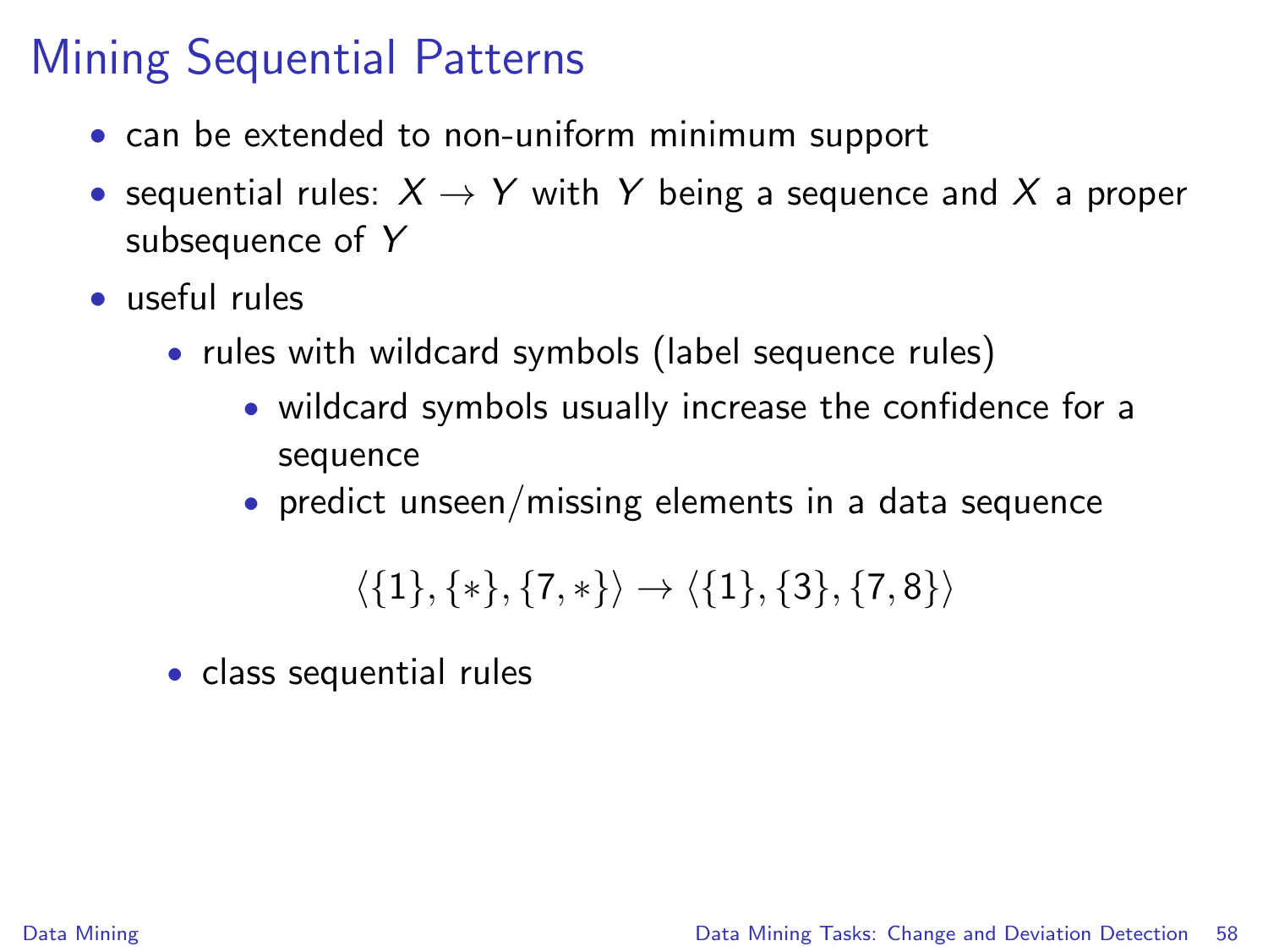# Data Mining Tasks

- Classification
- **•** Prediction
- Clustering
- Dependency Modelling
- Summarization
- Change and Deviation Detection
- Visualization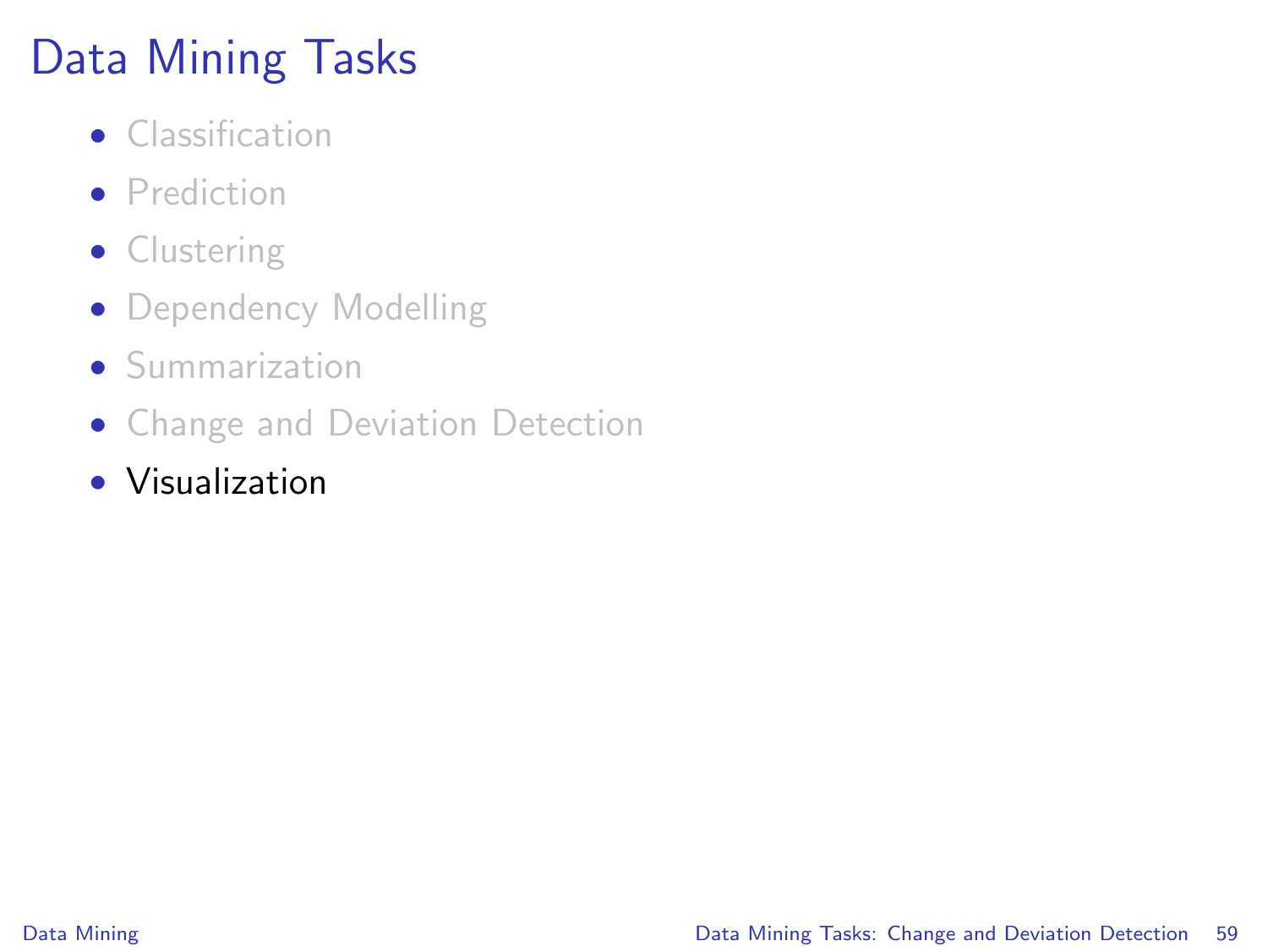# Visualization

- seeing is the construction of a mental image
	- abstraction: identification of objects, assigning properties
	- generalization: summarized information about many data points
- <span id="page-59-0"></span>• basic graph types
	- bar charts
	- histograms (distributions)
	- line charts
	- pie charts
	- scatter plots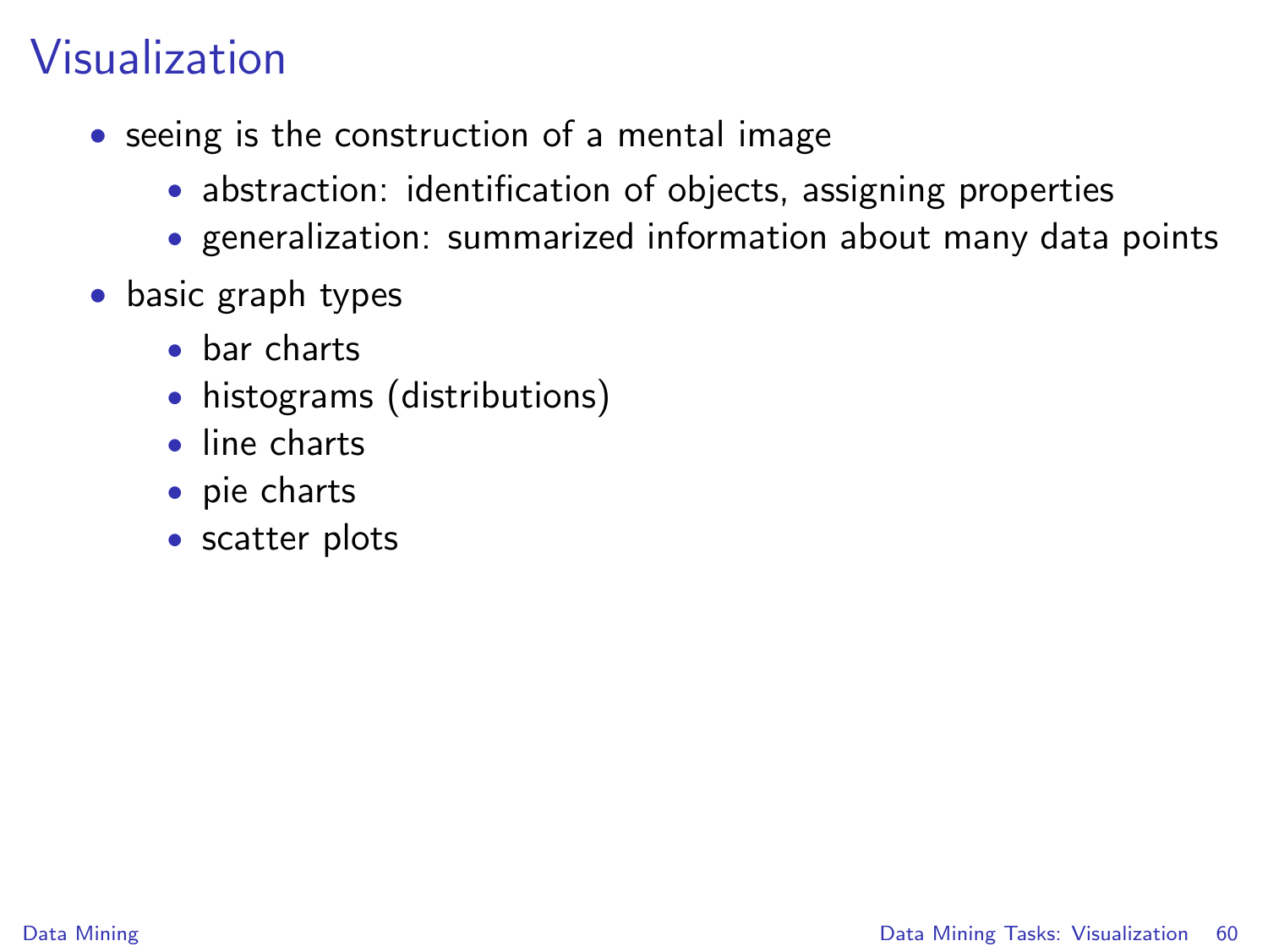# Visualization

- problem: limited dimensionality
	- two (three) basic dimensions
	- overlay of multiple graphs
	- color
	- texture
	- shape
	- animation
- combination of visualisation techniques with data cube operations
- interactive exploration of data: browsing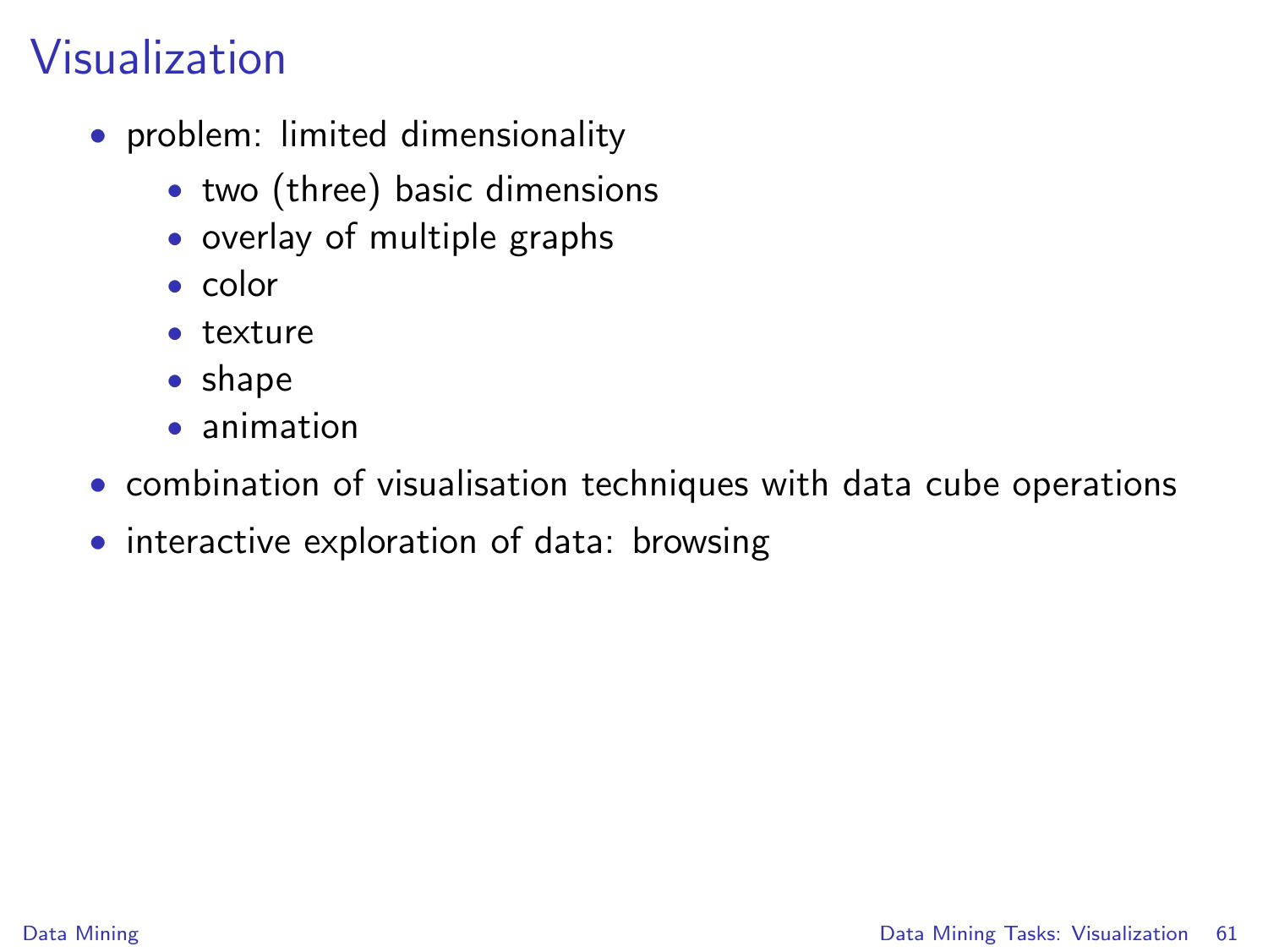#### Visualization

• rolling the dice is not always sufficient

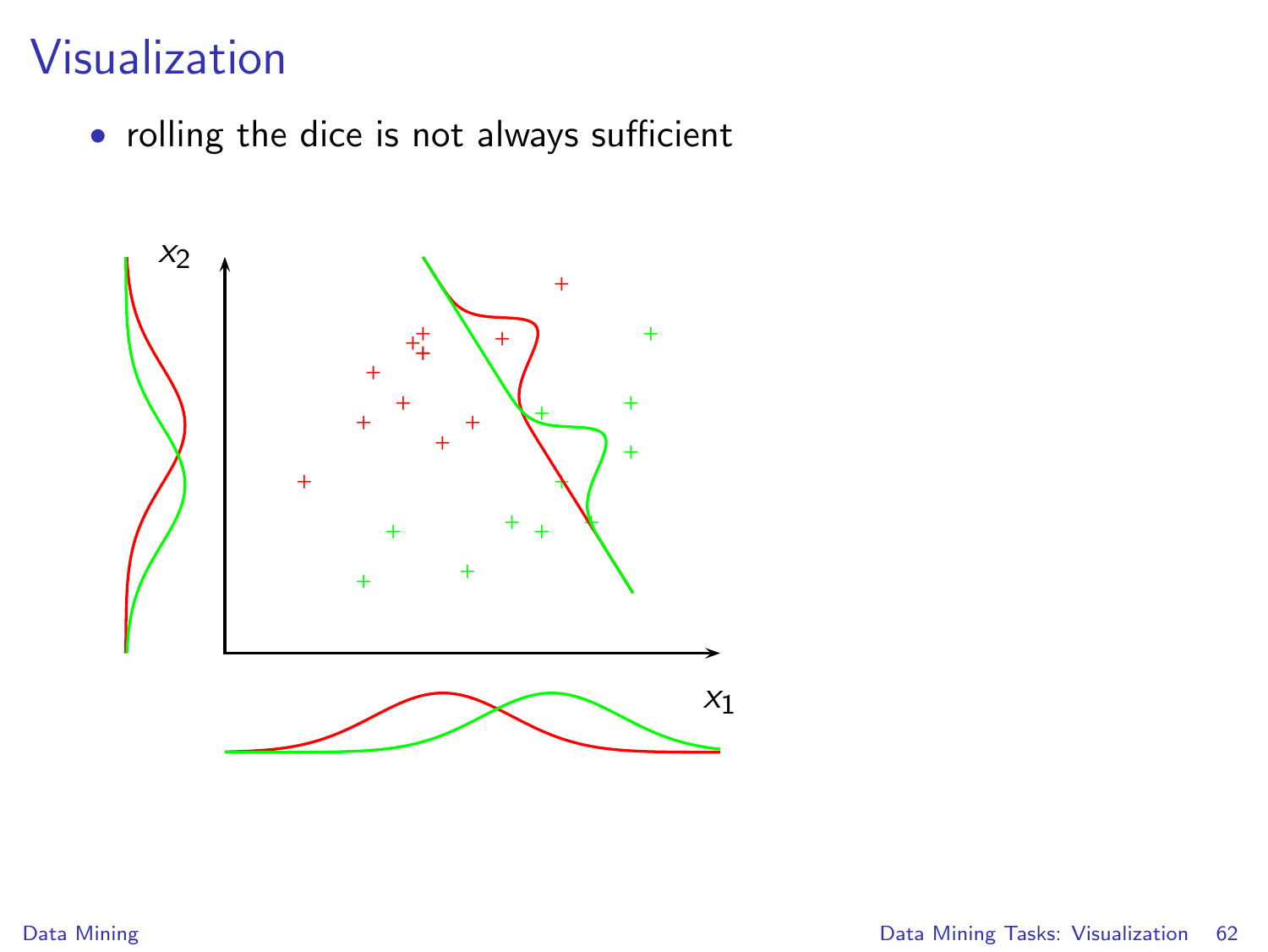# Multi-Dimensional Visualization

- scatter-plot matrix
- parameter stacks
- parallel coordinates
- star display
- radial visualization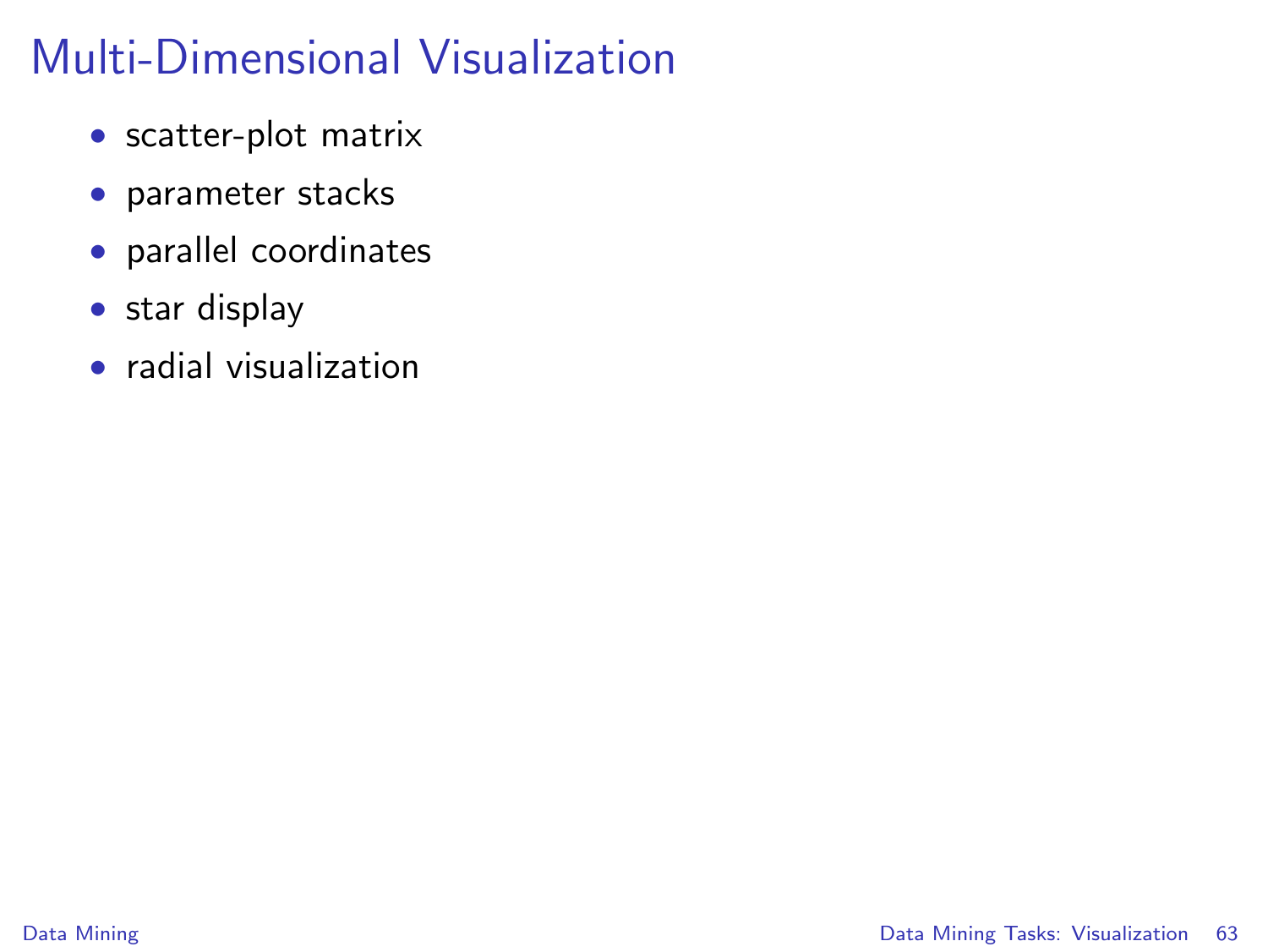#### Scatter-Plot Matrix

•  $n \times n$ -matrix of all combinations of two dimensions

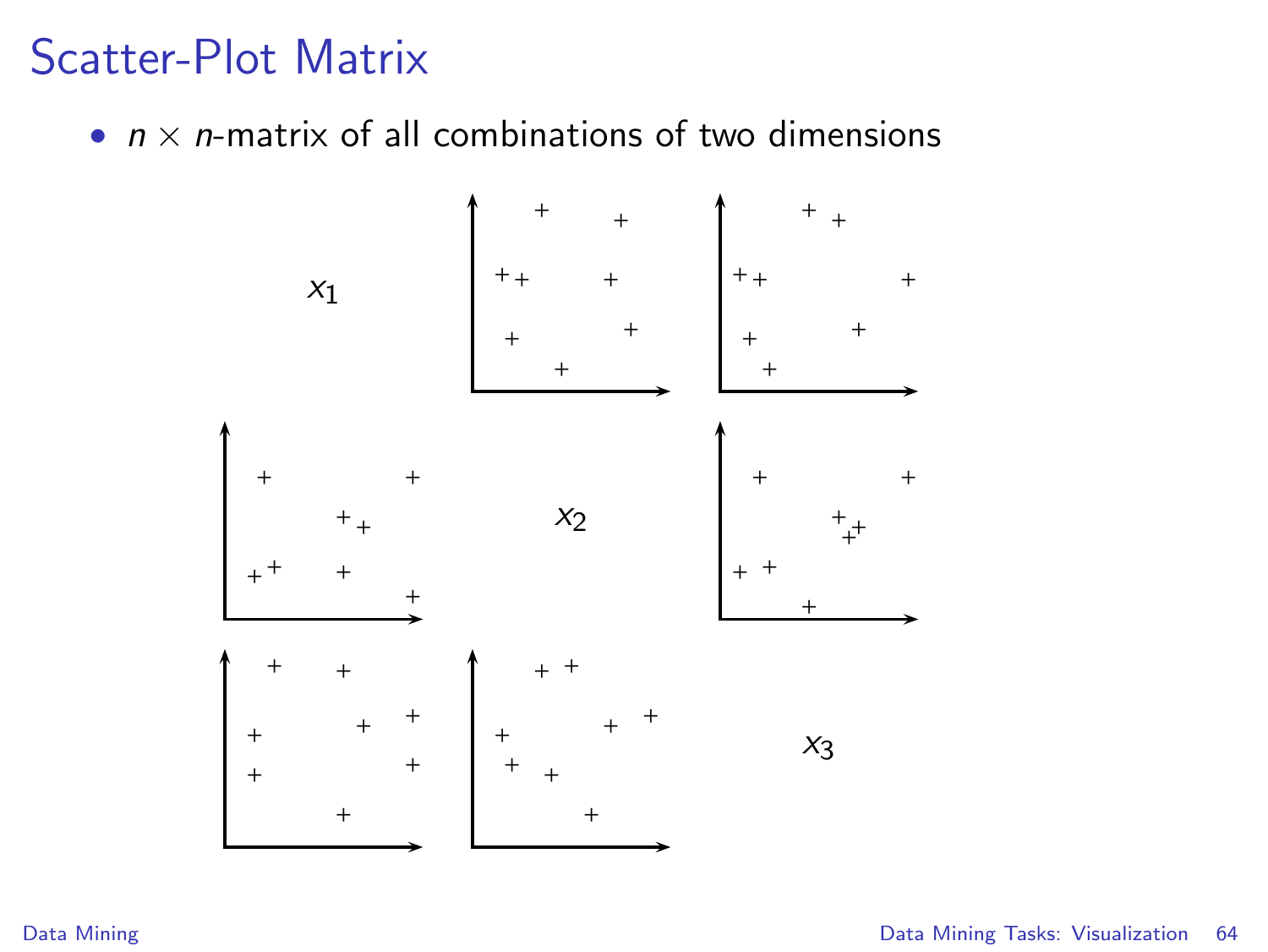#### Parameter Stacks

• data plots on vertical lines as centered horizontal lines



• exploring data by sorting along a dimension

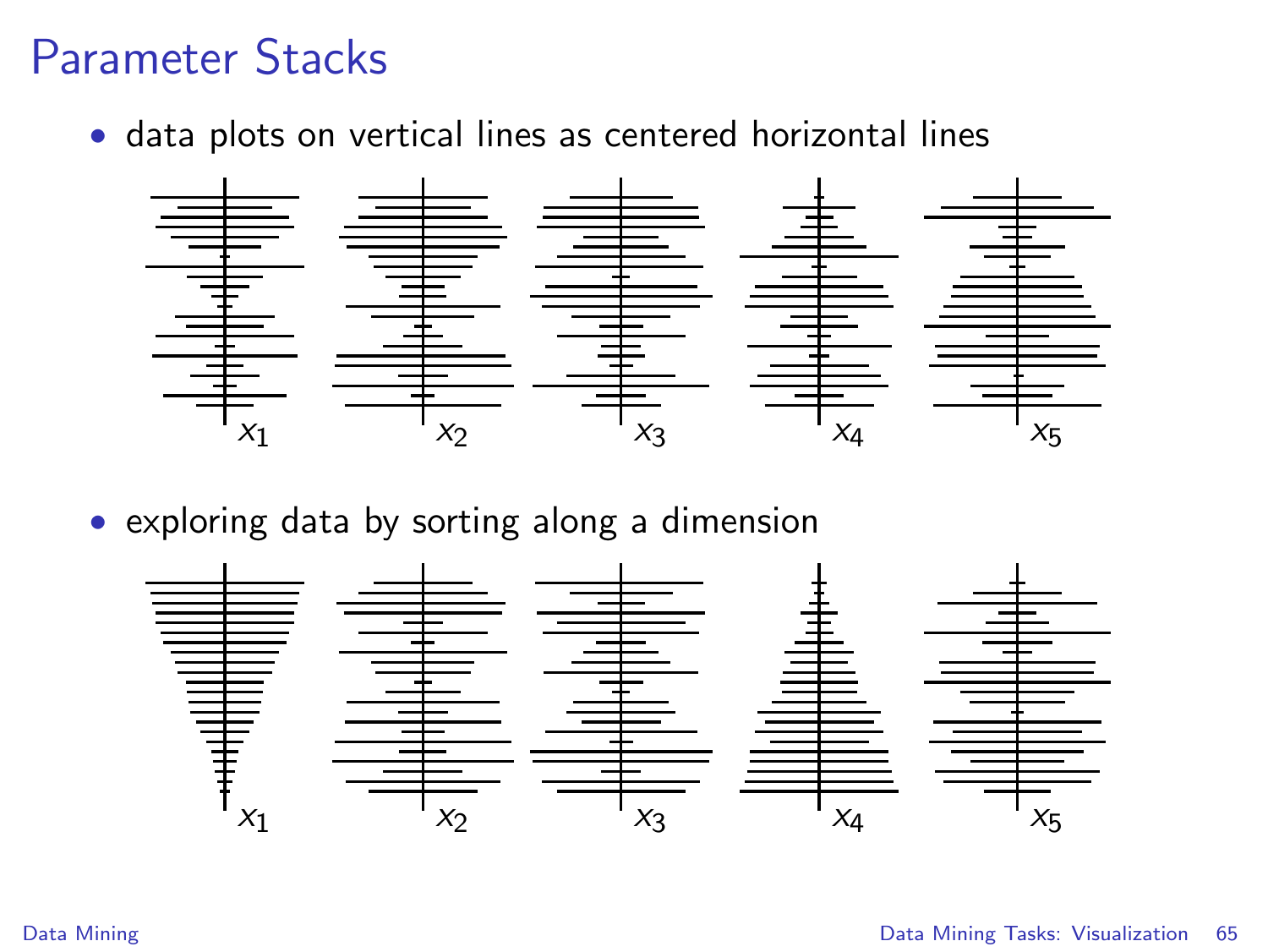#### Parallel Coordinates



- exploring data by investigating neighborhood relationships between dimensions
	- rearranging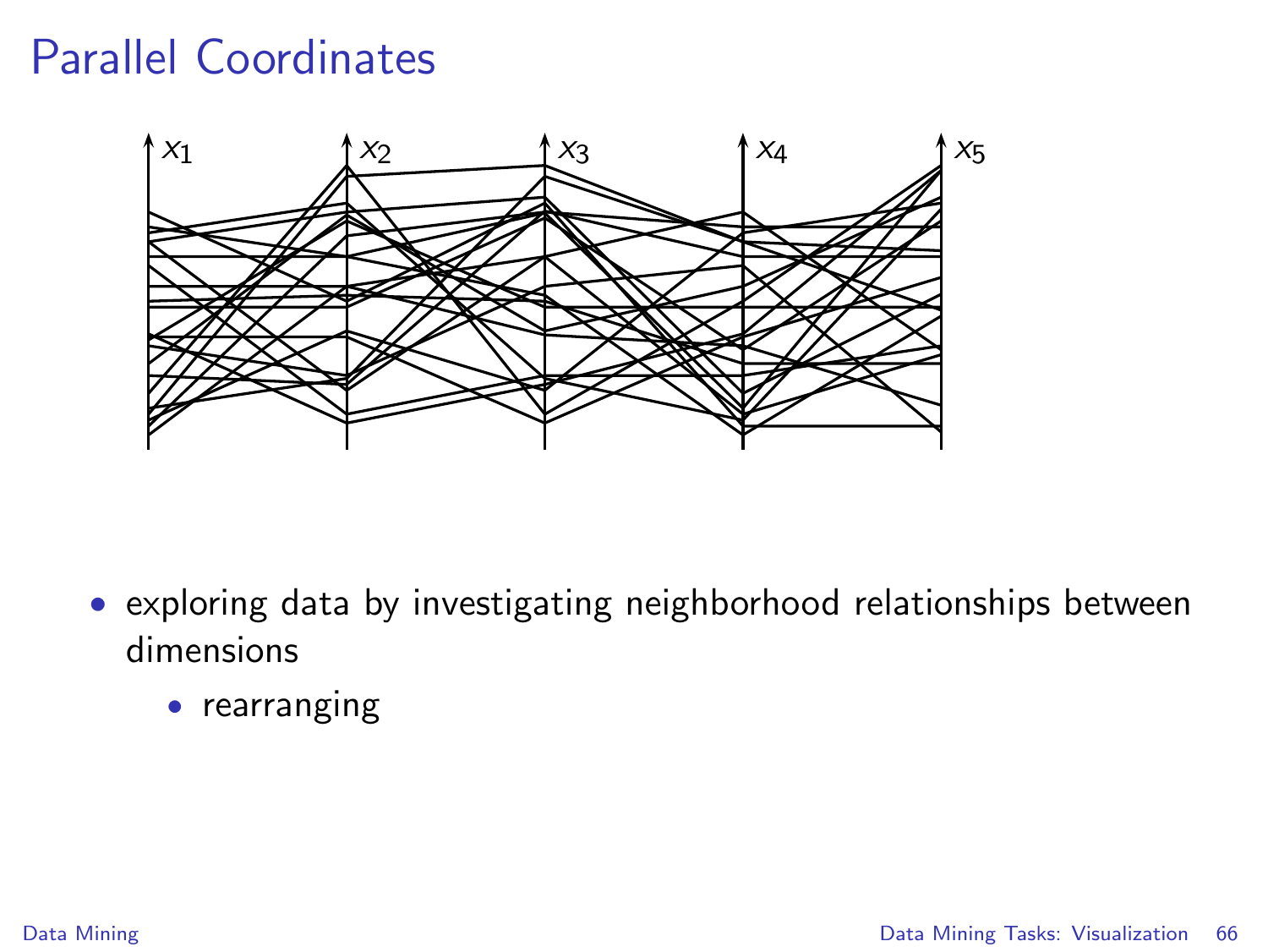# Star Display

• radial version of parallel coordinates



• only for the display of few data points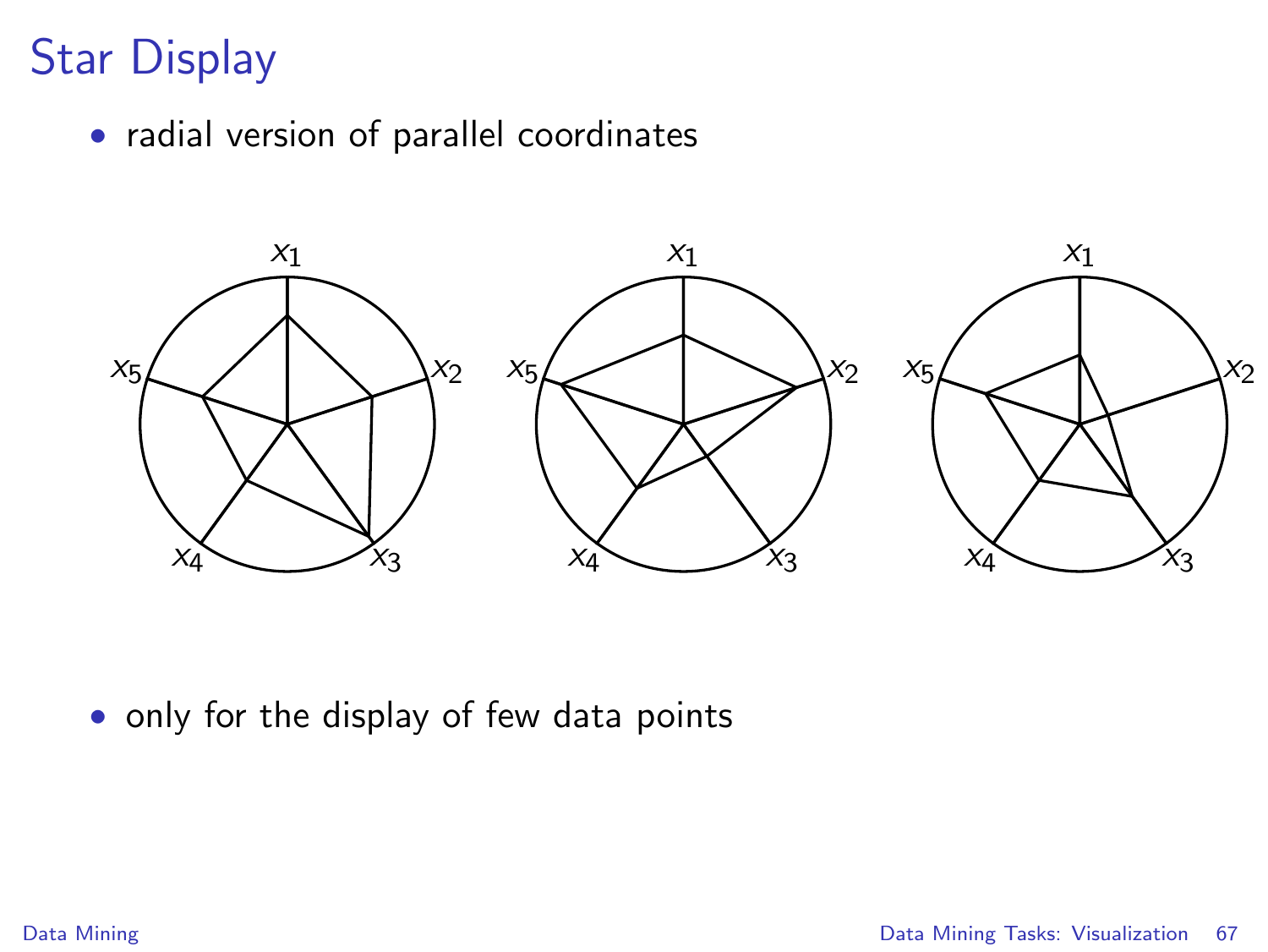#### Radial Visualization

- attraction-based: forces proportional to the  $n$  dimensions pull the point towards the dimension anchors
- equilibrium: forces must sum up to 0
- mapping the *n*-dimensional space into a two dimensional one  $(k_1, k_2, k_3, k_4, ..., k_n) \mapsto (x, y)$



$$
\vec{F_1} + \vec{F_2} + \vec{F_3} + \vec{F_4} = 0
$$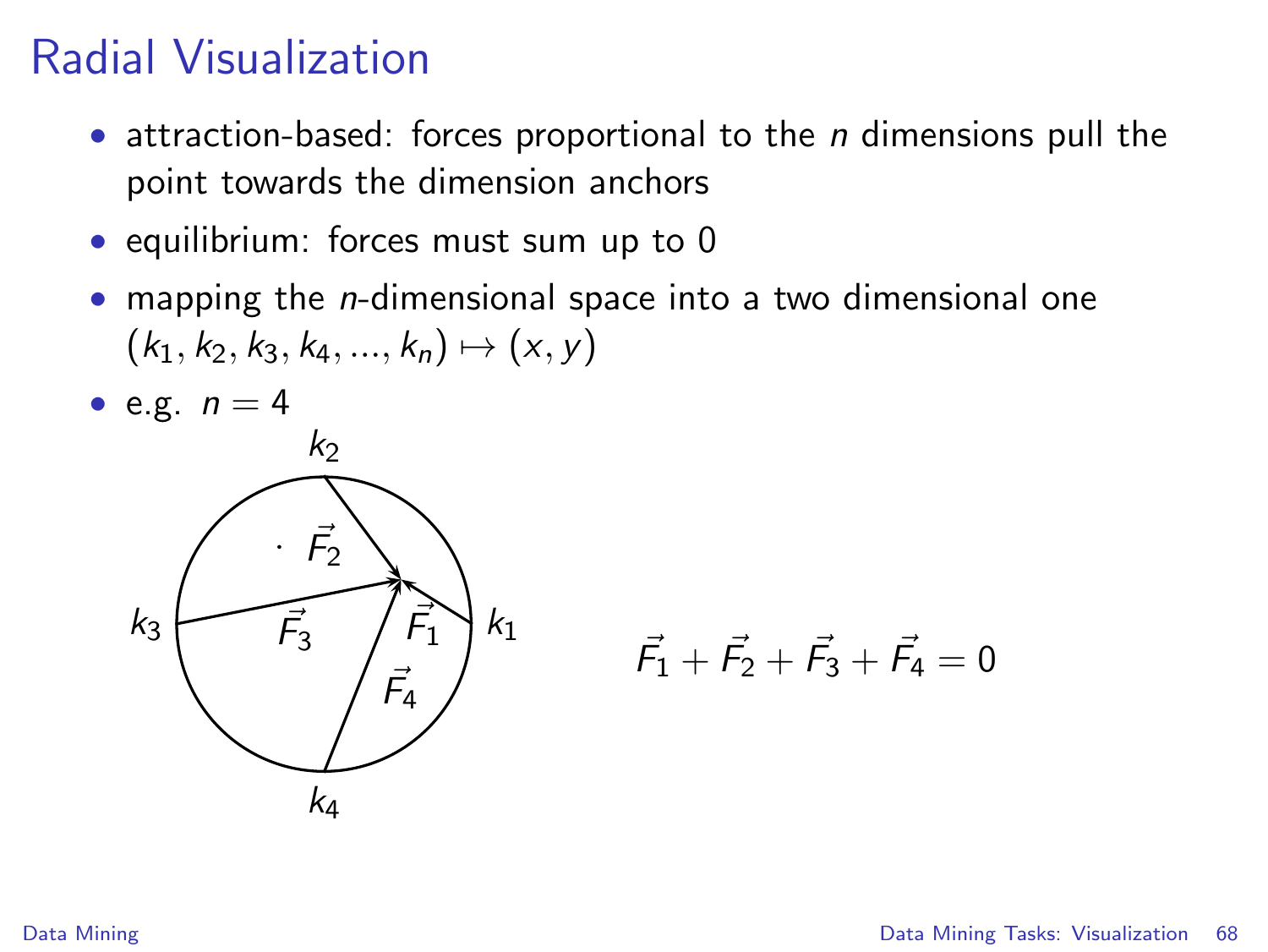#### Radial Visualisation

$$
k_{1}\begin{pmatrix} 1-x \\ 0-y \end{pmatrix} + k_{2}\begin{pmatrix} 0-x \\ 1-y \end{pmatrix} + k_{3}\begin{pmatrix} -1-x \\ 0-y \end{pmatrix} + k_{4}\begin{pmatrix} 0-x \\ -1-y \end{pmatrix} = 0
$$
  
\n
$$
k_{1} - k_{1} \cdot x - k_{2} \cdot x - k_{3} - k_{3} \cdot x - k_{4} \cdot x = 0
$$
  
\n
$$
-k_{1} \cdot y + k_{2} - k_{2} \cdot y - k_{3} \cdot y - k_{4} - k_{4} \cdot x = 0
$$
  
\n
$$
k_{1} - k_{3} - x(k_{1} + k_{2} + k_{3} + k_{4}) = 0
$$
  
\n
$$
k_{2} - k_{4} - y(k_{1} + k_{2} + k_{3} + k_{4}) = 0
$$
  
\n
$$
x = \frac{k_{1} - k_{3}}{k_{1} + k_{2} + k_{3} + k_{4}}
$$

$$
y = \frac{k_2 - k_4}{k_1 + k_2 + k_3 + k_4}
$$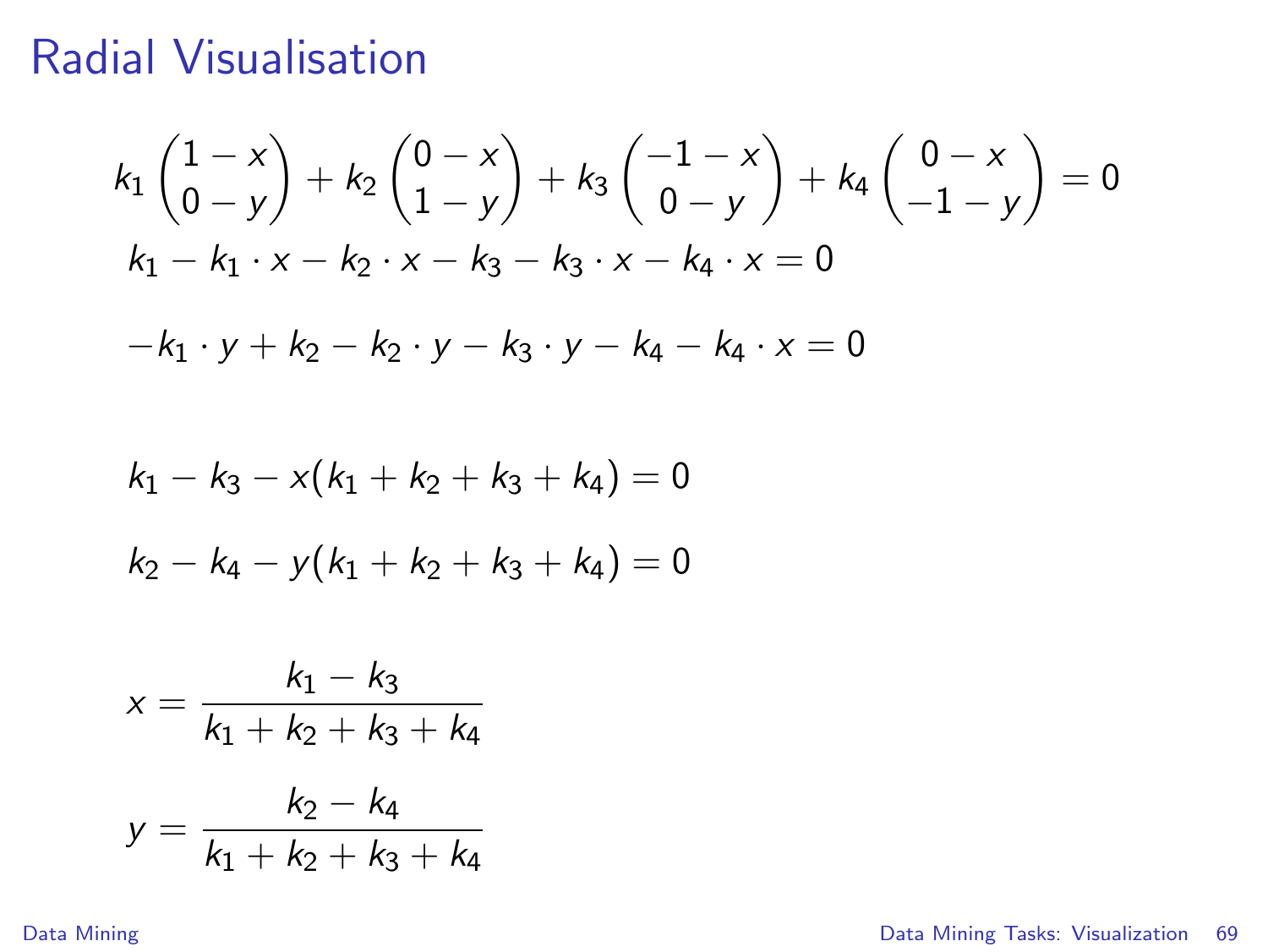## Radial Visualisation

• important spacial relationships are preserved: e.g. class separation

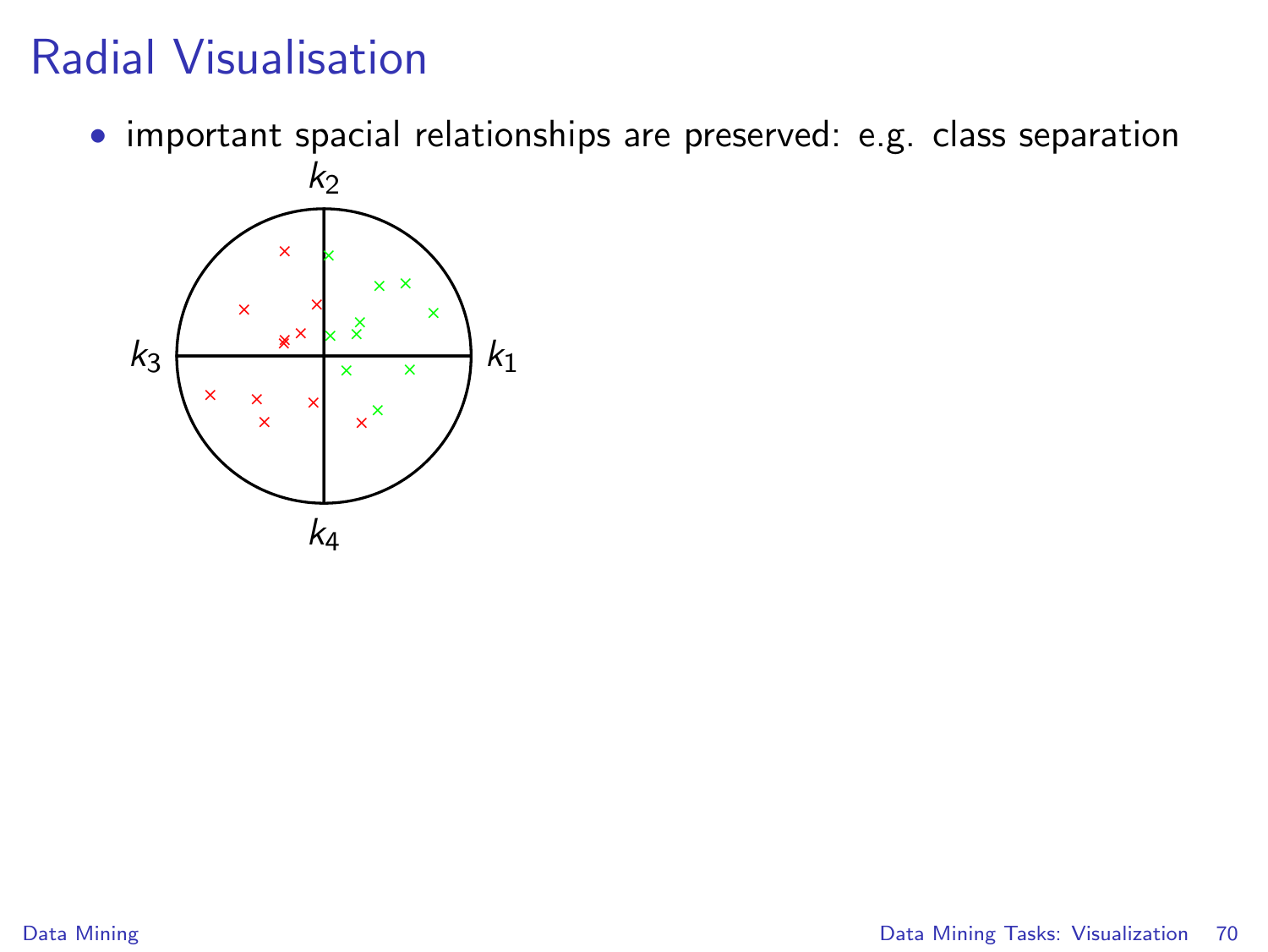## Radial Visualisation

• information loss: lines are mapped to points

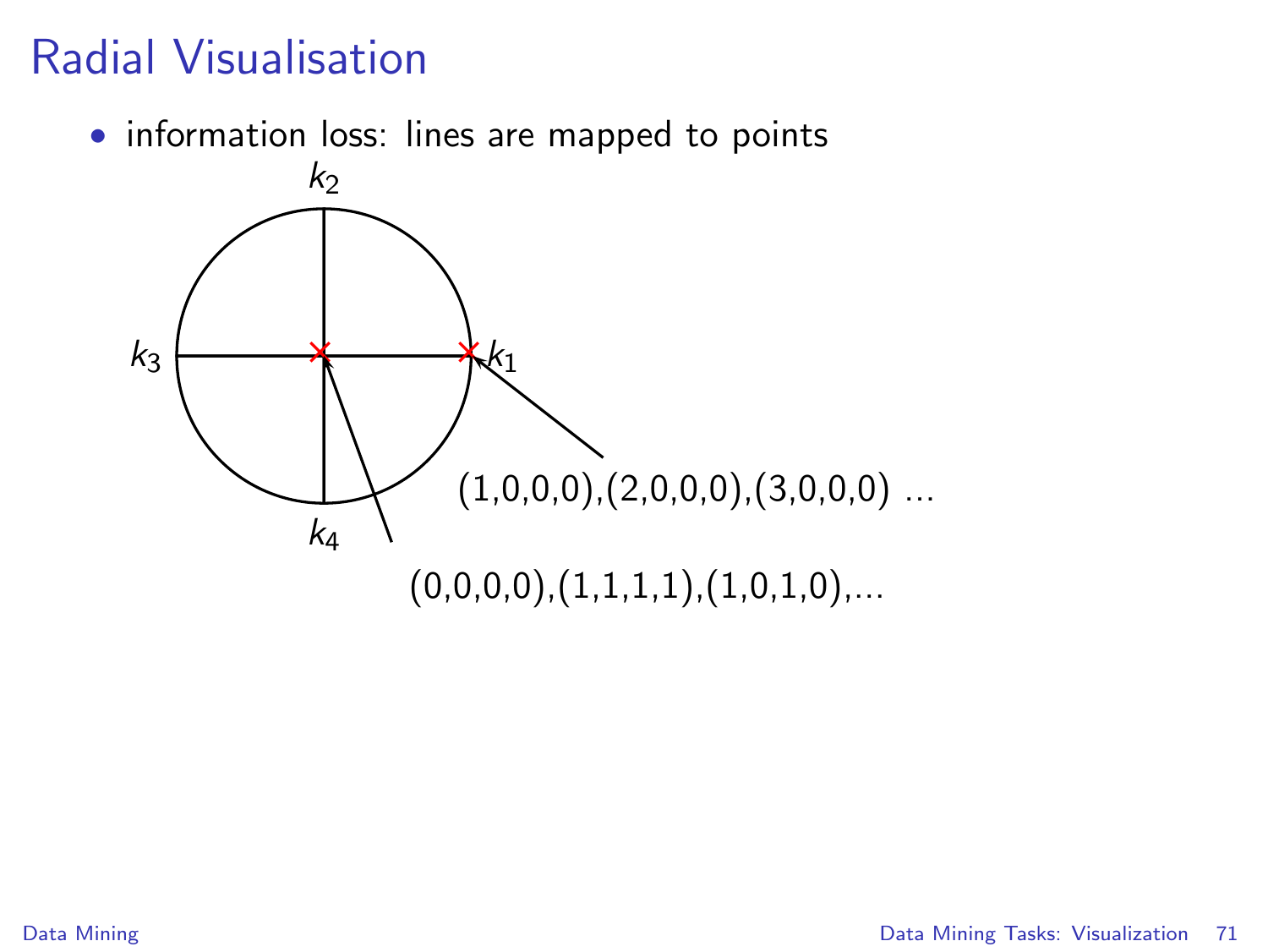# Sonification

- hearing data
- auditory channel is inherently multidimensional
	- volume, rhythm, pitch, harmony, polyphony, sound color, ...
- approaches
	- audification
	- sound mapping
	- model-based sonification